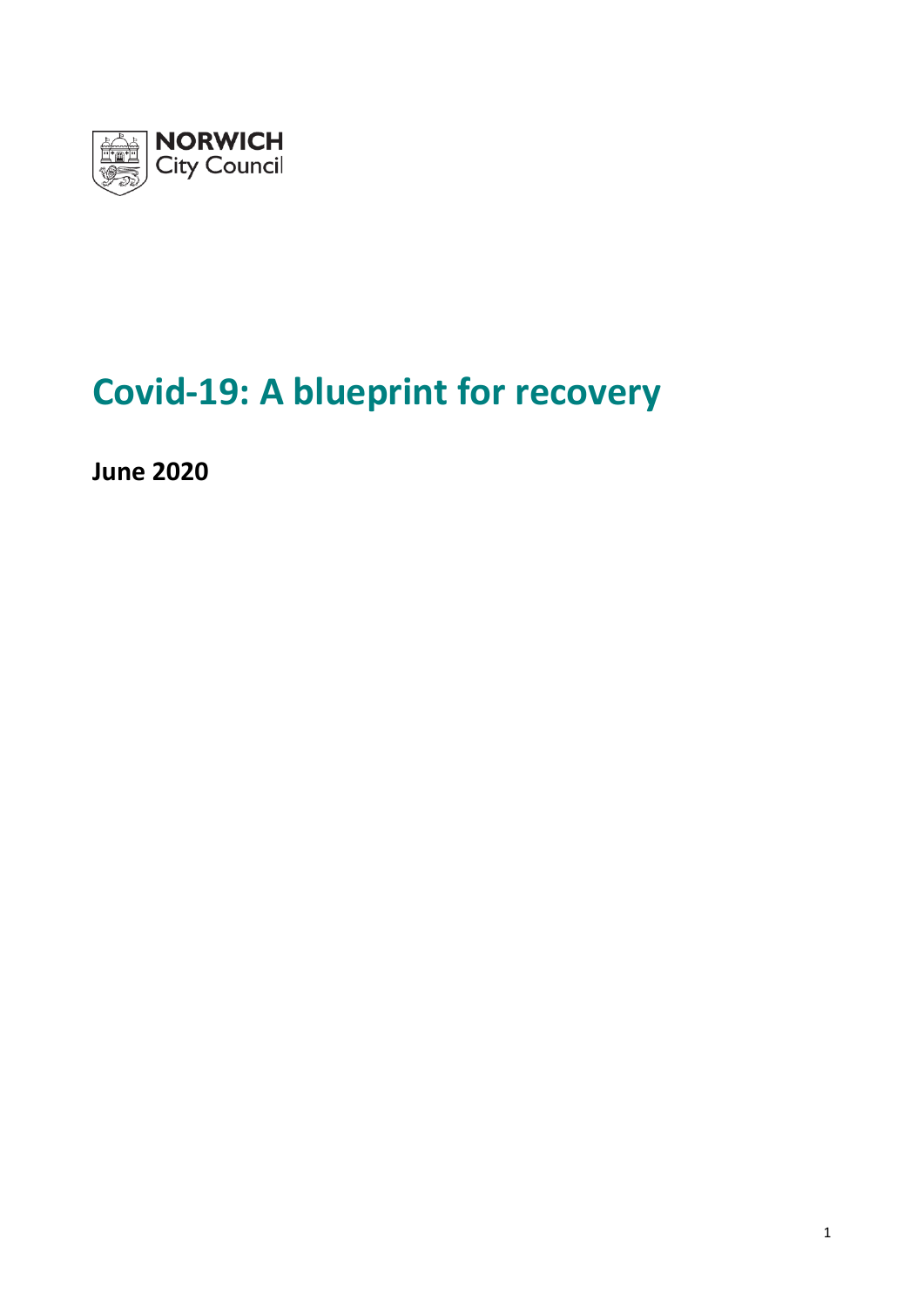# **Contents**

| Section 1 | Introduction from the Leader of the Council                                                                                                                                                                                                                                                                                                                                    | p.3                                                          |
|-----------|--------------------------------------------------------------------------------------------------------------------------------------------------------------------------------------------------------------------------------------------------------------------------------------------------------------------------------------------------------------------------------|--------------------------------------------------------------|
| Section 2 | <b>Executive summary</b>                                                                                                                                                                                                                                                                                                                                                       | p.5                                                          |
| Section 3 | The purpose of this report                                                                                                                                                                                                                                                                                                                                                     | p.7                                                          |
| Section 4 | Norwich City Council's response to Covid-19                                                                                                                                                                                                                                                                                                                                    | p.8                                                          |
| Section 5 | A blueprint for recovery: Priority themes and actions                                                                                                                                                                                                                                                                                                                          | p.14                                                         |
|           | Theme 1: Securing the council's finances<br>Theme 2: Modernising the council; reimagining local services<br>Theme 3: Supporting the most vulnerable<br>Theme 4: Business and the local economy<br>Theme 5: Housing, regeneration and development<br>Theme 6: Arts, culture and heritage<br>Theme 7: Climate change and the green economy<br>Theme 8: Harnessing social capital | P.18<br>p.21<br>p.23<br>p.26<br>P.30<br>p.33<br>p.34<br>p.36 |
| Section 6 | Governance and oversight of the city's recovery                                                                                                                                                                                                                                                                                                                                | p.37                                                         |
| Section 7 | Monitoring the progress of recovery: Key data and indicators                                                                                                                                                                                                                                                                                                                   | p.39                                                         |
| Section 8 | Engaging with residents, businesses and community groups                                                                                                                                                                                                                                                                                                                       | p.41                                                         |
| Section 9 | Next steps                                                                                                                                                                                                                                                                                                                                                                     | p.42                                                         |
| Appendix  | The impact of Covid-19 on Norwich                                                                                                                                                                                                                                                                                                                                              | p.43                                                         |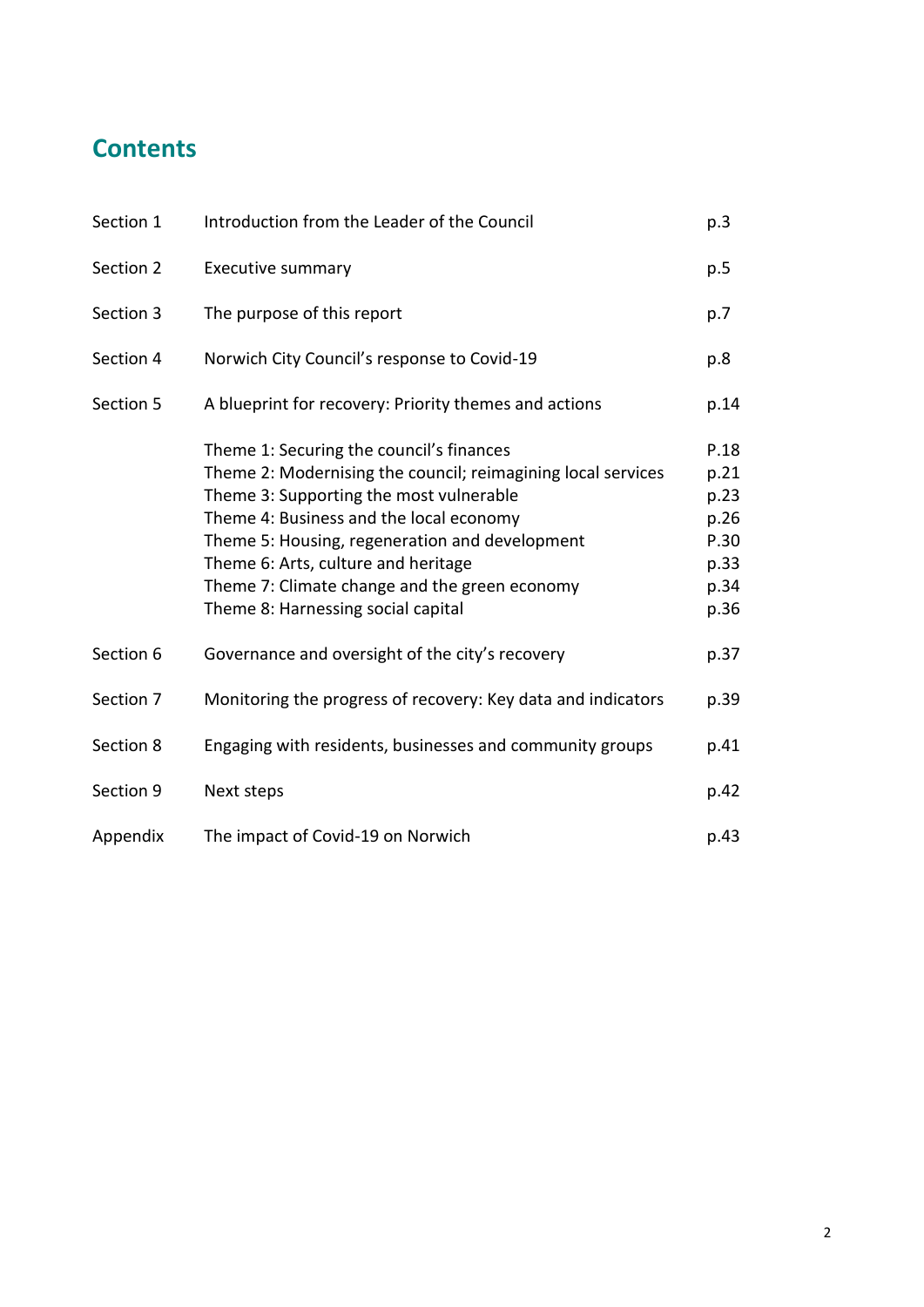# **1. Introduction from the Leader of the Council**

1.1 The impact of the Covid-19 pandemic has required a response at the global, national and local levels. In Norwich, as elsewhere across the United Kingdom, it continues to affect the lives of every citizen in the city.

1.2 This report describes how the city council has responded to the crisis and redesigned its front-line services and priorities to meet the needs of a city in quarantine, in particular, its most vulnerable residents.

1.3 This is not just a story about a single institution. The report describes the wide network of partnerships across Norwich, stretching into the county, that have worked together to limit the impact of the virus and the many hundreds of volunteers that have given time freely to support fellow citizens in every community.

1.4 Elected city councillors - of all political groups - have played an active role in their wards, to support constituents and voluntary groups, as well as working with council officers to make the necessary decisions to protect residents and help them get through the pandemic.

1.5 It is, above all, about the determination of people - despite the difficulties and the strains taking to heart the message about staying at home to contain the spread of the virus and save lives. It is one explanation of why Norwich has seen one of the lowest death rates in the UK.

1.6 We are all aware of the fact that Covid-19 has been suppressed: it hasn't gone away. This has shaped the thinking, outlined in the second half of the report, in carefully developing a blueprint for recovery and using the framework of 'Norwich 2040' to involve the widest range of residents, businesses, public institutions and voluntary and community groups in shaping a city response to a first wave impact of a virus that is likely to be a continued presence for some time.

1.7 The pandemic has been compared to other testing times in the  $20<sup>th</sup>$  Century and our more recent history. The Second World War has been a particular reference point. When that conflict was over, there was no desire to go back to 1939. Too much had changed.

1.8 Instead, despite the financial costs of the war, the newly elected Labour government - in partnership with local government - built the welfare state, including a National Health Service; embarked on a massive house building programme; and committed to public ownership of key sectors of the economy and full employment. The result: an unprecedented growth in living standards.

1.9 For a different generation, the global financial crash of 2008/09 was a defining event of the first decade of the new century. The response in the UK to a crisis in the financial services and banking sector was a policy of retrenchment and a decade of 'austerity'. Local government's role was as a partner of central government but only in the sense that it took a disproportionate share of the cuts in public expenditure that has consequently weakened the capacity of councils and the fabric of local services they provide to their communities.

1.10 Will the government take the same path once the threat of Covid-19 has abated? The short answer is that it shouldn't. The first weeks of the pandemic have highlighted positives: social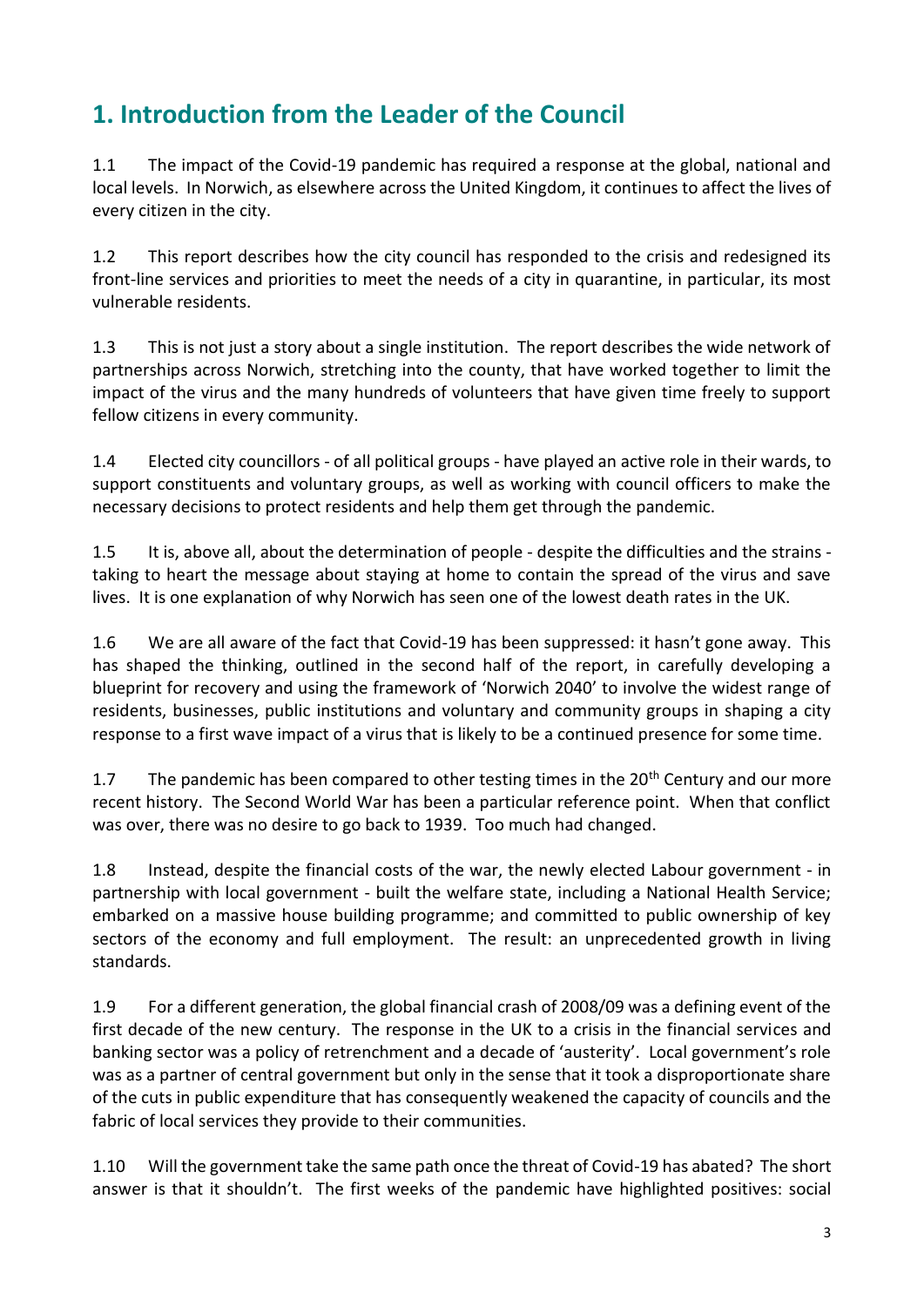solidarity and an awareness of the lives of others; the recognition of the value of work carried out by millions of low paid workers in sectors like social care and cleaning.

1.11 There has also been a recognition by the government that it had a responsibility to support millions of workers during lockdown and make financial and other provision for vulnerable and low-income groups. Equally important has been a recognition of the vital role (despite suffering massive cuts since 2010) of local government as a key partner - alongside the NHS - in tackling the pandemic.

1.12 So, temporary measures and temporary partnerships or a new direction? At this moment, things are in the balance. Once the pandemic has faded as a public health emergency, is it to be back to basically the same old policies of austerity? Or will there be the momentum and public sentiment to drive the government to take seriously its responsibilities and invest for the long term in the well-being of all its citizens?

1.13 In reality, there is only one sensible course of action: follow the evidence. We have heard a good deal about scientific evidence over the past few weeks. In the case of Norwich, this report builds the evidential case, through actions already taken and plans for recovery, for strong local government with an ambition to make Norwich, after the pandemic, a better place for all its residents.

**Cllr Alan Waters Leader of Norwich City Council**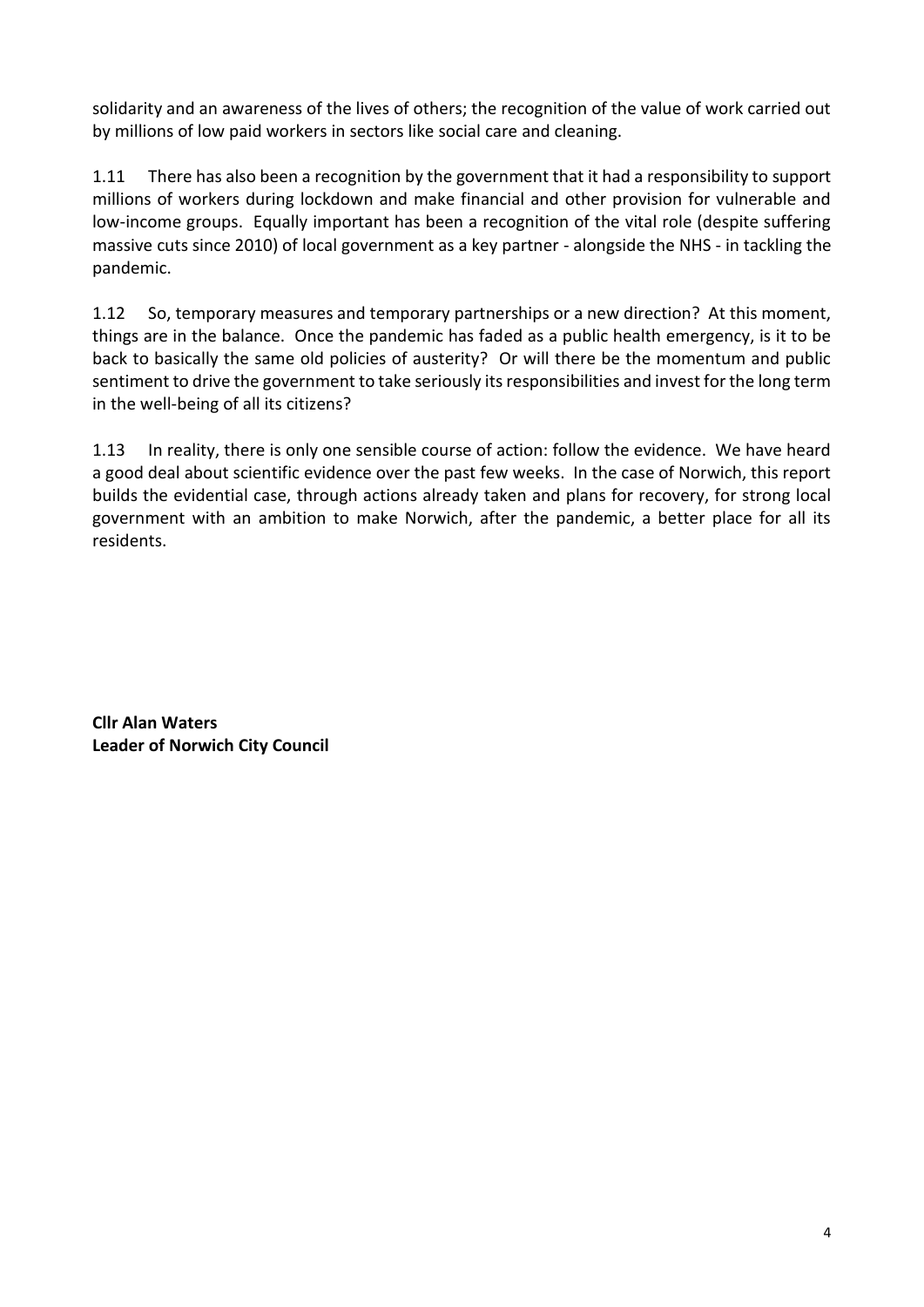# **2. Executive summary**

#### **Purpose**

- This report represents a **blueprint for recovery** from Covid-19 (C19) for Norwich City Council and for the city of Norwich.
- It provides an overview of the council's initial **response** to the virus and the priority themes and actions which will frame the city's **recovery**.
- This recovery will be led through a **partnership approach**, utilising the **City Vision 2040** partnership to steer the city through the **challenges** and **opportunities** ahead.

#### **The council's response to Covid-19**

- Although the death rate in Norwich has been relatively low, the impact on the **local economy** and people's **way of life** has been significant.
- From an **organisational perspective**, the council has improved IT capabilities to enable more staff to **work from home**. This is likely to continue over the medium-term.
- The way many **council services** are delivered has also changed, with the majority of **customer contact** now provided **over the phone** and via the **council website**.
- The **Norwich Community Response Hub (NCR)** was set up to support the **most vulnerable** in the city. By the end of May, the NCR had made nearly **6,000 welfare calls**, delivered nearly **600 emergency food parcels** and made over **500 emergency medicine drops**.
- Council tax bills for those in financial hardship have **been reduced to zero** for the 2020/21 financial year, providing financial relief for over **4,000 residents** at risk of financial hardship.
- Accommodation continues to be available to **all rough sleepers in Norwich**, with **food and medicine** delivered directly to accommodation alongside access to **mental** and **physical health**  assessments and support.
- By June, the council had paid out **£36.5m** in grants to over **2,800 businesses** and is continuing to reach out to eligible businesses. A **discretionary grants scheme** has also been set up.
- The city's network of **parks and green spaces** have been kept open for residents to take exercise during lockdown, whilst adhering to social distancing requirements.

### **A blueprint for recovery**

- The following themes and actions provide a **blueprint for the recovery** of the council and the city:
	- **1. Securing the council's finances** lobby government to fully compensate the council for the financial impacts of C19; review budgets to identify scope for in-year savings; reduce non-essential spending; begin the process to set the council's budget for 2021/22; refresh the council's medium-term financial strategy.
	- **2. Modernising the council; reimagining local services** continue to allow staff to work from home where possible; reimagine how services are delivered and recast service transformation plans; develop an IT and technology strategy to determine how technology can improve services and drive efficiencies.
	- **3. Supporting the most vulnerable** develop a sustainable approach to tackling homelessness; work with the Pathways programme and VCS to develop longer-term pathways out of poverty for the most deprived; continue to support victims of domestic abuse and DA charities.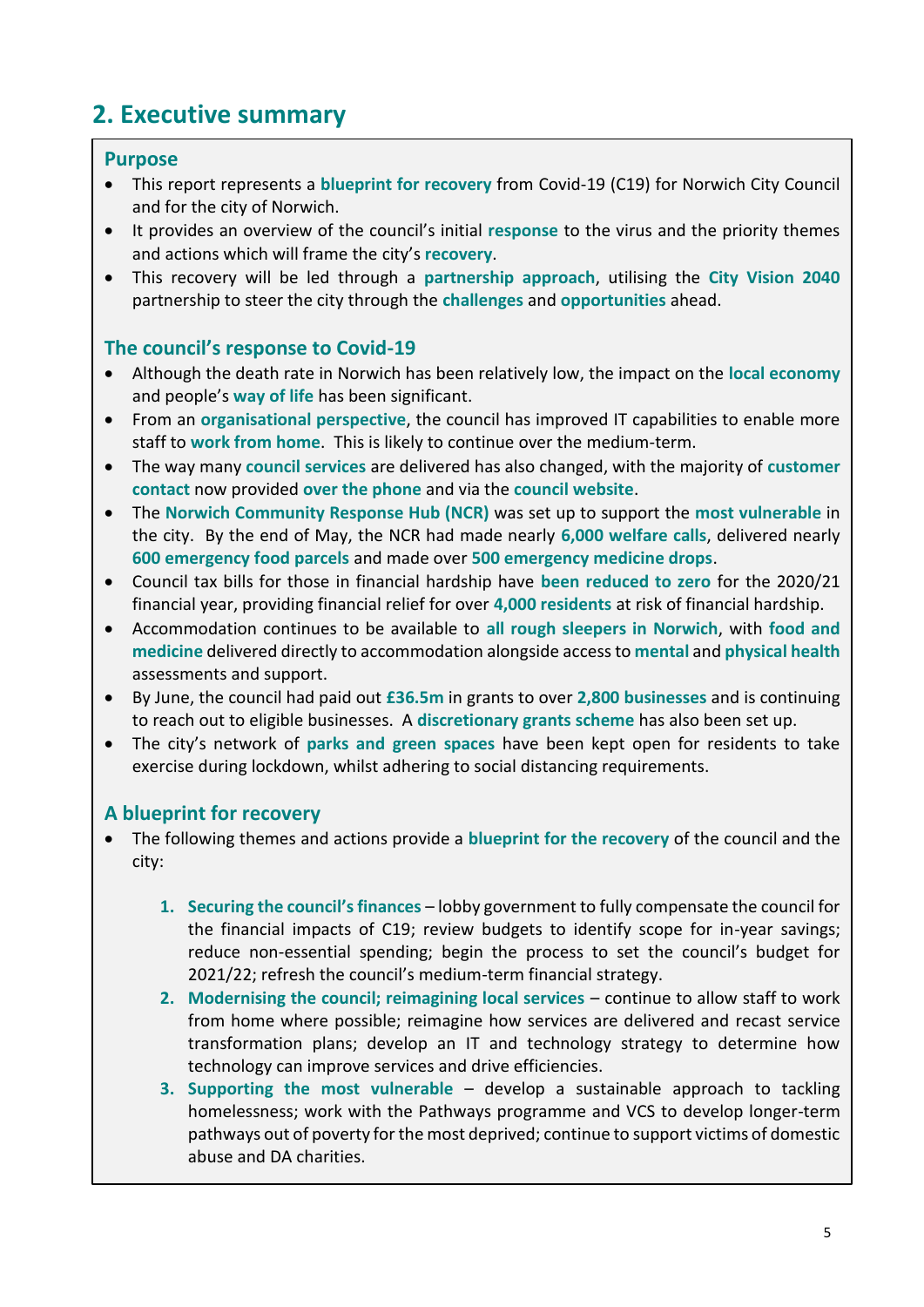- **4. Business and the local economy** implement signage and physical measures in the city centre to support social distancing; use licensing powers to support businesses to reopen safely; identify options to further promote sustainable travel, with a focus on walking and cycling; work with City Fibre to deliver a full fibre network across Norwich to improve digital connectivity; continue to deliver grants and wider support to businesses; review the Norwich Economic Strategy 2019-24; develop and deliver a Town Investment Plan to get access to £25m of funding for investment in the city.
- **5. Housing, regeneration and development**  restart council house repairs and maintenance programmes and clear the backlog; support people in the private rented sector, including taking action against rogue landlords; develop a pipeline of brownfield sites for redevelopment, with a focus on providing new homes, particularly council homes; bring forward a plan to redevelop the former depot site at Mile Cross, which has the potential to create c200 new council homes; begin the master planning process to regenerate the area of East Norwich as the biggest regeneration opportunity in the East of England, with the potential to create 4,000 new homes and 6,000 new jobs.
- **6.** Arts, culture and heritage work with the arts, heritage and culture sector to enable the city's institutions and events to reopen in a safe way; engage closely with the sector to understand the issues it faces and seeks solutions together; work with City Vision partners to develop a culture strategy for Norwich.
- **7. Climate change and the green economy** publish the council's Environment Strategy and Action Plan; build on the council's strong track record of success to identify further opportunities to reduce carbon emissions across council operations; consider options to further promote sustainable travel; work to ensure that future housing and regeneration schemes are subject to the highest possible environmental standards.
- **8. Harnessing social capital**  adopt an asset-based community development approach which empowers residents and allows for community-led decision making in neighbourhoods; use procurement powers and community grants to address gaps in need across the voluntary and community sector; develop communications strategies which create two-way conversations with communities to inform decision-making.

#### **Measuring progress**

- The use of **appropriate data** will be critical in identifying the key issues resulting from C19, developing the right **policy response** and **measuring the success** of recovery.
- In order to monitor progress, the council is developing a **dashboard of measures** to identify the impacts of C19 on the economy, people and communities. These will be tracked monthly to enable timely action.

#### **Engaging with residents, businesses and community groups**

- It is crucial to **consult and engage** with a range of partners, residents and businesses to ensure that future plans are comprehensive and that the city feels **connected to the recovery**.
- The **City Vision network** provides an opportunity to seek views from a wide range of groups, including businesses, faith groups, young people through the Youth Advisory Board, universities, community groups, VCSE, and advocacy organisations for particular groups.
- The council will also use the variety of **communications and media channels** it has available to consult and engage with residents and businesses, including the use of social media surveys; resident consultations; use of Citizen magazine; and use of Ward councillors to gather views.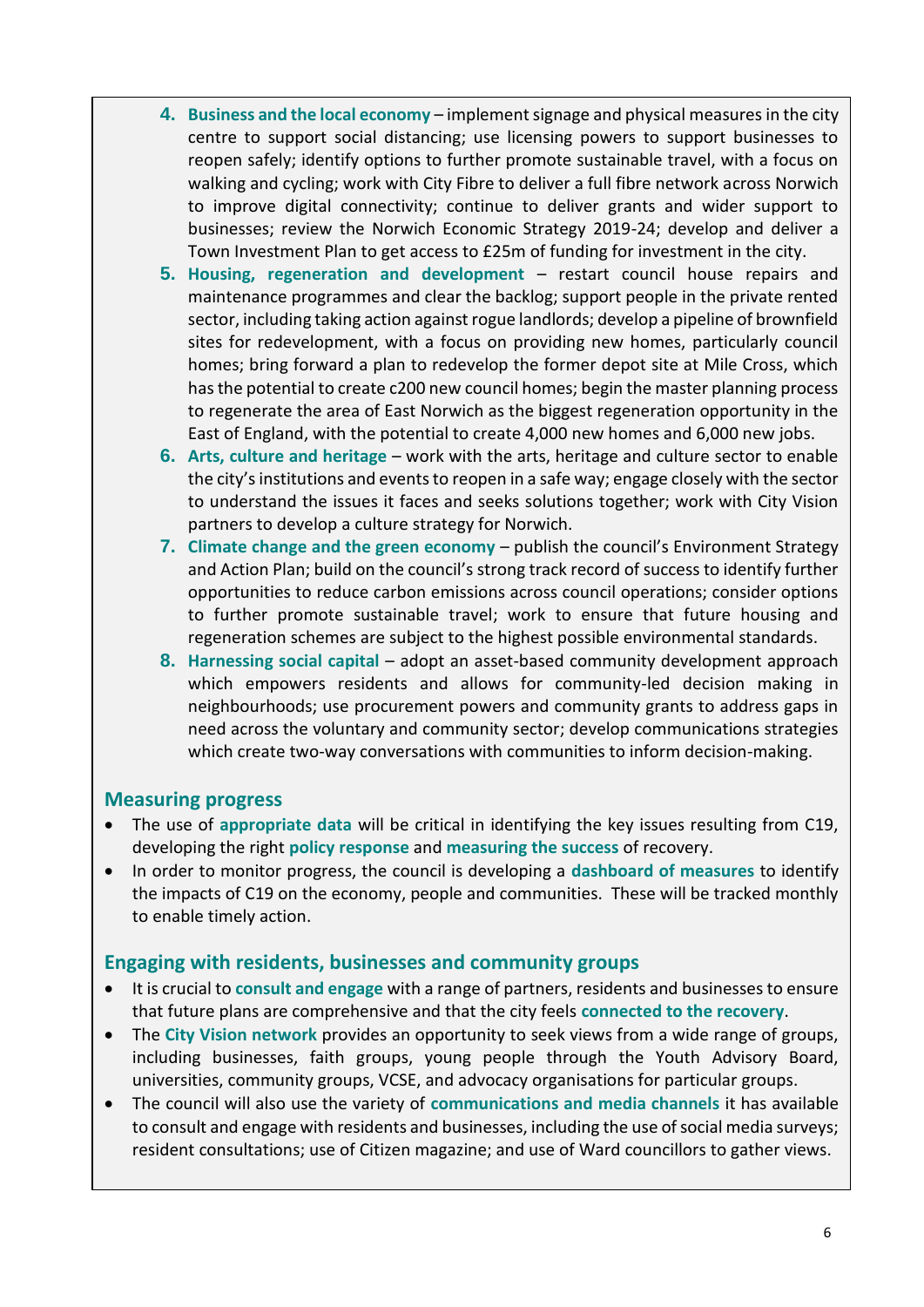# **3. The purpose of this report**

3.1 This report represents a **blueprint for recovery** from Covid-19 (C19) for Norwich City Council and for the city of Norwich.

3.2 The report provides an overview of the council's initial **response** to the virus – which has been significant - and sets out the priority themes and actions which will frame **recovery**.

3.3 For the **city council**, the report sets out some areas of focus for how the organisation intends to operate going forward - as well as how services might be delivered differently - with the opportunity to **embed the flexibilities** which have developed as the council has adapted to C19.

3.4 The report also sets out the themes which will drive the **wider recovery plan for the city** and form the basis of how the council approaches recovery. Each theme includes key actions which the council will take to make progress, with the intention that the report is more than just a strategy document and instead takes the form of an initial **action plan for recovery**.

3.5 Some of these actions – such as those being taken forward in partnership with businesses to support the safe reopening of the city centre – are **short-term actions**.

3.6 Others, such as plans to build hundreds of new **councils houses** – including a new council housing development at the former Mile Cross depot site – and progressing major **regeneration programmes** to bring dilapidated parts of the city back to life, including the opportunity to create 4,000 new homes and 6,000 jobs in East Norwich – are **longer-term**.

3.7 Ultimately, the future prosperity of the city in the aftermath of C19 will depend on the council and its strategic partners continuing to take immediate actions to keep people safe whilst working towards a compelling **long-term vision for the future**.

3.8 The report emphasises the need for the city's recovery to be led through a **partnership approach**, utilising the strong **City Vision 2040** partnership as the key forum for steering the city through the challenges and opportunities ahead. The partnership brings together organisations from across the **public, private, educational, cultural** and **community sectors** and is well placed to oversee the city's recovery. A proposed governance structure is set out in **section 6**.

3.9 This recovery plan is intended to be a **live document**, which will continue to evolve. The actions set out here are not exhaustive and an important next step will be to build on this framework towards the development of a more extensive **recovery action plan**.

3.10 Some themes – such as the need to harness the social capital and community participation which has developed in response to the virus – are likely to require the creation of **individual strategies and action plans**.

3.11 It is essential that residents, businesses and community groups are **actively engaged** throughout the city's recovery and the report sets out emerging thinking on an **engagement strategy** to guide the council's approach.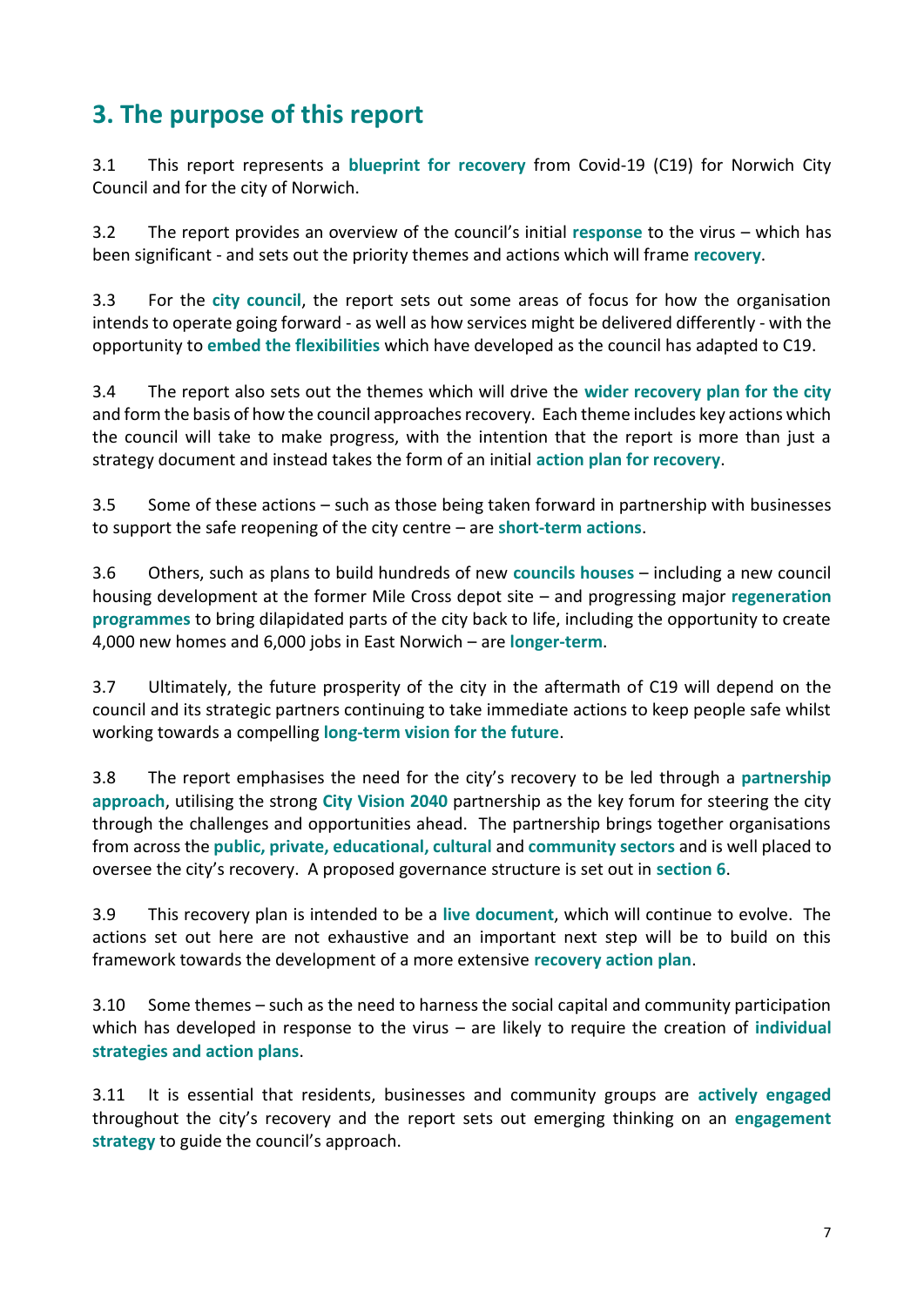# **4. Norwich City Council's response to Covid-19**

4.1 The virus has had a devastating impact across the world and in the UK. By 26 May 2020, Norwich had recorded **220 confirmed cases** of C19 - a rate of 155.9 per 100,000 of population. By 15 May, published data shows **15 deaths in hospital** in Norwich. This figure is likely to increase.

4.2 These figures indicate a relatively low level of cases and deaths compared with other areas of the country, with the death rate in Norwich – in term of deaths per 100,000 of population – the **3 rd lowest in the country** in terms of local authority area.

4.3 Although the death rate in Norwich has been relatively low – a testament to the exceptional work of the NHS, emergency services, the community sector, the behaviour of residents and the response of the council - the impact on the **economy** and people's **way of life** has been significant.

4.4 The virus has had a significant impact on the **council**, both in terms of how staff carry out their jobs (with, in some cases, staff redeployed into other roles to support the council's response) and how services to residents and businesses are delivered.

4.5 Whilst difficult, some of the changes made in response to the virus present **opportunities** for how the council operates and how services are accessed in the future. It is important that the council builds on this momentum and continues to adapt to **changing behaviours**.

4.6 A core principle of the council's approach has been to, at every stage, use the **scientific guidance and advice** to steer its response and to act quickly in the best interests of staff, residents and businesses.

4.7 Throughout, the council has actively engaged with the **Norfolk Resilience Forum** (NRF) as the statutory body for coordinating the regional response to crisis events. The Chief Executive of Norwich City Council is a member of the strategic group of the NRF - which steers the county-wide response - with other city council officers sitting on the NRF's tactical response group.

4.8 This renewed focus on **joined-up working** across different agencies creates opportunities for how services – particularly to the most vulnerable – are reimagined as part of the recovery.

### **The main strands of the council's response**

4.9 This section provides an **overview** of the main strands of the council's response to C19.

### **Organisational change and service delivery**

### **Changes to the way the council operates**

4.10 From an **organisational perspective**, the council had to change rapidly as the impact of the virus increased. Improved IT capabilities to allow more staff to work from home were developed and rolled out quickly, which has enabled the majority of staff to **work from home** since March.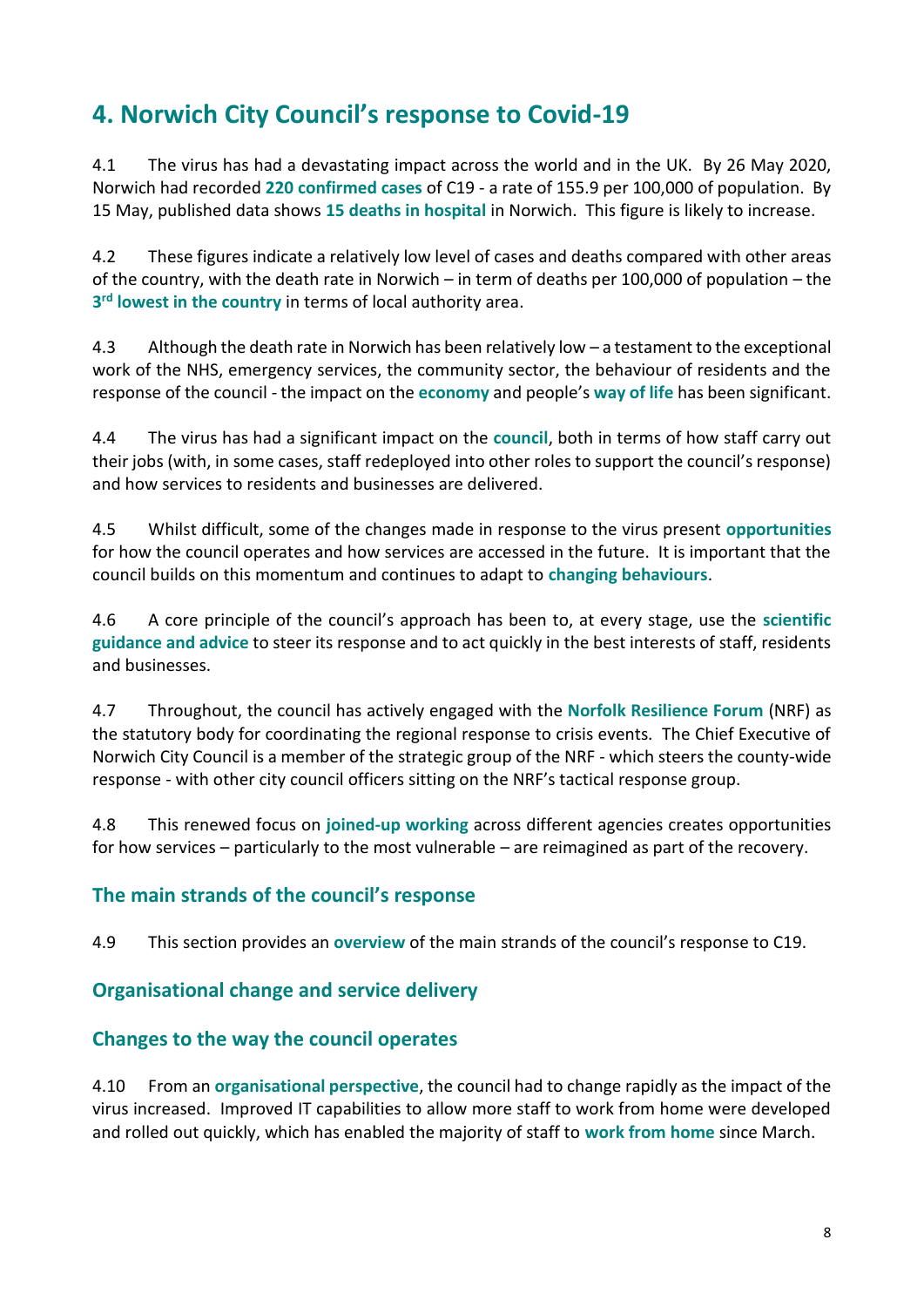4.11 **Virtual council meetings** are being held in order to limit the risk of spreading the disease through close contact, although the organisation will revert to 'face to face' meetings in the council chamber and committee rooms when it is appropriate to do so.

4.12 Officers are working through measures to **make city hall safe** to allow staff to come back to the office, drawing on government guidance and best practice from elsewhere. Unions are being engaged through this process and a **risk assessment** will be carried out before the building is opened up to larger numbers of staff and councillors.

4.13 Initial assessments show that, by reconfiguring desk space within city hall to allow staff to sit 2m apart, around 250 council staff would be able to work from city hall on a daily basis. With a total workforce of c650, it is clear that **flexible working** and **working from home** for many staff will continue for the foreseeable future.

4.14 As explored in **section 5**, this new way of working has the potential to change the council's culture and make it a more modern organisation which supports a flexible approach to work/life balance for staff.

# **Changes to service delivery**

4.15 The way many **council services** are delivered has changed in response to C19. The most notable changes have been to **customer contact services**, with the majority of services now provided over the phone and via the **council website**.

4.16 Compared to April 2019, data for April 2020 shows a **37% increase** in contact with the council made **online** rather than over the phone. This creates opportunities in how the council continues to make more services available online and more **accessible to users**.

4.17 Overall contact to the council across all channels **decreased considerably** during lockdown. The customer contact team saw a **62% decrease in calls** in April 2020 compared to April 2019, with the revenues and benefits team seeing a **50% decrease** over the same period, although demand is expected to pick up as lockdown eases.

4.18 An immediate decision was made - which came into place when lockdown measures were announced by government - to **close city hall as a public building** and move face to face customer contact to appointment only (and only in emergencies). During this time, facilities such as document scanners were maintained at city hall to allow people to **self-serve**.

4.19 The council's customer services have coped well during the response to C19 and this new way of working – with increased channel shift – creates **opportunities** for the council to reimagine services going forward. Emerging thinking is set out in **section 5**.

4.20 Through its response, the council has continued to meet its statutory requirements with regards to **homelessness** and the provision of emergency housing support. The Housing Options team has maintained a presence in city hall throughout to provide this service, with the virus leading to **increased numbers** of people requiring emergency accommodation. Further details on the council's housing response during C19 is provided below.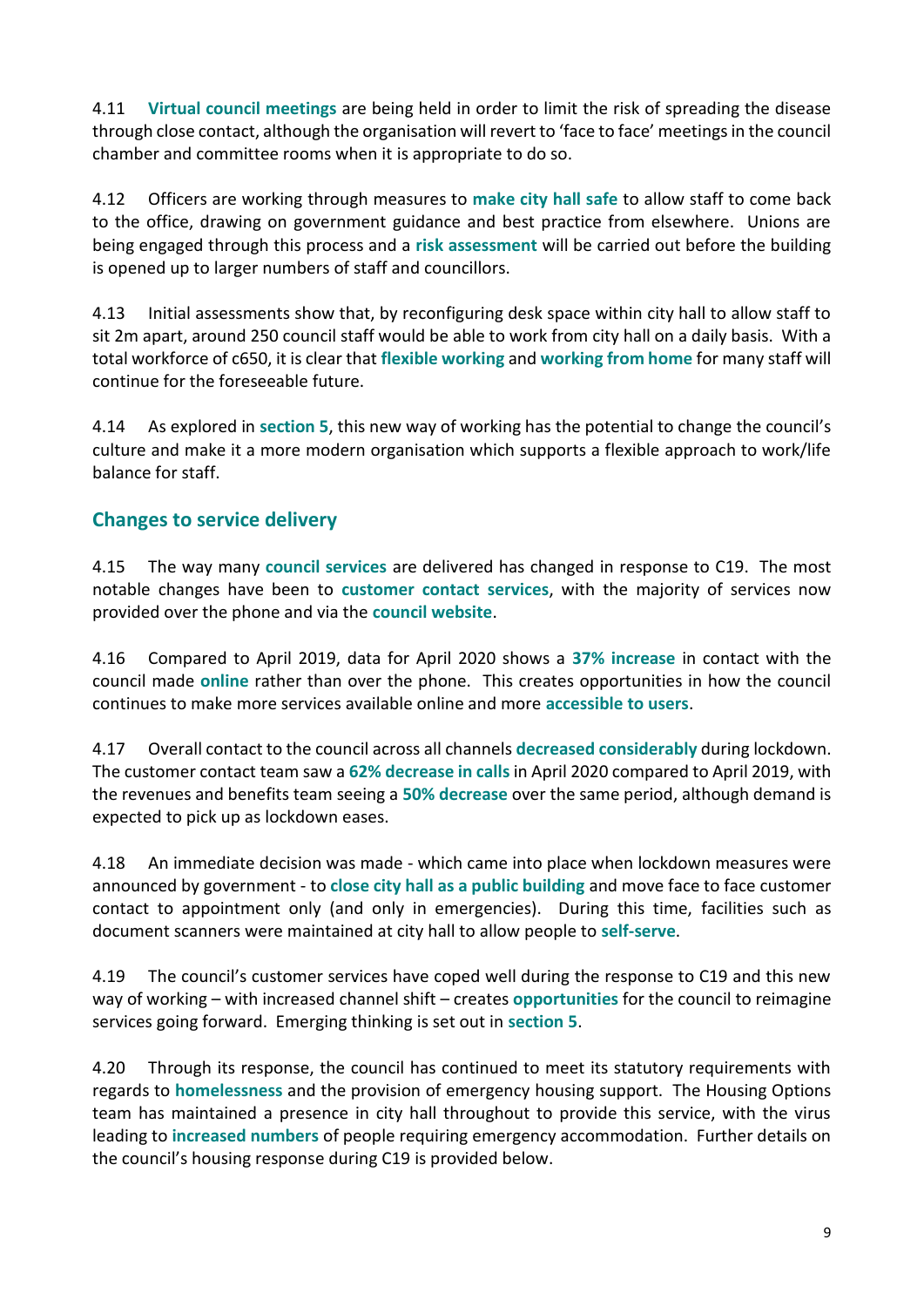4.21 In terms of **service demand**, whilst some services inevitably became busier through the response phase – such as revenues and benefits – demand for other services such as parking, events and planning reduced (although parking and planning services are now being restored to support the city's recovery).

4.22 The council developed a process for **redeploying staff** from across the organisation into critical frontline services in order to improve resilience. Examples include planning officers being redeployed into the revenues and benefits team to support the distribution of business grants and officers from a range of services redeployed to work in the Norwich Community Response Hub.

### **Supporting the most vulnerable**

4.23 At the core of the council's response was its work to quickly establish the **Norwich Community Response Hub (NCR)** – a multi-disciplinary team which was set up to support the **most vulnerable** in the city.

4.24 The NCR is a **new council service** which was set up over the course of a week. Its overall objectives are:

- to **make and maintain contact** with people on the government's 'shielded' list and with others who have requested support locally – and **assess their needs**; and
- to signpost them to the relevant **support**, be it council services (those provided by the city council as well as social care support provided by the county council) or support within the community.

4.25 Through the NCR, the council set up an **emergency food distribution centre** at St Andrews Hall to provide **emergency food and medical supplies** to people in need and who are unable to call on friend and family support networks.

4.26 By the end of May, the NCR had made nearly **6,000 welfare calls** to vulnerable people across the city, with follow up calls made to those who need them. The team has been in contact with everyone in Norwich on the government's 'shielded' list – those with specific medical conditions which put them most at risk – and with everyone else who has been in contact directly with the council to request help.

4.27 The council has also used **locally held data** to reach out to those who might be vulnerable, including those requiring assisted bin collections or vulnerable council housing tenants.

4.28 The council's attempts to reach those who might require support have been comprehensive, with a **letter sent to all households** in Norwich – signed by the Council Leader and Chief Executive – dispatched in March. The letter included information about how to access the support on offer to both residents and businesses and details of an emergency phone number.

4.29 By the end of May, the NCR had delivered nearly **600 emergency food parcels** and over **500 emergency medicine drops**. The NCR continues to operate, although an **exit plan** is being developed to steadily transition people off of direct council support to community-based support.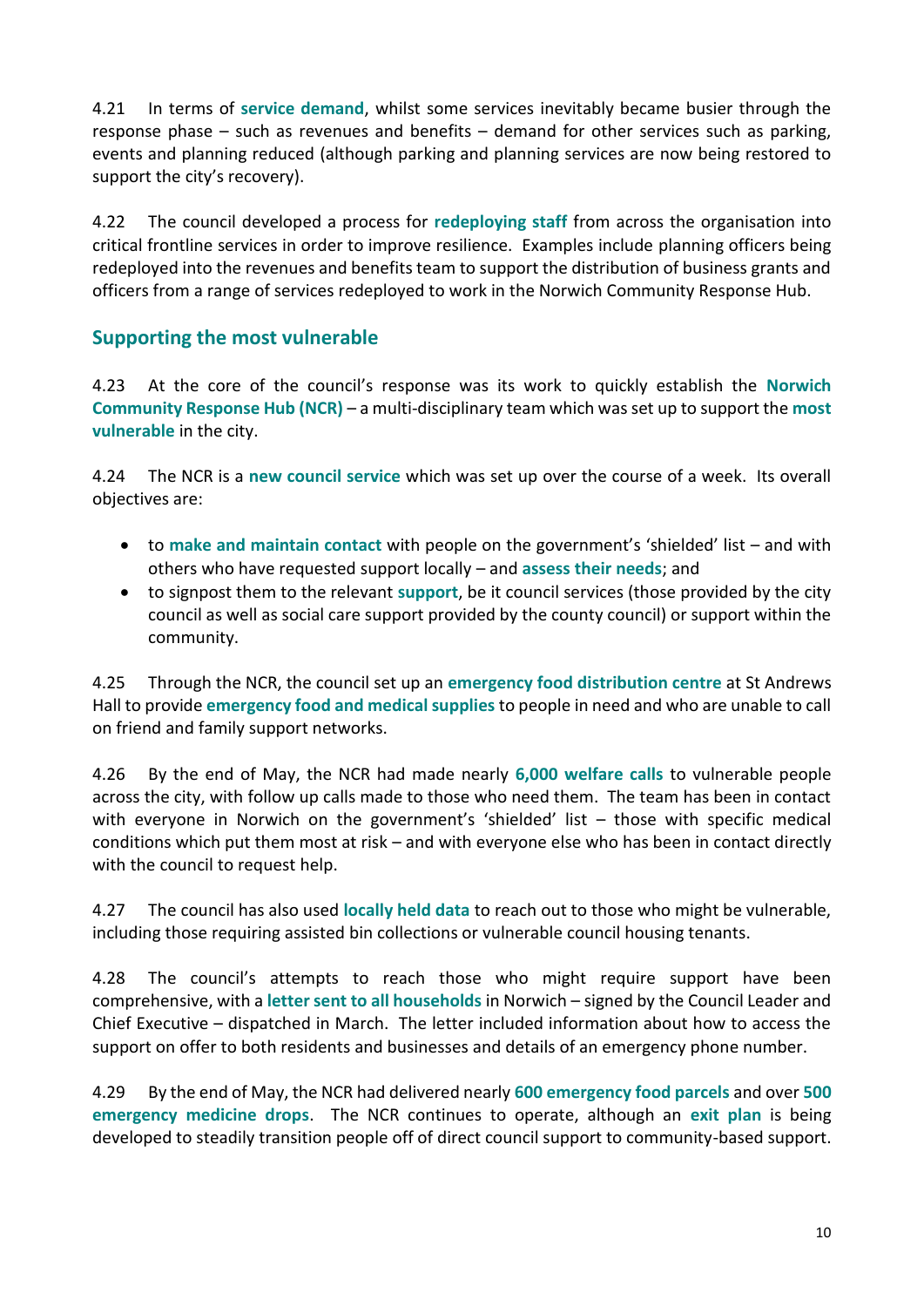4.30 The council took a decision early on in its response about how the **hardship fund** money provided by government should best be used to support the most vulnerable in the city.

4.31 Announced by the Leader of the Council on 31 March, the decision was taken to **reduce council tax bills to zero** for the 2020/21 financial year for anyone who is eligible for council tax support (applied to both working age adults and pensioners). This decision will provide significant financial relief for over **4,000 residents** who are at risk of financial hardship.

#### **Homelessness and rough sleepers**

4.32 In March, the government issued guidance to all local authorities, requiring them to urgently procure accommodation for **rough sleepers**. Norwich, like other cities and regions across the country, has seen an increase in the number of people requiring **emergency accommodation** during the pandemic.

4.33 This increase occurred for a variety of reasons, including informal housing arrangements – so called **'sofa surfing'** – coming to an end during lockdown. The increased demand placed significant pressure on the council's housing services.

4.34 In response, the council worked quickly to ensure that accommodation was – and continues to be - available to **all rough sleepers in Norwich** and procured 53 bedrooms split between 4 sites to allow separation of high-risk individuals. As the number of rough sleepers can change on a daily basis, additional accommodation is **continuing to be sourced** where it is required.

4.35 By the end of May, there were **42 clients** accommodated in emergency provision and no rough sleepers in Norwich who have not had an offer of accommodation. The **Pathways** partnership programme continues to provide **outreach support** to those who need it, drawing on a wide range of expertise. Regular street counts are also conducted.

4.36 Through Pathways, **food and medicine** is delivered directly to accommodation in order to avoid people seeking potentially unsafe food provision being provided on the streets as well as access to **mental and physical health assessments** and support.

### **Sheltered housing tenants**

4.37 The council provides 922 self-contained units of **sheltered accommodation** to over 1,000 older tenants. Tenants are supported on a regular basis by sheltered support officers who work in partnership with NHS Norfolk, Norfolk County Council Community Services and the voluntary sector to provide varying levels of support depending on individual need.

4.38 The initial response included **weekly telephone calls** to all tenants and increased contact with those identified as vulnerable. Alternative measures were identified where telephone contact was not achieved, including carers/family/friends or other professional agencies making visits.

4.39 Good links with **voluntary organisations** such as 'Helping Hands' has ensured that the team have been supported in providing tenants with extra assistance. Duplication of welfare calls to those on the shielded list was avoided through contact with staff in the Community Response Hub.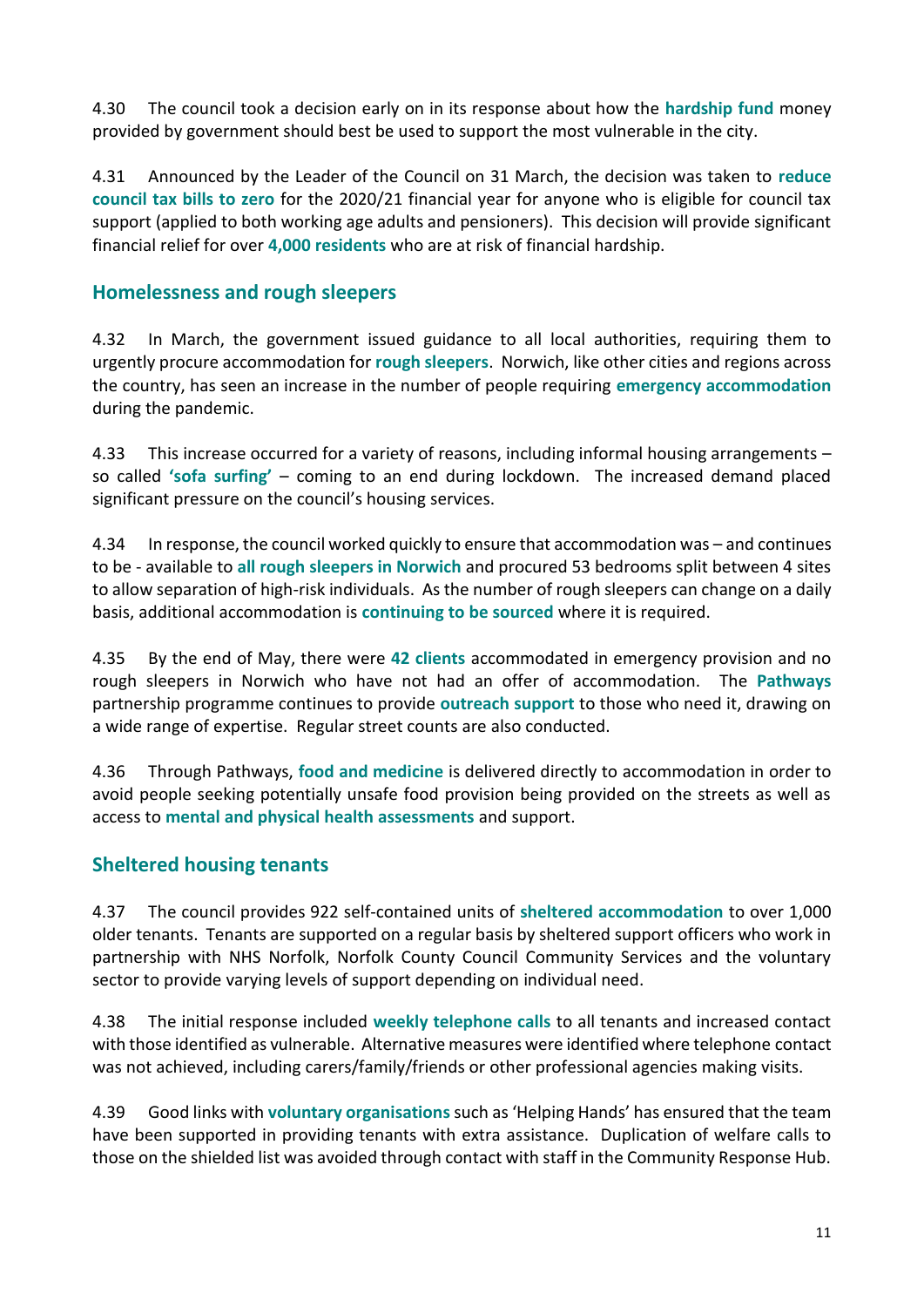#### **Supporting businesses**

4.40 The council has administered **grants to small businesses** who are eligible under the government's guidance (up to £25k per business with less than 50 staff in the hospitality sector).

4.41 By the end of May, the council had paid out **£36.5m** in grants to over **2,800 businesses** who are eligible and is continuing to proactively reach out to businesses who are believed to be eligible but who have yet to submit an application.

4.42 By mid-May, according to government data, the council's performance in distributing grants to businesses placed the authority **39th out of 314 councils nationally** who administer business grants. The city council was also the **highest performing council in Norfolk** based on the percentage of money paid out.

4.43 In addition, the council has worked with other councils in Norfolk to develop a framework for the delivery of a **discretionary business grants scheme** announced by the government in May. This discretionary scheme – worth just over **£2m** - is primarily designed to assist those businesses which fall outside the original criteria for grants.

4.44 This includes small businesses in **shared accommodation** and other flexible workspaces, regular **market traders** with fixed costs, **bed and breakfast** accommodation, and **charity properties** in receipt of charitable business rates relief which would otherwise have been eligible for small business rates relief.

4.45 Alongside paying out grants, the Revenues and Benefits team moved quickly to provide **business rates relief** and issue revised business rates bills to **1,400 businesses** in the city.

4.46 The council's procurement team has looked at other ways to support businesses during the crisis, including **paying suppliers promptly** in order to ease cash flow challenges for those organisations.

4.47 The council has also continued to consider requests for further support on a case by case basis. With regards to tenants of council commercial property, as part of the response a **3-month rent deferral** was offered to all tenants, with further requests considered where flexibility allowed.

#### **Parks and open spaces**

4.48 The council took the decision to **keep the city's network of parks and green spaces open** for residents to take exercise during lockdown, whilst adhering to social distancing requirements. For the most part, Norwich residents adhered to this advice and the parks team put in place a patrol schedule to help promote safe use, liaising with the police where concerns were identified.

4.49 The decision was taken to close **play and multi-use games areas** due to the inability to adhere to social distancing and issues around people touching equipment. There were a number of incidents where ties for plays area gates were cut and fencing for games areas was removed. Where this occurred, closures were reinstated with signage put in place to confirm the closure.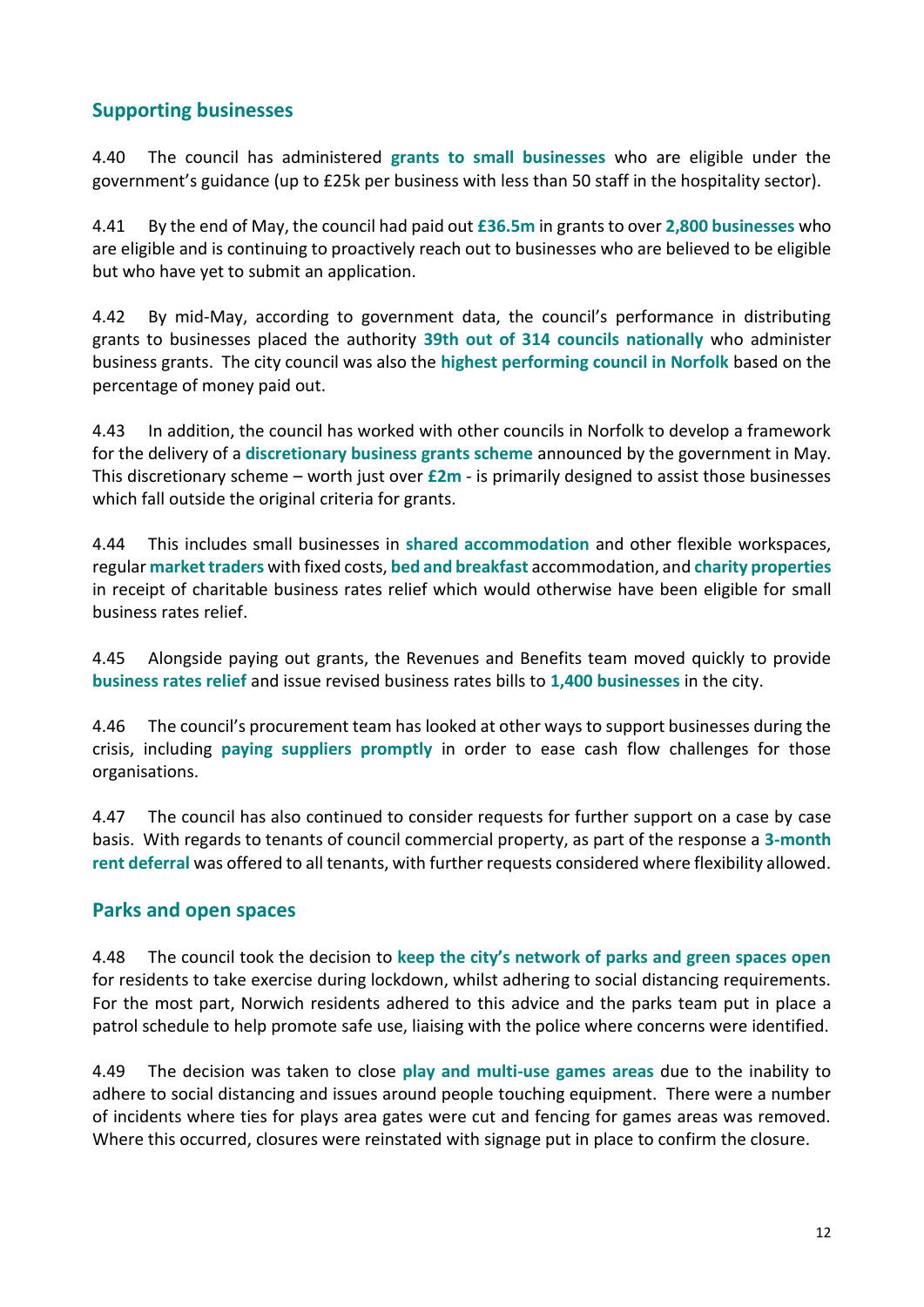4.50 The council has continued to respond quickly to changing government guidance as lockdown restrictions are eased, with facilities such as **tennis courts** reopened in mid-May following a risk assessment.

4.51 **Allotments** have remained open throughout lockdown, as it was judged that social distancing could be observed, with water supplies at each site turned on to enable hand washing.

#### **Environmental services**

4.52 A similar approach was taken with Earlham and Rosary **cemeteries**. As well as active burial sites, both cemeteries provide a low-level recreational role for residents and the decision was taken that these would remain open on the basis that usage should remain low.

4.53 Recreational usage of cemeteries **continues to be monitored** and, following an increase of dog walking, signage was put in place to discourage this.

4.54 The positive working relationships that the council has with Norwich Norse Environmental (NNE) for **street cleaning, grounds maintenance and tree services** and with Biffa for **waste and recycling collection** have reaped benefits during the C19 response, with services continuing to operate effectively.

4.55 At an early stage, discussions were held with NNE to agree what works could be undertaken to ensure employees were protected and **key services carried out**. This proactive engagement has continued to ensure that priority services are provided and that others can be brought back safely when appropriate.

4.56 **Waste and recycling services** have continued during lockdown under increased pressure. The service benefitted from additional Biffa employees being transferred to the city council contract which meant that crews could complete their rounds more quickly. An initial suspension of new garden waste subscriptions was repealed as Biffa were able to deliver additional requests.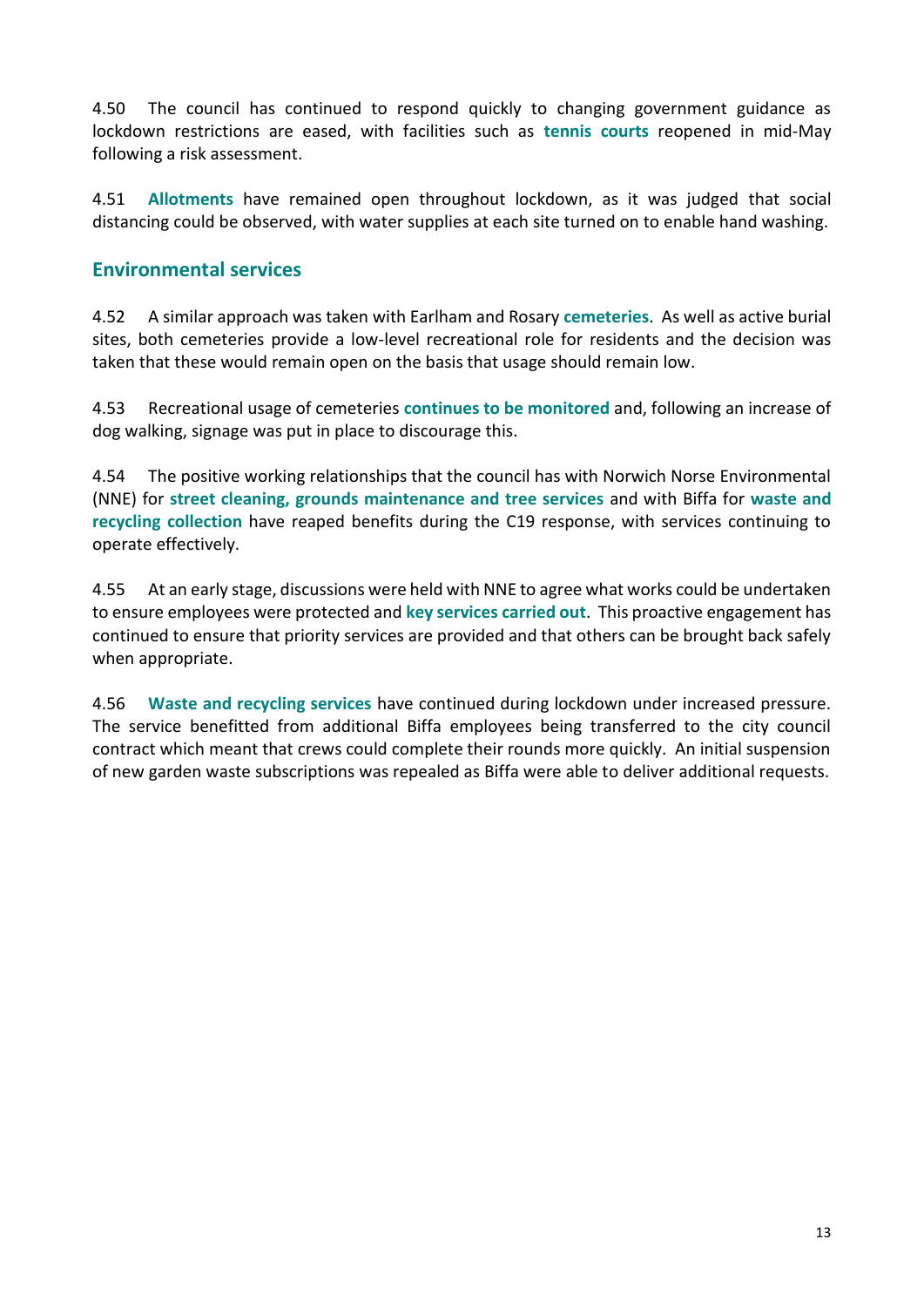# **5. A blueprint for recovery: Priority themes & actions**

5.1 The UK will be feeling the impacts of C19 for a long time and, as the country emerges from lockdown towards recovery, the government's overriding objective is to **avoid a second peak of the virus**. The city council shares this objective when it comes to the recovery of Norwich.

5.2 In practice, although certain aspects of the council's response such as the NCR will begin to scale back, it is likely that council will need to continue to provide an **ongoing response** to C19 for some time, particularly to the city's **most vulnerable residents**.

5.3 However, the council has now started to **focus on recovery** as the city begins to open up again. In doing so, it is important that the council not only focuses on how, as an organisation, it will recover and respond to the easing of restrictions but also the leading role it will play in the wider recovery of the city.

5.4 This section sets out the **priority themes** which will guide the council's approach as the organisation and the city transitions from response to recovery. These themes, together with a set of associated key actions, form a **blueprint for recovery**.

5.5 Some of the actions the council will take – working with strategic partners – are **short-term**, such as measures to support **social distancing** in the city. Others, such as **building new homes** and regenerating dilapidated parts of the city, will be **longer-term** programmes. Together, these actions form part of the city's initial recovery and longer-term prosperity.

5.6 Building on this, the intention is to work with local partners to develop a comprehensive **recovery action plan** as well as a suite of **data and indicators** to monitor progress (see **section 7**).

### **Test and trace programme**

5.7 Norfolk is one of 11 test and trace **pilot areas** across the UK. Test and trace is the NHS system designed to control the **reproductive ('R') rate** of the virus by rapidly testing people who display C19 symptoms and tracing those who have been in close contact with anyone who tests positive.

5.8 The new programme is also likely grant additional powers for local authorities to impose **local lockdowns** if deemed necessary to deal with any emerging increase in C19 cases. The city council is continuing to work closely with Norfolk County Council to support the successful roll out of test and trace in the city as a crucial strand of the recovery.

### **The role of the city council in the recovery of Norwich**

5.9 The city's recovery from C19 will be taken forward **incrementally**, through close **partnership working** across the public sector, with business representative groups, the voluntary and community sector, faith groups, mutual aid and neighbourhood groups, and with academic institutions.

5.10 The council has a vital role to play as a **convenor of partners**. This will require the council to use its position to bring the right people and organisations together to help develop a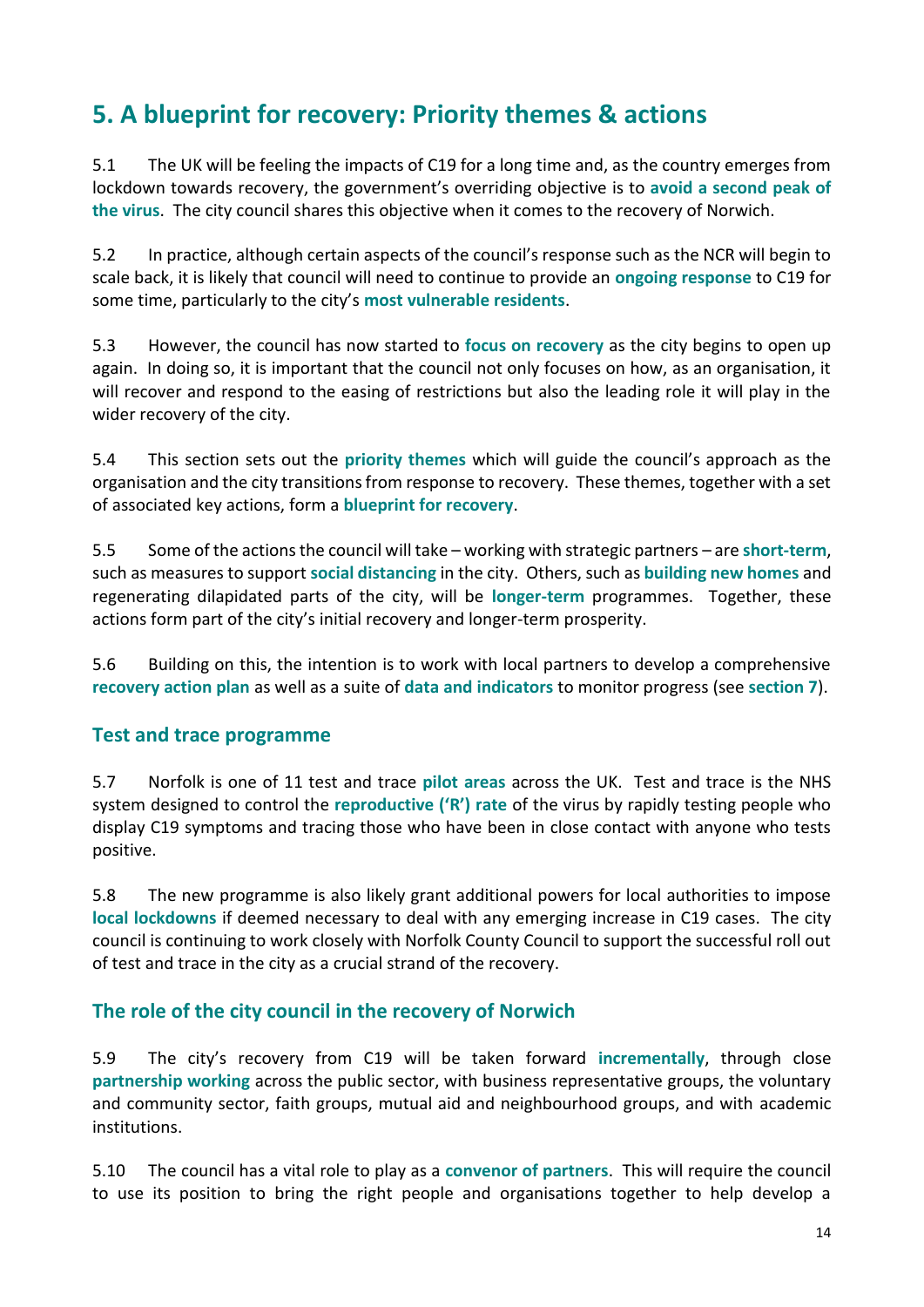comprehensive approach to recovery, with an associated action plan which is jointly owned across the local partnership.

5.11 In terms of governance and oversight of the recovery, a proposed way forward - which would see the City Vision 2040 partners convened to steer the implementation of the recovery  $phase - is set out in section 6.$ 

# **Recovery themes and key actions: Summary**

| <b>Theme</b>                         | Key actions the council will take                                                                                                                                                                        |
|--------------------------------------|----------------------------------------------------------------------------------------------------------------------------------------------------------------------------------------------------------|
| 1. Securing the council's            | Closely monitor and update budget impact analysis and regularly update CLT and<br>$\bullet$                                                                                                              |
| finances                             | Cabinet.                                                                                                                                                                                                 |
|                                      | Lobby government to ensure that Norwich City Council - and local government<br>۰<br>more widely - is fully compensated for the financial impacts of C19.                                                 |
|                                      | Conduct a corporate review of all 2020-21 revenue budgets to identify areas for<br>۰<br>immediately reducing in-year expenditure through additional controls on non-<br>essential spend and recruitment. |
|                                      | Review the capital programme to ensure that the schemes still reflect the<br>council's current priorities and that these are affordable in the new financial<br>landscape.                               |
|                                      | Update the council's Medium-Term Financial Strategy, to understand the short<br>to medium implications for savings requirements and use of reserves.                                                     |
|                                      | Commence the process for setting the budget for 2021/22 and provide further<br>۰                                                                                                                         |
|                                      | detail to Cabinet in July on the approach and timeline.                                                                                                                                                  |
| 2. Modernising the council;          | Implement changes to the internal layout and other safety measures within city<br>$\bullet$                                                                                                              |
| reimagining local services           | hall to support social distancing as more staff return to the office when it is<br>appropriate to do so, with a risk assessment of the building carried out and<br>unions engaged.                       |
|                                      | Continue to allow staff to work from home where possible, striking a balance<br>۰<br>between home and office-based working and allowing flexibility for staff.                                           |
|                                      | Take forward an organisation wide review of service delivery, to look at<br>۰<br>reimagining how services are delivered in future.                                                                       |
|                                      | Recast its service transformation plans in light of this service review, to be taken<br>۰                                                                                                                |
|                                      | forward as part of the 2021/22 budget and business planning cycle.<br>Develop an IT and technology strategy, which looks at how technology can enable<br>۰                                               |
|                                      | organisational and service transformation - unlocking efficiency savings and                                                                                                                             |
|                                      | providing a better experience for service users.                                                                                                                                                         |
|                                      | Review the decisions that have been taken as part of the crisis response to stop,<br>۰<br>start or amend service delivery - and the experience of working in different ways                              |
|                                      | - to consider lessons learned and apply them to services over the longer-term.                                                                                                                           |
|                                      | Use the principles of recovery engagement to recalibrate the compact between<br>۰                                                                                                                        |
|                                      | the council and residents, communities, businesses and other city stakeholders.                                                                                                                          |
| 3. Supporting the most<br>vulnerable | $\bullet$<br>Work proactively with partners through the Pathways programme to develop a<br>sustainable approach to tackling homelessness in the city.                                                    |
|                                      | Over the longer-term, work with Pathways and the voluntary and community                                                                                                                                 |
|                                      | sector to look at pathways out of poverty for the most vulnerable. This will                                                                                                                             |
|                                      | include training and skills opportunities and measures to move people closer to<br>the labour market and into employment.                                                                                |
|                                      | Work with domestic abuse support providers to signpost victims of DA to the<br>٠<br>support on offer and to work with front line teams within the council to train<br>staff to spot signs of DA.         |
|                                      | Hold virtual internal and engagement event(s) to gather evidence and lessons<br>from the council's long-term approach to reducing inequalities and crisis support.                                       |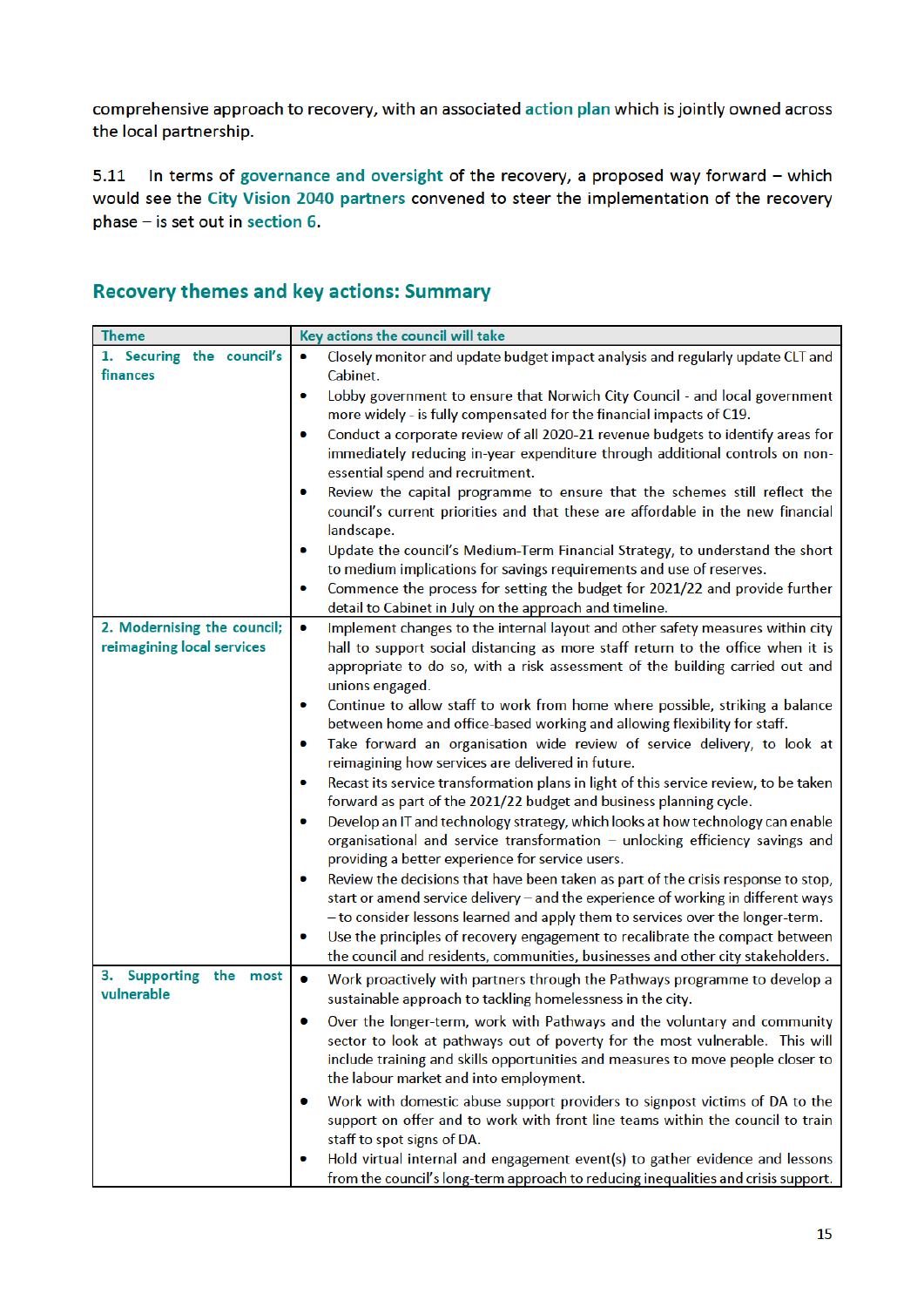|                                      | Use these principles and lessons learnt to build on existing collaborative and<br>$\bullet$<br>asset-based approach to tackling pre-existing and emerging financial and digital<br>inclusion in the city, as part of tackling wider inequality.                                                                               |
|--------------------------------------|-------------------------------------------------------------------------------------------------------------------------------------------------------------------------------------------------------------------------------------------------------------------------------------------------------------------------------|
| 4. Business and the local<br>economy | Work with the Norwich BID, Norfolk Chambers of Commerce, police and Norfolk<br>$\bullet$<br>County Council to review and implement physical measures and signage in the<br>city centre to support social distancing.                                                                                                          |
|                                      | Use its licensing powers to support businesses $-$ particularly those in the<br>٠<br>hospitality sector - where appropriate to vary the use of outside space, whilst<br>ensuring that people with disabilities can move around the city safely.                                                                               |
|                                      | Continue to identify opportunities to promote sustainable travel in the city<br>٠<br>centre - with a focus on walking, cycling and other forms of sustainable travel as<br>appropriate.                                                                                                                                       |
|                                      | Work with City Fibre and the county council to deliver a full fibre broadband<br>٠<br>network in Norwich.                                                                                                                                                                                                                     |
|                                      | Where there is evidence of malpractice, assess whether action can be taken<br>٠<br>against employers who fail to provide a safe working environment.<br>Continue to deliver grants and wider support to businesses.<br>٠                                                                                                      |
|                                      | Engage with business, representative groups and relevant pubic authorities, and<br>$\bullet$                                                                                                                                                                                                                                  |
|                                      | monitor relevant data sources and emerging national and local analysis, to                                                                                                                                                                                                                                                    |
|                                      | understand the challenges facing businesses and the wider economic impact.<br>Work in partnership to develop appropriate solutions to the challenges<br>٠<br>identified, including through our planning, licensing and enforcement functions<br>and by working with partners on issues including skills and pathways to work. |
|                                      | Establish the Good Economy Commission as the lead on the economy theme<br>٠<br>under the City Vision Steering board, to make recommendations across the City<br>Vision partnership to support an inclusive recovery over the medium-term.                                                                                     |
|                                      | Consider how the council's role as an anchor institution can support an inclusive<br>$\bullet$<br>economy through the use of council assets, contractual, recruitment and<br>procurement levers.                                                                                                                              |
|                                      | Review the Norwich Economic Strategy 2019-24 to identify any new actions<br>٠<br>required to respond to C19.                                                                                                                                                                                                                  |
|                                      | Develop and deliver a Town Investment Plan to get access to £25m funding for<br>٠<br>investment in the city.                                                                                                                                                                                                                  |
|                                      | Engage in wider recovery plans with partners including the New Anglia Growth<br>Hub and the Norfolk Resilience Forum.                                                                                                                                                                                                         |
| 5.<br>Housing,<br>regeneration       | Restart council house repairs and maintenance programmes and work with<br>$\bullet$                                                                                                                                                                                                                                           |
| and development                      | Norwich Norse Buildings to ensure the backlog is cleared.                                                                                                                                                                                                                                                                     |
|                                      | Reintroduce services to let council homes and reintroduce housing options<br>٠<br>policies.                                                                                                                                                                                                                                   |
|                                      | Support people in private sector rented accommodation, including implementing<br>٠<br>a private renters charter and taking action against sub-standard accommodation.                                                                                                                                                         |
|                                      | Prepare, submit and implement the Town Investment Plan to maximise up to<br>٠<br>£25m of investment in the regeneration of Norwich.                                                                                                                                                                                           |
|                                      | Make progress on the Greater Norwich Local Plan to put in place a framework to<br>٠<br>guide development in the city and encourage it to be well designed and genuinely                                                                                                                                                       |
|                                      | sustainable.                                                                                                                                                                                                                                                                                                                  |
|                                      | Ensure that infrastructure to support growth is delivered in a timely manner, with<br>٠<br>delivery of affordable housing maximised, and planning powers used effectively<br>to ensure delivery of priorities.                                                                                                                |
|                                      | Make the most of its own land holdings and financial capability to maximise rates<br>٠                                                                                                                                                                                                                                        |
|                                      | of housing delivery through exemplary homes that meet the needs of the people<br>of Norwich and develop a pipeline of sites that can be delivered over the medium<br>to long-term.                                                                                                                                            |
|                                      | Through its wholly owned housing company, Norwich Regeneration Limited,<br>build 74 new homes at the Rayne Park development in Bowthorpe.                                                                                                                                                                                     |
|                                      | Take forward the redevelopment of the former council depot at Mile Cross as a<br>٠<br>council housing-led scheme, to deliver c200 new council homes.                                                                                                                                                                          |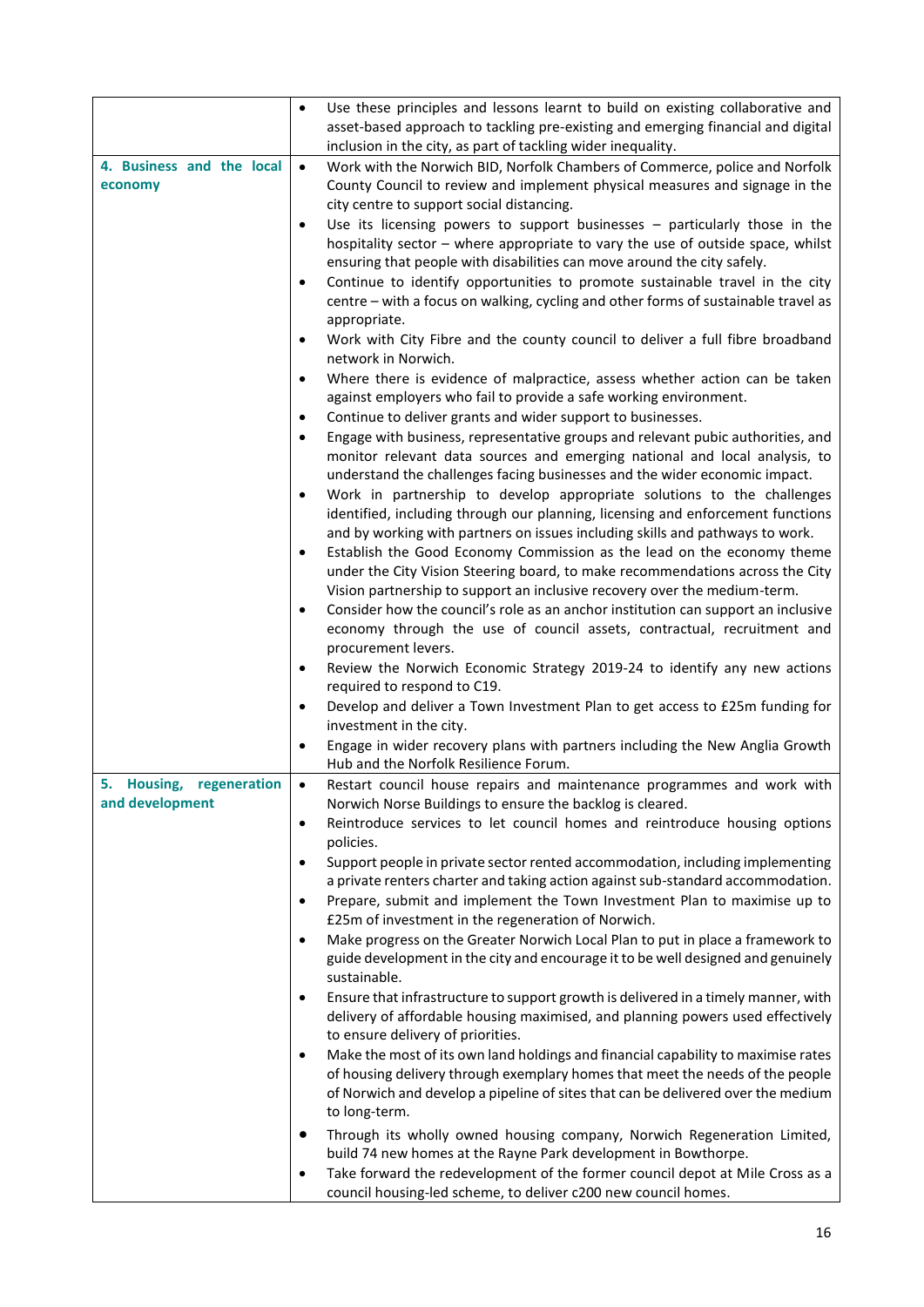|                                            | Begin the master planning process for the regeneration of East Norwich, which<br>$\bullet$<br>has the potential to deliver 4,000 new homes and create 6,000 new jobs.                                                                                                                                                                                                                                                                                                                                                                                                                                                                                                                                                                                                                                                                                                                                                                                                                                                                                                                                                                                                 |
|--------------------------------------------|-----------------------------------------------------------------------------------------------------------------------------------------------------------------------------------------------------------------------------------------------------------------------------------------------------------------------------------------------------------------------------------------------------------------------------------------------------------------------------------------------------------------------------------------------------------------------------------------------------------------------------------------------------------------------------------------------------------------------------------------------------------------------------------------------------------------------------------------------------------------------------------------------------------------------------------------------------------------------------------------------------------------------------------------------------------------------------------------------------------------------------------------------------------------------|
| 6. Arts, culture and heritage              | $\bullet$<br>Work with the arts, heritage and culture sector to enable the city's institutions<br>and events to re-open in a safe way when it is appropriate to do so.                                                                                                                                                                                                                                                                                                                                                                                                                                                                                                                                                                                                                                                                                                                                                                                                                                                                                                                                                                                                |
|                                            | Engage closely with the sector to understand the issues facing them and seek<br>٠<br>solutions together, including working with national arts and culture organisations<br>as required.                                                                                                                                                                                                                                                                                                                                                                                                                                                                                                                                                                                                                                                                                                                                                                                                                                                                                                                                                                               |
|                                            | At the appropriate time, work to deliver council run events, including to celebrate<br>$\bullet$<br>the hard work of the city over this period, in line with social distancing require-<br>ments.                                                                                                                                                                                                                                                                                                                                                                                                                                                                                                                                                                                                                                                                                                                                                                                                                                                                                                                                                                     |
|                                            | Work with City Vision 2040 partners to develop a culture strategy for Norwich,<br>٠<br>which places the importance of arts, culture and heritage at the centre of the<br>city's recovery.                                                                                                                                                                                                                                                                                                                                                                                                                                                                                                                                                                                                                                                                                                                                                                                                                                                                                                                                                                             |
| 7. Climate change and the<br>green economy | $\bullet$<br>Ensure that the council's Environment Strategy and Action Plan (with input from<br>stakeholders) includes reference to opportunities emerging from the crisis and<br>articulates environmental objectives during the recovery phase.<br>Build on its strong track record of success to identify further opportunities for<br>٠<br>reducing carbon emissions across council assets and operations, which has seen                                                                                                                                                                                                                                                                                                                                                                                                                                                                                                                                                                                                                                                                                                                                         |
|                                            | a 60% reduction since 2007.<br>Undertake an 'opportunity audit' across the council's place-making activities to<br>٠<br>prioritise specific opportunities to delivery quantifiable<br>identify and<br>environmental benefits, to supplement the Environment Strategy.<br>Consider opportunities to further promote sustainable travel in the city, building<br>$\bullet$<br>on the already well-advanced measures already in place.                                                                                                                                                                                                                                                                                                                                                                                                                                                                                                                                                                                                                                                                                                                                   |
|                                            | Work to ensure that future housing and regeneration schemes are subject to the<br>٠<br>highest possible environmental standards.                                                                                                                                                                                                                                                                                                                                                                                                                                                                                                                                                                                                                                                                                                                                                                                                                                                                                                                                                                                                                                      |
| 8. Harnessing social capital               | Develop a Community Participation Strategy which looks at how the council can<br>$\bullet$<br>work with communities across the city to enable them to realise the<br>opportunities and respond to the challenges ahead.<br>Work with residents to understand the level of support needed from the council<br>٠<br>without imposing unnecessary process and allowing communities to define their<br>own local priorities and responses to local challenges.<br>Adopt an asset-based community development approach which empowers<br>٠<br>residents and allows for community-led decision making in neighbourhoods,<br>acknowledging that organic social capital building will vary by neighbourhood<br>and adapt approaches accordingly.<br>Remain part of national and global think tank groups to monitor and pilot new<br>$\bullet$<br>ideas and identify best practice.<br>Support the voluntary and community sector in adapting and use its<br>٠<br>procurement powers and grants based on gaps and need.<br>Develop communications strategies which both amplify inspiring stories and<br>٠<br>create two-way conversations to inform council decision making. |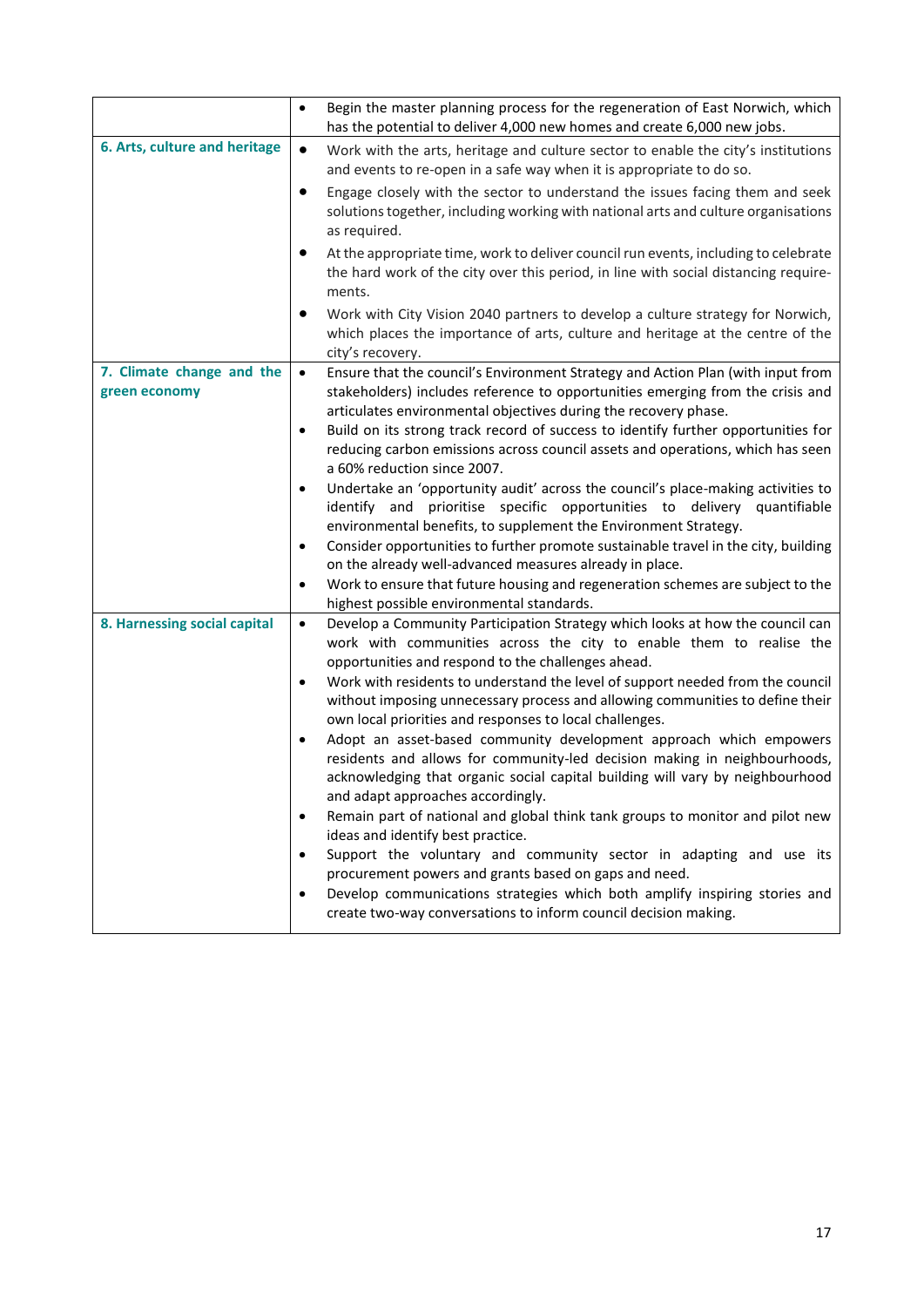# **Theme 1: Securing the council's finances**

### **Why it is important**

5.12 The pandemic will have a **significant impact** on the council's budget during the 2020-21 financial year and over the medium-term. The impact of **increased costs** and **reduced income** has been felt across local government and, although Whitehall has provided additional funding, it is far from enough to plug the funding gap that has developed.

5.13 The council has coped well with a **decade of austerity** between 2010 and 2020, making £35.5m in savings and income during this period whilst avoiding significant service reductions.

5.14 However, the scale of the in-year budget impact from C19 is unprecedented and, although the council can call upon a proportion of its **reserves** to limit the impact, tough decisions will have to be made in year and in future years to get the council's finances back on a sustainable footing. If the council were to use c£3.8m of reserves to plug the forecast £7.2m budget gap in 2020/21, this will require in-year savings of **c£3.3m**.

5.15 As well as the in-year budget impact for 2020/21 – due to a combination of increased costs (e.g. housing the homeless, investment in IT to allow staff to work from home, food costs for vulnerable people, higher recycling costs) and lost income (e.g. from car parks, commercial rents, planning fees, licensing, event bookings) – over the **medium-term**, the financial impact could reach as high as **£14m** across the council's revenue budgets and Housing Revenue Account.

5.16 To date, the council has been awarded £1.5m in **additional funding** from government to deal with the crisis but this falls significantly short of the combined budget pressures the council is facing in terms of increased costs and lost income.

5.17 Although there is a degree of uncertainty at this stage, it is likely that there will be an impact on collection rates for **council tax, business rates, commercial rent** and rents from **council housing**. These factors contribute to the increased level of financial impact over the medium-term.

5.18 Whilst the council will continue to join with the wider local government sector to **lobby government** for more funding to limit the impact on local services – and wider reform of council financing over the longer-term – it needs to take decisions now in order to reduce the predicted over spend for 2020/21 and set a balanced budget for 2021/22. In that sense, the council's approach is to **argue for the best but plan for the worst**.

#### **Impact on council costs**

5.19 The council has incurred significant **additional costs** through its response to C19. This includes, but is not limited to, organising a community food hub, managing volunteers, administering business grants, as well as providing accommodation to rough sleepers.

5.20 Alongside front-line delivery, the council has also incurred additional expenditure **supporting its suppliers** and **enabling its workforce to work remotely**. Current estimates suggest the council will need to spend an additional £1.2m in 2020-21 against the planned budget.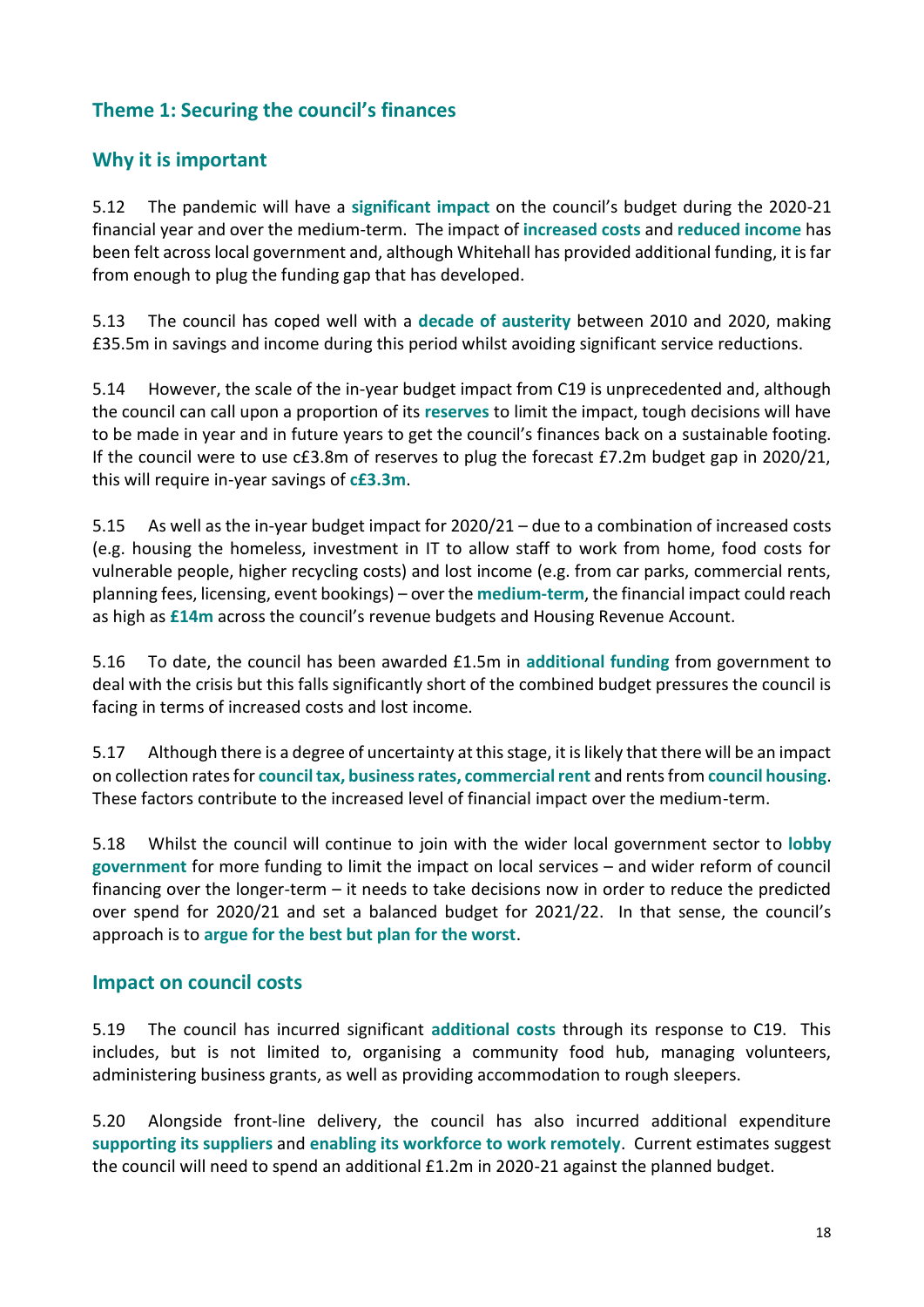#### **Impact on council income**

5.21 In response to significantly reduced funding from government over the past decade, the council – like every other local authority across the country – has had to **diversify its revenue streams** in order to pay for vital local services.

5.22 As a consequence, the council is reliant upon funding from a **range of income sources** including commercial rents, car parks, market stall rents and income from leisure facilities. These sources of income have been **significantly negatively impacted** by the pandemic.

5.23 Furthermore, these incomes streams are likely to continue to be impacted by any longerterm **downturn in the economy**. The cash flow and budgetary impact on the council will be significant, with initial estimates suggesting reductions of £7.6m from rents, fees and charges.

#### **The impact on local taxation**

5.24 The economic consequences of C19 will undoubtedly have a significant impact on the income the council collects from **council tax and business rates** – all of which pays for vital local services. This impact will be exacerbated if the current situation continues longer than expected.

5.25 Norwich is the economic centre of Norfolk and the vitality of the wider region is intrinsically linked to the city's financial health. The council will be key in driving the social and economic recovery from C19. In order to do this, and deliver vital services to local people, the council will continue to press government for **additional financial support** to cover the full C19 impact.

5.26 Additionally, the council will lobby for a package of measures to provide a **social fiscal stimulus** as well as an infrastructure one, with a focus on social inclusion as well as growing the local economy.

### **Medium-term financial impact**

5.27 Looking beyond the immediate impacts of C19, the financial environment for local government remains extremely challenging for the foreseeable future. There is a legal requirement for all councils to **set a balanced budget** each year.

5.28 There continues to be **growing gap** between funding and service pressures, driven by demographic change, unfunded burdens and limited opportunities to raise income locally through council tax referendum restrictions. This places increasing pressure on council services.

5.29 The current system of local government funding needs **fundamental reform** to ensure that councils remain financially sustainable. This is no longer about austerity  $-$  it is about providing **appropriate funding to deliver local services**. Without more funding from government in the short-term and changes in the longer-term to how councils are funded, local services will suffer.

5.30 The underlying assumptions which formed the basis of the council's Medium-Term Financial Strategy (MTFS) have been fundamentally altered by the impact of C19. This will require the council to **review the assumptions and reserve levels** within the MTFS. These changes will be considered as part of the 2021/22 budget setting process.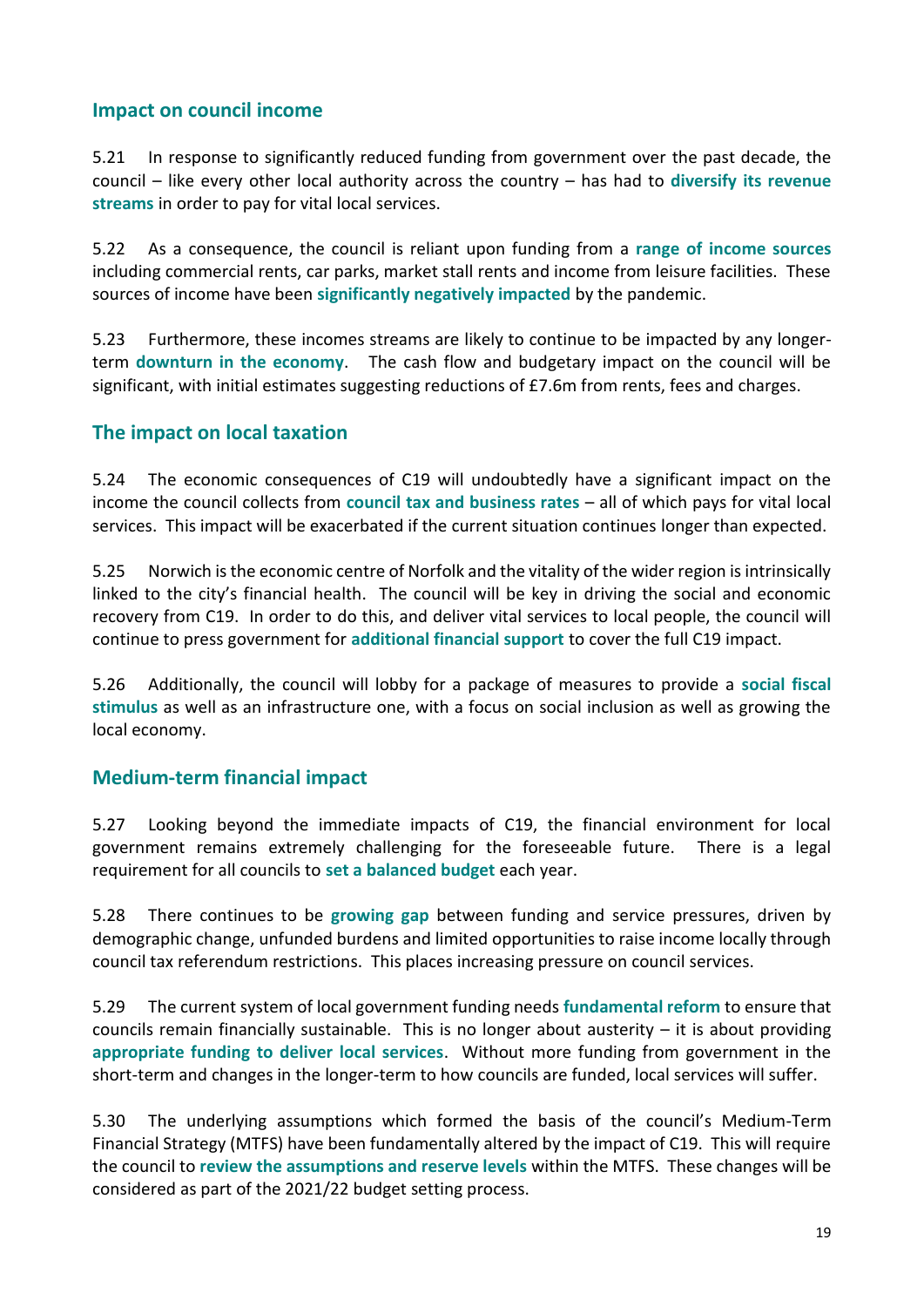# **Key actions**

- Closely monitor and update budget impact analysis and regularly update CLT and Cabinet.
- Lobby government to ensure that Norwich City Council and local government more widely - is fully compensated for the financial impacts of C19.
- Conduct a corporate review of all 2020-21 revenue budgets to identify areas for immediately reducing in-year expenditure through additional controls on non-essential spend and recruitment.
- Review the capital programme to ensure that the schemes still reflect the council's current priorities and that these are affordable in the new financial landscape.
- Update the council's Medium-Term Financial Strategy, to understand the short to medium implications for savings requirements and use of reserves.
- Commence the process for setting the budget for 2021/22 and provide further detail to Cabinet in July on the approach and timeline.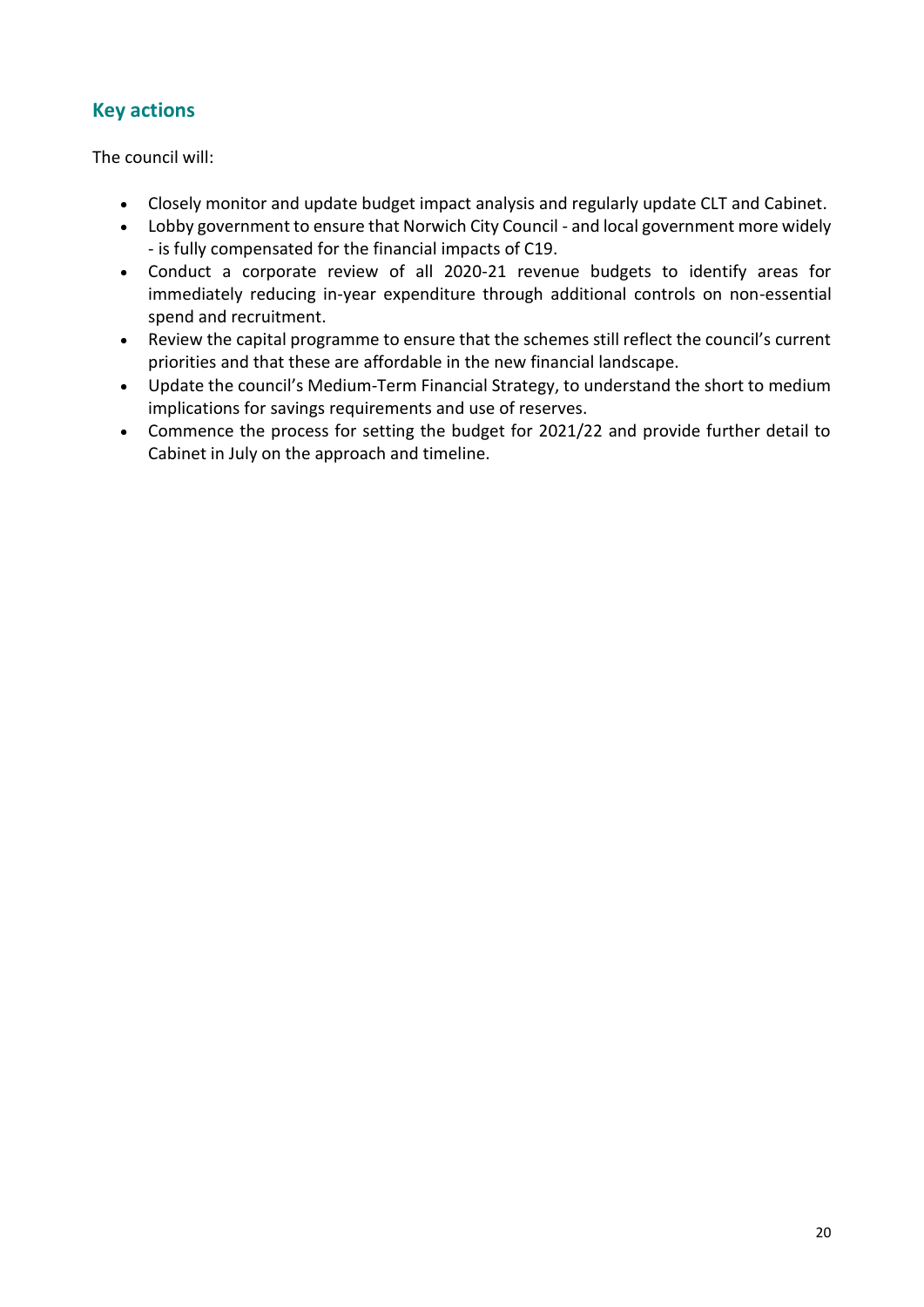# **Theme 2: Modernising the council; reimagining local services**

# **Why it is important**

#### **Towards a new way of working**

5.31 C19 has forced the council to change **how it operates** and **how it delivers services** to residents. Whilst some of this change has been hard, the organisation now has the capability to work and deliver differently – to build on the technological changes made to become a **modern, flexible organisation** with the potential to change its culture and improve **staff wellbeing**.

5.32 The council is continuing to look at options for **improving its IT functionality** and is piloting the roll-out of Microsoft Teams as an alternative to Zoom for virtual interaction. New **telephony systems** will also enable customer services and revenues and benefits teams to work more flexibly and improve services to residents.

5.33 As we look to the future, there are opportunities to **join up across teams** in a more proactive way, with staff working towards clear outcomes rather than through specified processes, and empowering staff to achieve their objectives through greater **trust and flexibility**.

5.34 Although there is a desire to **reopen city hall** as an office, a public building, and a focal point for the city, it is important that the council builds upon the flexibilities it has developed. With changes to the internal layout of city hall - which are necessary to support social distancing - the building will not be able to accommodate all staff at the same time. This means that staff will need to **continue to work flexibly**.

5.35 As well as benefits to staff, increased flexibility and home working has the potential to **create efficiencies** and generate opportunities in terms of utilising space within city hall, which might include **co-location** with other parts of the public sector such as Job Centre Plus, or the creation of spaces for businesses.

5.36 There is an opportunity to build on the positive changes made in order to modernise and **change the culture** of the organisation, with staff retaining the ability to work in a way which better suits their personal circumstances and managers encouraged to manage according to a model based on outputs rather than whether someone is in the office or not.

5.37 Increased productivity stems from having an **empowered workforce** which is trusted to deliver, with the ability to work flexibly to enable a positive work/life balance. Just because someone is present in an office does not necessarily mean they are productive.

5.38 In that sense, the C19 pandemic is likely to lead to a **paradigm shift** in how office-based organisations operate. It is vital that the council grasps these opportunities in the best interests of staff and unlocks the potential efficiencies they can create.

### **Reimagining local services**

5.39 The period during lockdown has demonstrated that the council can deliver **change at pace** and it is important to **continue that momentum**. Through necessity, the council adapted how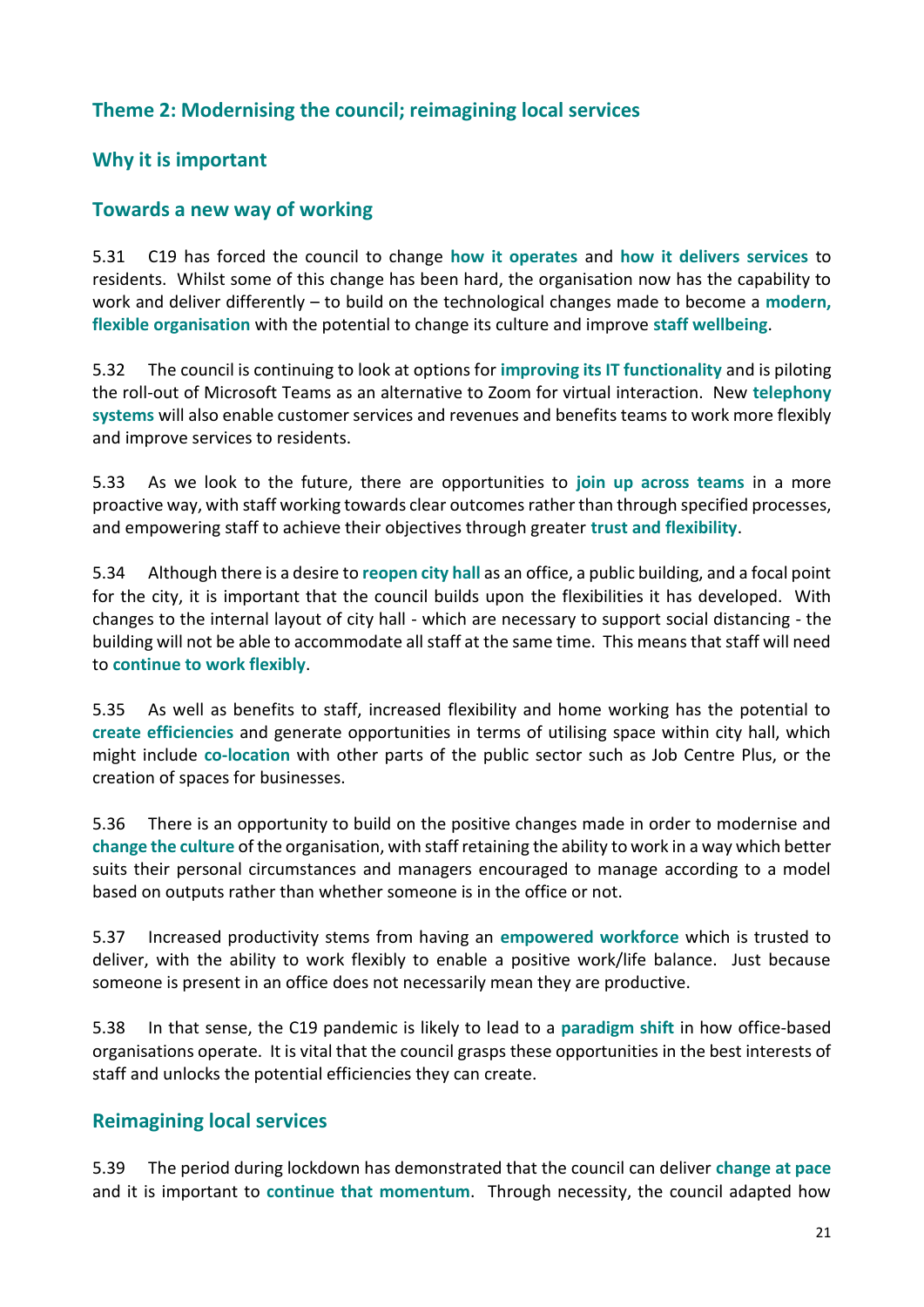services are delivered, with the increased use of technology and **channel shift** away from face to face to online support. Whilst it is important to guard against digital exclusion, there is an opportunity to embed the learning from the council's response to **reimagine how services are delivered**.

5.40 The work of the NCR has demonstrated how effective the council's support to vulnerable people can be when it is **joined up**, as well as the role communities can play in **shaping and supporting their own neighbourhoods**. There is an opportunity to **learn lessons** from these experiences and apply it to how the council works with vulnerable people and communities through the recovery and in how council services are re-shaped.

5.41 Building on the changes made to council operations and service delivery, the council will **refocus its transformation programme**, with each part of the organisation tasked with looking at how services can be **delivered differently** in order to improve user experiences and create efficiencies. In doing so, the council will look at how technology can be used to deliver more accessible services and involve service users as it does so.

# **Key actions**

- Implement changes to the internal layout and other safety measures within city hall to support social distancing as more staff return to the office when it is appropriate to do so, with a risk assessment of the building carried out and unions engaged.
- Continue to allow staff to work from home where possible, striking a balance between home and office-based working and allowing flexibility for staff.
- Take forward an organisation wide review of service delivery, to look at reimagining how services are delivered in future.
- Recast its service transformation plans in light of this service review, to be taken forward as part of the 2021/22 budget and business planning cycle.
- Develop an IT and technology strategy, which considers how technology can enable organisational and service transformation – unlocking efficiency savings and providing a better experience for service users.
- Review the decisions that have been taken as part of the crisis response to stop, start or amend service delivery – and the experience of working in different ways – to consider lessons learned and apply them to service areas over the longer-term.
- Use the principles of recovery engagement to recalibrate the compact between the council and residents, communities, businesses and other city stakeholders.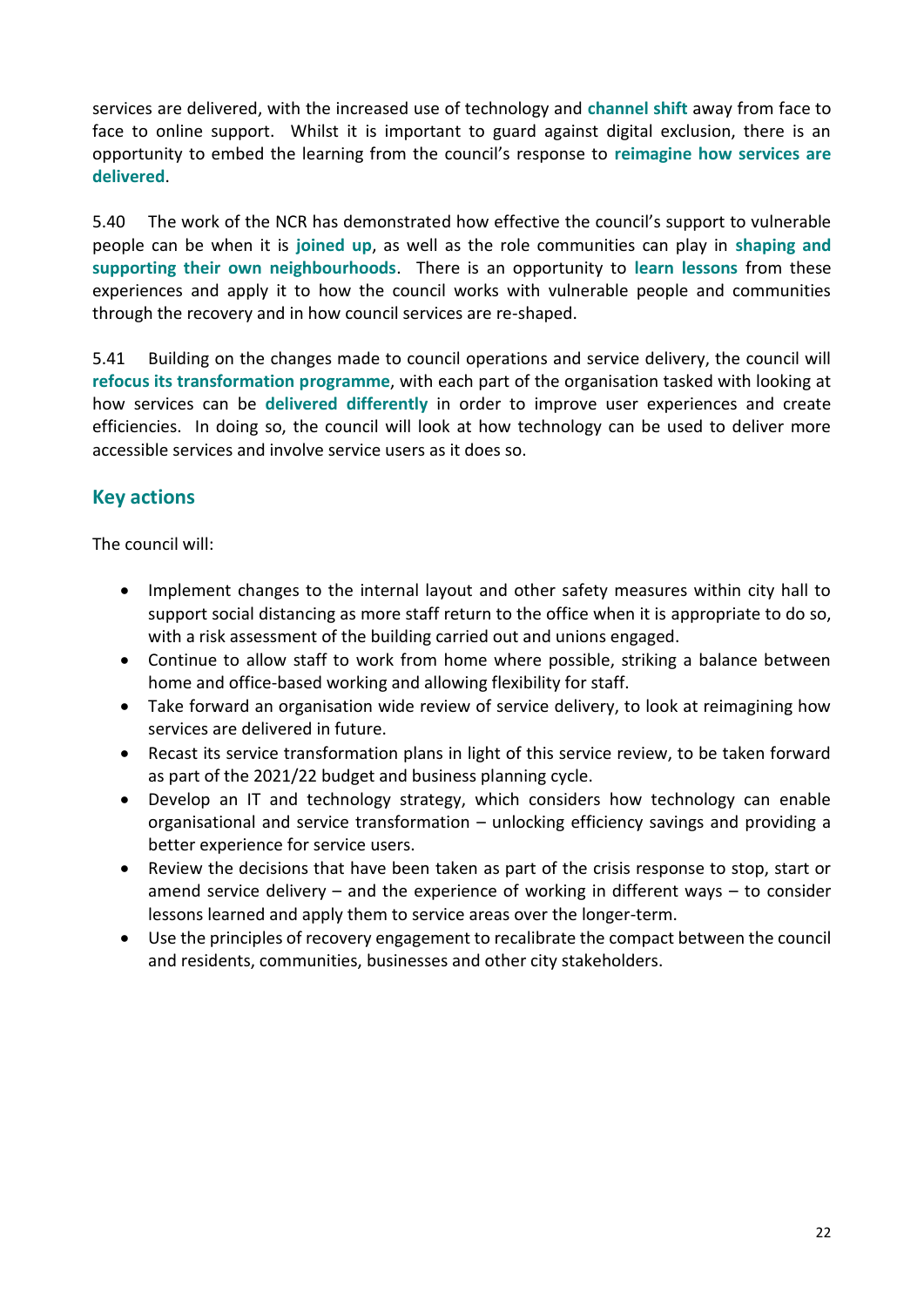# **Theme 3: Supporting the most vulnerable**

# **Why it is important**

5.42 The council's approach to **reducing socio-economic, health and other inequalities** in the city over recent years was set out in a March 2020 report to Cabinet. Emerging analysis of the health and economic impact of C19 suggests that these inequalities are being **exacerbated**.

5.43 The pandemic has left many households reliant on state support such as **Universal Credit**. Many of these household were just about 'getting by' before the pandemic, with the impacts of C19 is likely to have made the situation worse.

5.44 The work of the council in responding to the crisis, including establishing the NCR to support shielded and other vulnerable residents, additional council tax relief and other financial assistance, means that the authority is currently providing a level of **direct support** to many residents that exceeds usual provision.

5.45 This level of support will, over time, be **reduced**, as the council move out of crisis response. This will require a **collaborative approach** with others, both statutory partners who have specific duties around vulnerable cohorts (particularly DWP, the county council and the health sector), and with a wide range of voluntary and community sector agencies who provide services and have trusted relationships with residents.

5.46 Key groups will be **social welfare advice providers** (such as the agencies funded as the Financial Inclusion Consortium and wider NCAN), advocacy organisations for groups such as refugees and asylum seekers (NASREF), people with disabilities (Equal Lives, Norwich Access Group), and those with sensory impairments (NNAB) amongst others.

5.47 The relationship with these groups will need to be **multi-faceted**, not simply a relationship based on grant-funding or contractual arrangements - or as a conduit for communications - but based on **two-way dialogue**, to understand the issues that they and their service users are facing, as well as learning lessons about where council policy and practice is hindering positive outcomes.

5.48 In addition, there is likely to be a long-term need to maintain **holistic support** for some residents who face particular disadvantage. The council has existing good practice around this, for example through the work of the Specialist Support Team as well as multi-agency approaches such as the Early Help Hub and Reducing Inequalities Target Area networks.

5.49 Although there will continue to be structural drivers of inequality, the council's approach will be focused on developing **local resilience to future shocks**. This will require a strategic approach with appropriate internal and external governance in order to be successful.

### **A sustainable solution to homelessness and rough sleeping**

5.50 As set out in section 4, the council has responded well to increased demand for **emergency accommodation** and has offered support to all rough sleepers. However, providing emergency accommodation alone is not a satisfactory solution. The key to maintaining capacity and ensuring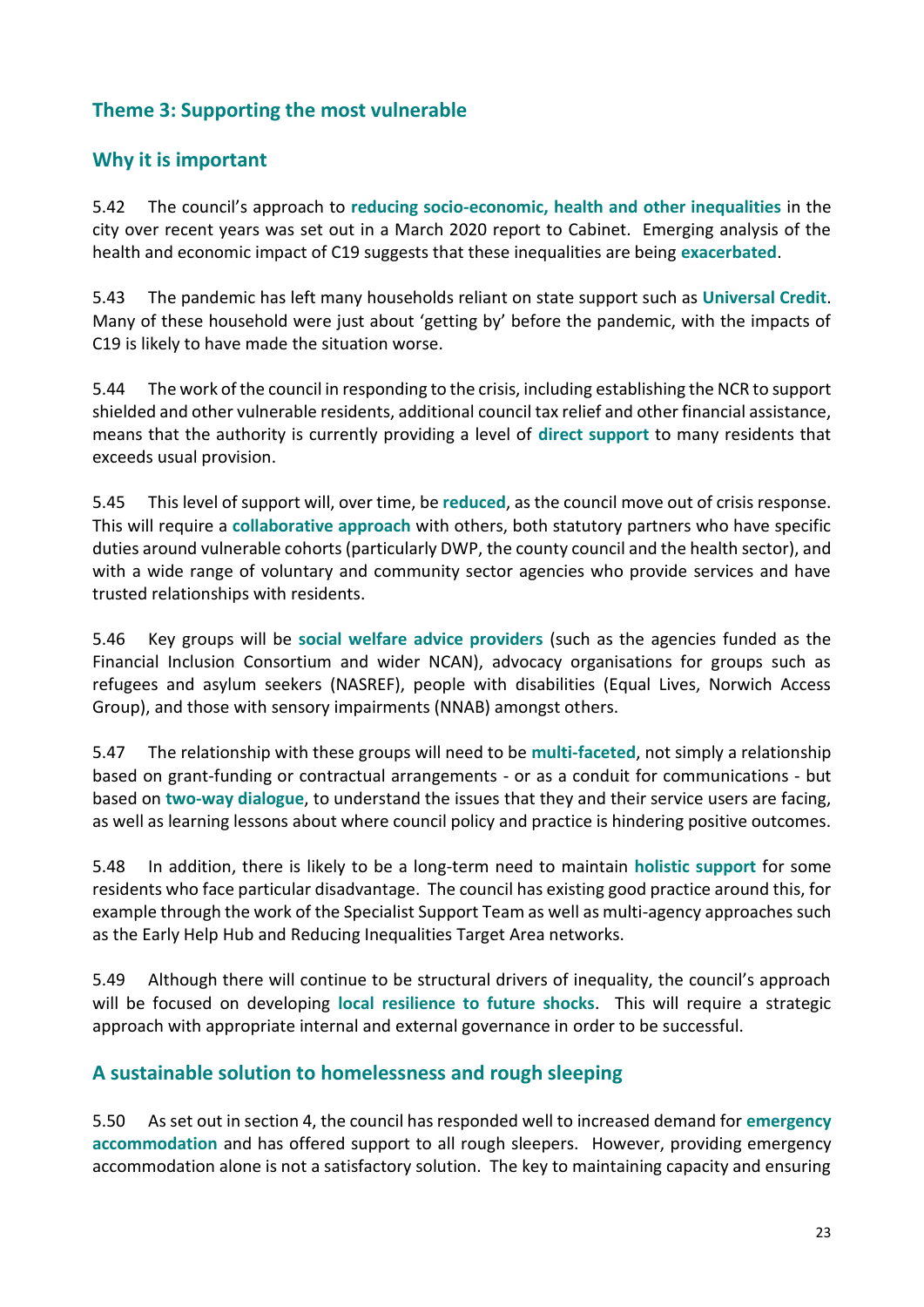positive outcomes for vulnerable people is to ensure an onward route into the **formal hostel system** and appropriate **wrap-around support**.

5.51 As part of its response, the council has been allocating **vacant properties** from its housing stock through 'direct lets' to those clients who have been identified as ready to move-on from hostels and live independently. This allows the hostels to allocate a bed-space to a rough sleeper nominated from our emergency accommodation and also ensures there is **capacity to accommodate new rough sleepers** that arrive in the city.

5.52 Through the recovery, the council will continue to work proactively with partners through the **Pathways programme** to develop a **sustainable approach** to homelessness. As part of this, the city council will also work with Norfolk County Council to ensure that appropriate **'wraparound' support services** are in place in the short-term such as drugs and alcohol treatment, medication, physical and mental health support.

5.53 Over the longer-term, the council's approach will be to work with Pathways, the county council and the voluntary and community sector to look at **pathways out of poverty** for the most vulnerable in the city. This will look at access to **training** and **skills opportunities** and measures to move people closer to the labour market and into **employment**.

### **Supporting the victims of domestic abuse**

5.54 With more people being at home during the lockdown, there has been an increase in cases of **domestic abuse** across the country and in Norfolk. As we move towards recovery, the council will continue to work with city and county-wide domestic abuse support organisations to sign post people to the help on offer.

5.55 Through the county-wide DA practitioners group, work is also being taken forward to work with support organisations to identify **gaps in provision** and ensure that adequate 'wrap-around' services are in place for victims of DA.

5.56 Locally, the city council is taking forward work across **front line teams** such as customer services to train staff to spot signs of DA, to proactively ask people if they are suffering and to encourage people who are at risk to seek help.

### **Key actions**

- Work proactively with partners through the Pathways programme to develop a sustainable approach to tackling homelessness in the city.
- Over the longer-term, work with Pathways, the county council and the voluntary and community sector to look at pathways out of poverty for the most vulnerable. This will look at training and skills opportunities and measures to move people closer to the labour market and into employment.
- Work with domestic abuse support providers to signpost victims of DA to the support on offer and to work with front line teams within the council to train staff to spot signs of DA.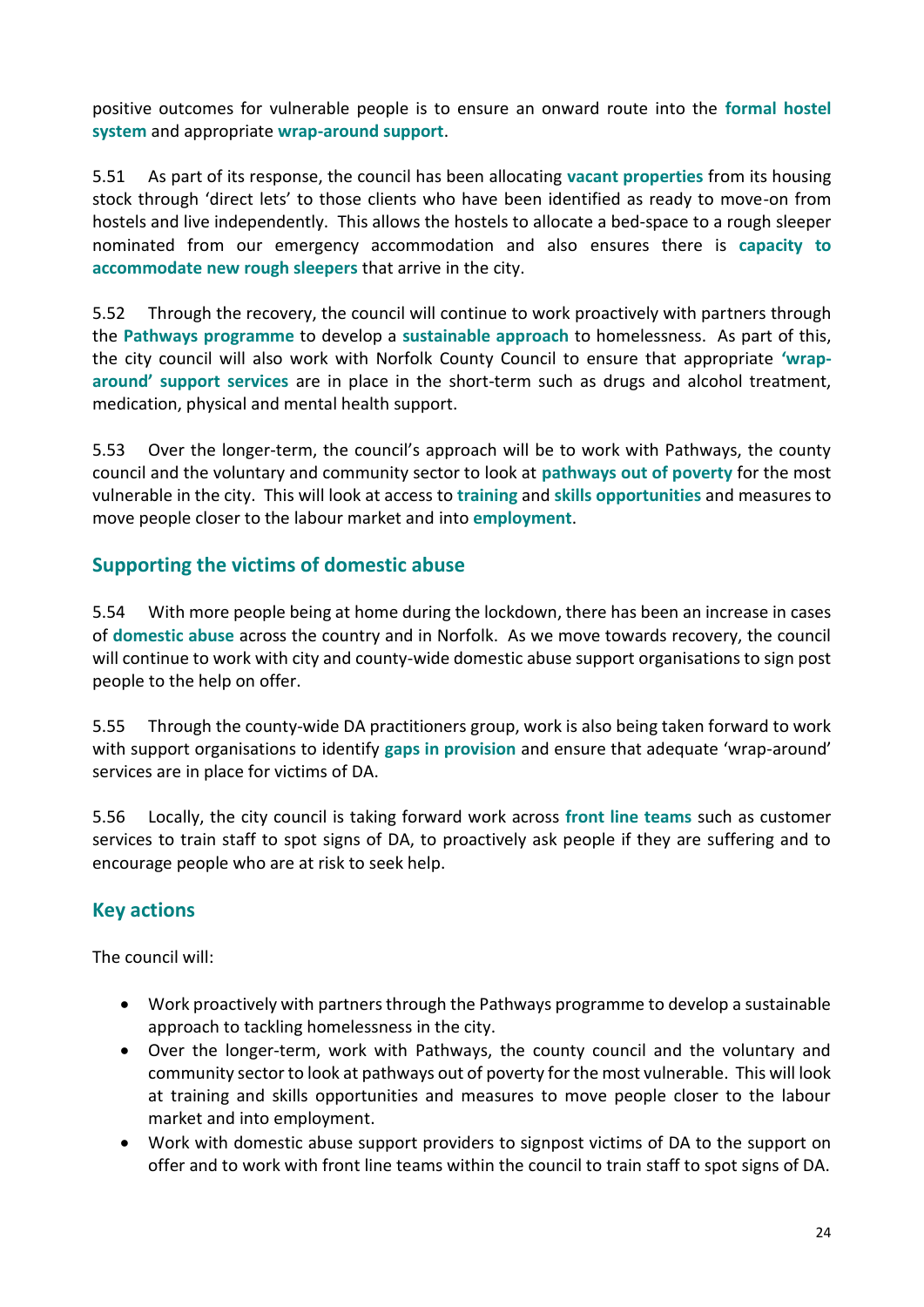- Hold virtual internal and engagement events to gather evidence and lessons from the council's long-term approach to reducing inequalities and crisis support.
- Use these principles and lessons learnt to build on existing collaborative and asset-based approaches to tackling pre-existing and emerging financial and digital inclusion in the city, as part of tackling wider inequality.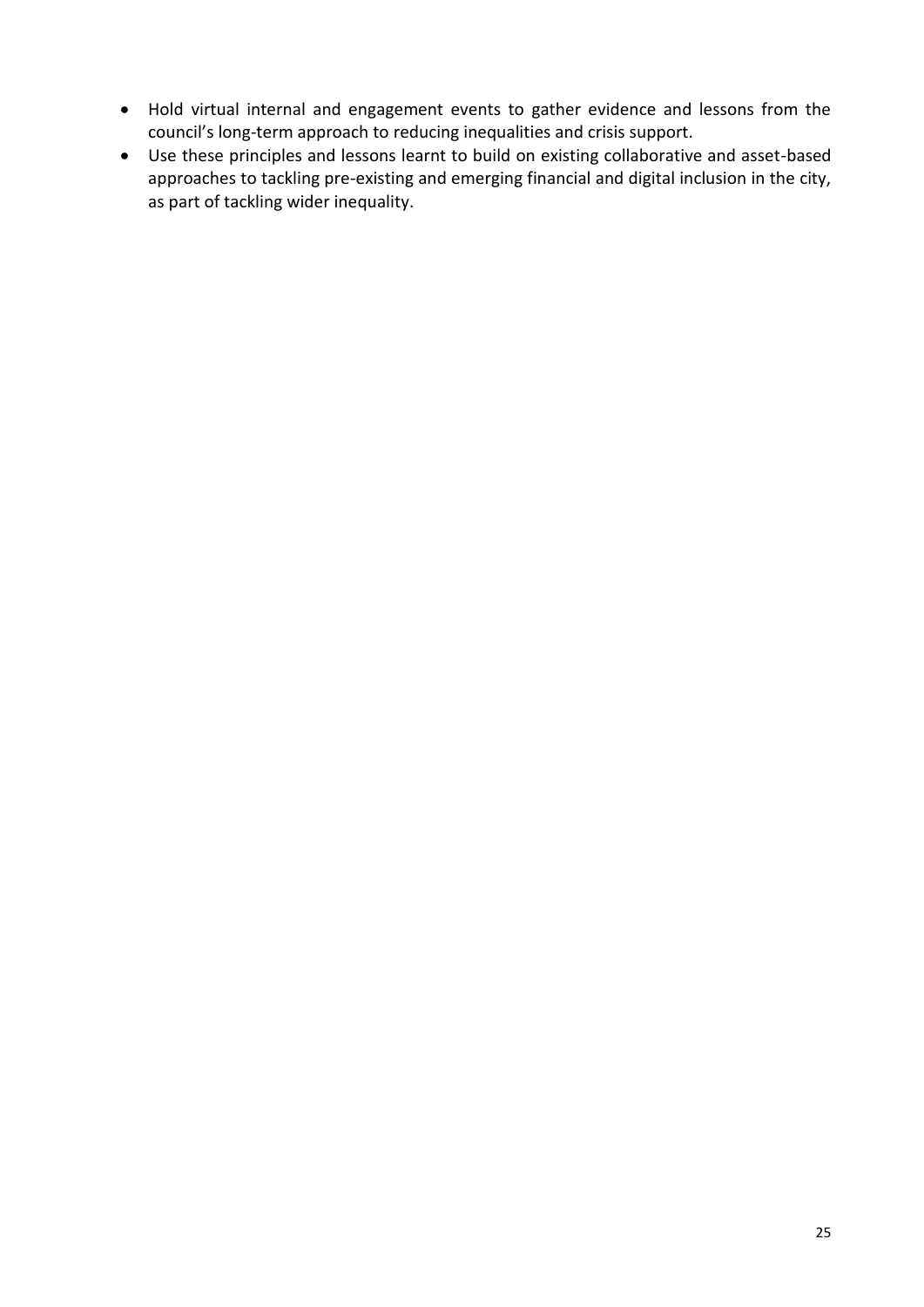#### **Theme 4: Business and the local economy**

#### **Why it is important**

5.57 The council will work closely with businesses across all sectors and support them to **open up again**, in a measured way.

5.58 The impact of lockdown on the **city centre** has been significant. Data from the Norwich Business Improvement District (BID) shows that footfall in the city centre during w/c 11 May 2020 was **50,000 compared to 330,000** for the same week in 2019.

5.59 The council's objective is to support the local economy whilst doing what it can to **protect residents and visitors** from the virus and to **avoid a second peak**. In that sense, there will be a gradual reopening of businesses in the city as confidence returns.

#### **Measures to support social distancing**

5.60 The council has worked closed with the BID, Norfolk Chambers of Commerce, police and Norfolk County Council to develop a range of measures to support **social distancing** in the city as shops and amenities begin to reopen.

5.61 Whilst it should be recognised that council powers – and those of the police – to enforce against people not adhering to social distancing are limited, there are things that can be done to **influence behaviour**. In practice, success will require people coming into the city to continue to behave **responsibly** and adhere to the guidance.

5.62 Council environmental protection officers – working with the BID and the police – carried out a review of **'pinch points'** in the city centre, and have worked with the county council to put in place **signage** and **physical measures** to support social distancing.

5.63 Proposals have also been developed to **close some roads** in order to help a smoother flow of pedestrian and vehicle traffic and the city council is working with the county council on implementation.

5.64 Going forward, the council, police, and BID will continue to work together to **review measures** to support social distancing and take further action where necessary.

#### **Licensing powers**

5.65 Cafes, bars and restaurants will be looking at different ways they can open up and provide their services to support social distancing. This is likely to include more requests to utilise **space outside premises** for additional seating or to erect temporary structures to allow for take away services.

5.66 The council – through its licensing powers - will work with the hospitality sector to assess such requests and take a pragmatic view in order to support outlets to **vary their business models** where possible. This will require close liaison with the county council to deliver.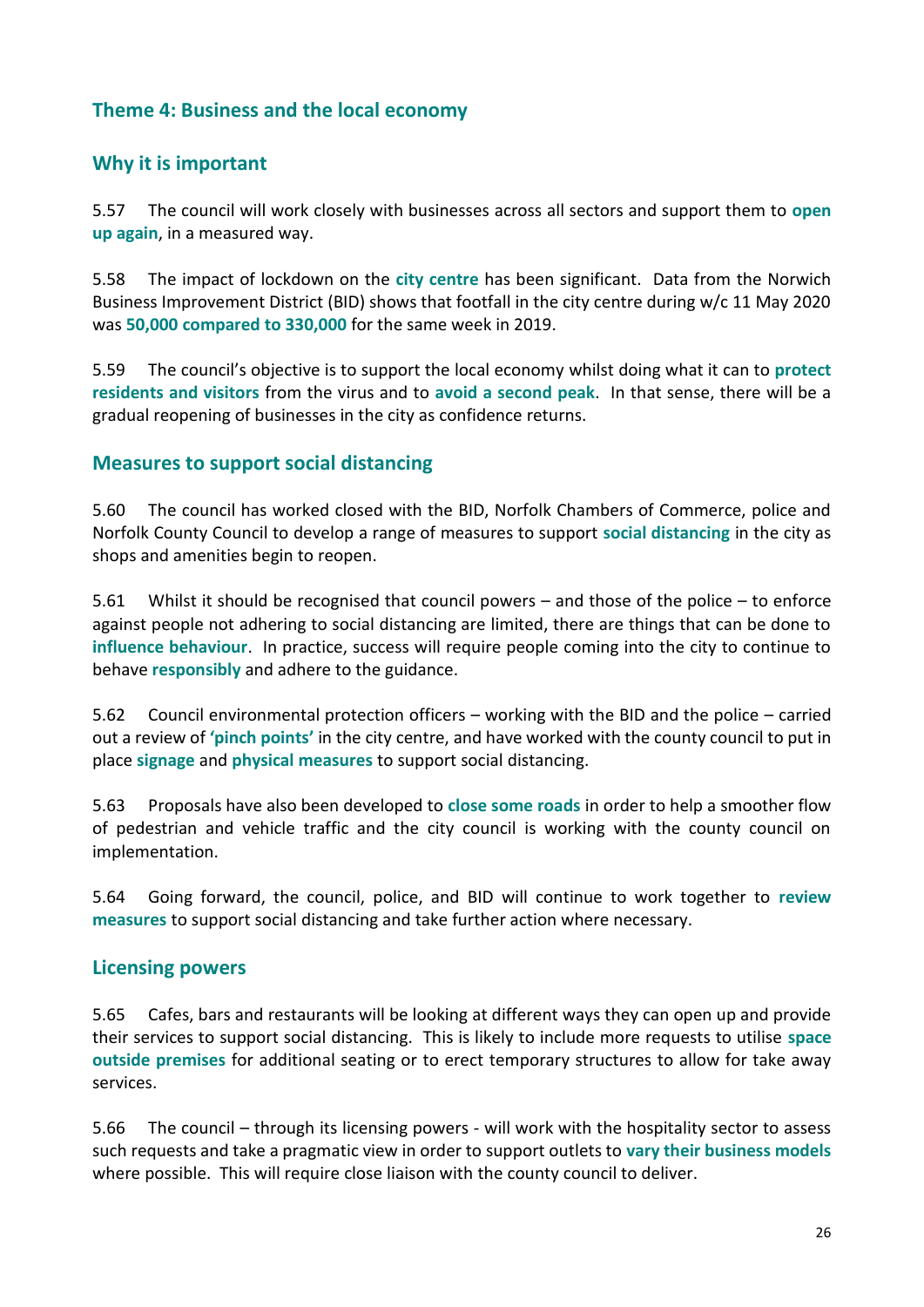5.67 In doing so, the council will need to strike a balance between supporting such requests and the need to ensure that people – particularly those with disabilities – can continue to **move safely around the city** and that access is not blocked.

# **Sustainable travel and transportation**

5.68 Norwich already has in place significant measures to promote and support **sustainable, active travel** including walking and cycling. This includes a significant number of **cycle lanes** and **pedestrianised streets** within the city centre. The council will continue to promote the benefits and opportunities of sustainable travel as the city moves to recovery.

5.69 Through its work with businesses and the county council, the city council will continue to look at **opportunities to promote cycling and walking** in the city, in anticipation of people being reticent about returning to public transport (with the government actively encouraging people to avoid it). This will include looking at opportunities for further cycle and pedestrianised routes.

5.70 In addition, the council has been proactive in introducing other opportunities to promote sustainable travel in the city centre including the introduction of the **Beryl bike hire scheme** in February 2020. The council will look at the benefits of introducing **other forms of sustainable travel** – such as electric scooters - where appropriate in order to diversify transport options.

### **Car parks**

5.71 Whilst the council will continue to promote various forms of transport to access the city – particularly walking and cycling – visitors and those who work in the city will still need to **access car parks**, particularly if usage of public transport reduces.

5.72 During the response phase, the council took the decision to **close most of the city centre car parks** to the public and make them available to only key workers. As the city begins to reopen, the council will take an **agile approach** to ensure that car parks can reopen in response to rising demand, whilst implementing measures to promote social distancing in car parks.

### **Enforcement against businesses which fail to protect staff**

5.73 The council – through its environmental protection team – has a role to play in helping to ensure that businesses in the city put in place measures to **protect staff** as they reopen.

5.74 Although capacity in this area is under pressure, the council will use its powers to advise employees of their **right to work in a safe environment** and – where employers are in breach of regulations or where there is evidence of malpractice – can instigate **enforcement measures**.

### **Funding to businesses**

5.75 The council has delivered significant support to business via **grants and business rates relief** and in the way it has worked with **suppliers** and **business tenants**. This close liaison will continue through the recovery phase.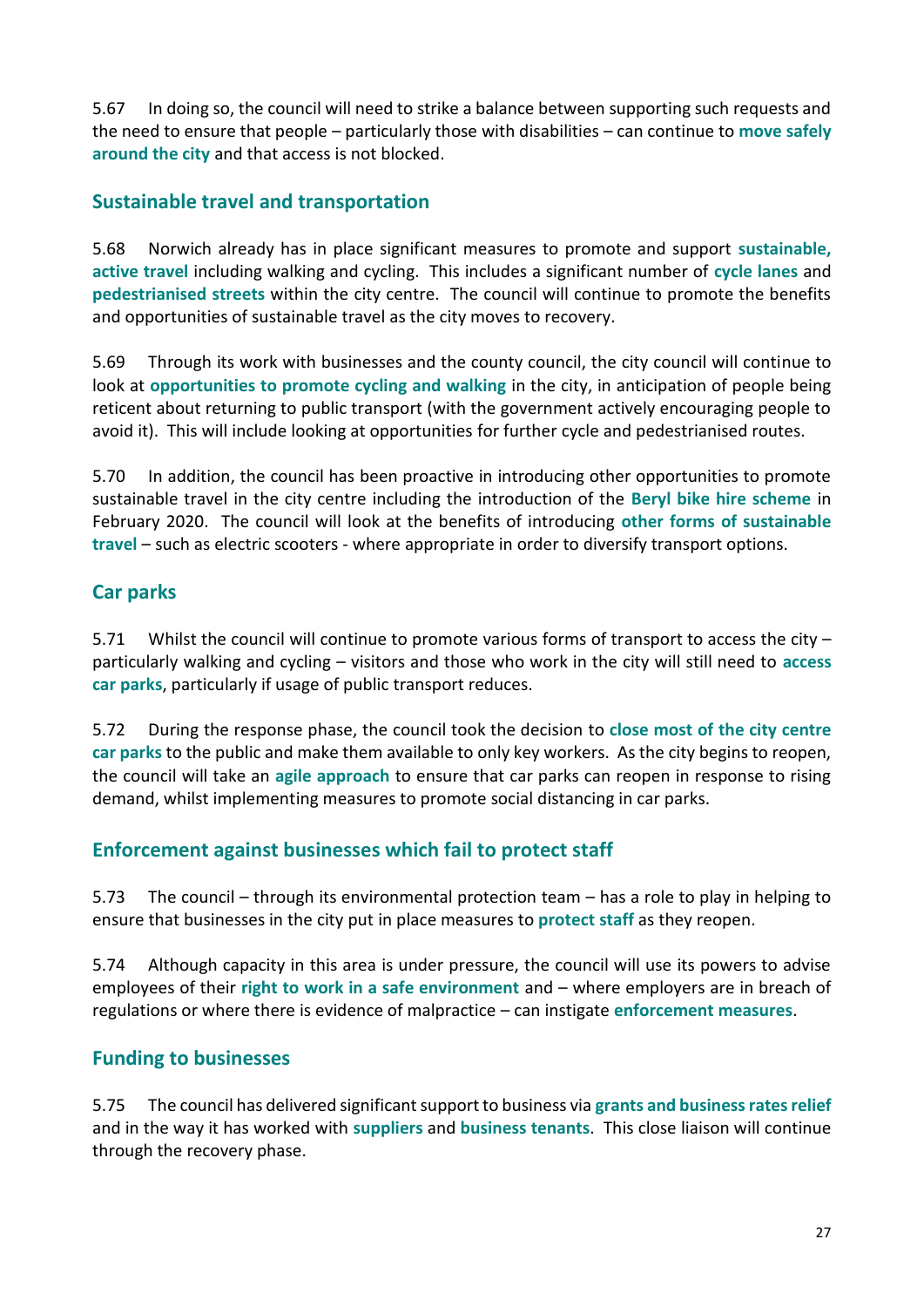5.76 The council will also allocate a further £2m in **discretionary grants** to businesses in need of financial support, on top of the £36.5m already paid out.

# **Broadband and digital connectivity**

5.77 With more businesses and individuals **working remotely** during lockdown – and with this trend likely to continue over the longer-term – it is essential that action is taken to continue to **improve broadband speeds** and the level of **digital connectivity** across the city.

5.78 The council is working with City Fibre to deliver a **full fibre broadband network in Norwich**. Planned investment will total c£50m and will cover 97,000 commercial and residential properties over a 2.5 year build period, due to commence at the end of 2020. It is intended that the first homes and buildings will go live with full fibre in June 2021.

5.79 A full fibre network in Norwich will provide a significant boost to the local economy. In addition to the direct benefits to the business community and residents, the infrastructure will support **future-proofing** by removing **barriers to home working** and enabling adoption of technologies to support digital inclusion, advanced health and social care and energy efficiency.

#### **Social inclusion**

5.80 Evidence suggests that those in deprived areas and in low skilled, low wage or unstable work have been **disproportionately affected** by C19. Barriers to employability, low social inclusion and the quality of jobs have been identified as issues that need to be tackled to deliver an inclusive economy. C19 is likely to have adversely impacted these, already deep-seated, challenges.

5.81 The response to these issues will need to adapt over time, from the current focus on providing grants and business rates relief, to the next phase of enabling businesses to re-open in a safe way and then, over the medium term, to consider how the local economy can adapt and create an **inclusive economy** where the benefits of economic activity are shared by all.

5.82 Existing relationships with businesses and organisations including the BID, Norfolk Chamber of Commerce, and New Anglia Growth Hub will be critical in helping us understand the issues and in supporting businesses through the **phases of the recovery**.

5.83 Analysis of the local economy going into C19 produced via the **Norwich Good Economy Commission**, and of its wider strengths and challenges, will also be useful. This will need to be supplemented by engagement with businesses of all types to gain as rich a picture as possible of the impacts of C19, and by the available. Plans for the data to be used to support this work are set out in **section 7**.

5.84 An effective response to the challenges identified will require partnership working, and it is proposed that the economy should be one of the key themes for the **City Vision Steering Board** with work on this theme led by the **Norwich Good Economy Commission**.

5.85 The Norwich Good Economy Commission is an **independent panel of stakeholders** which was jointly established in partnership by the city council and the University of East Anglia before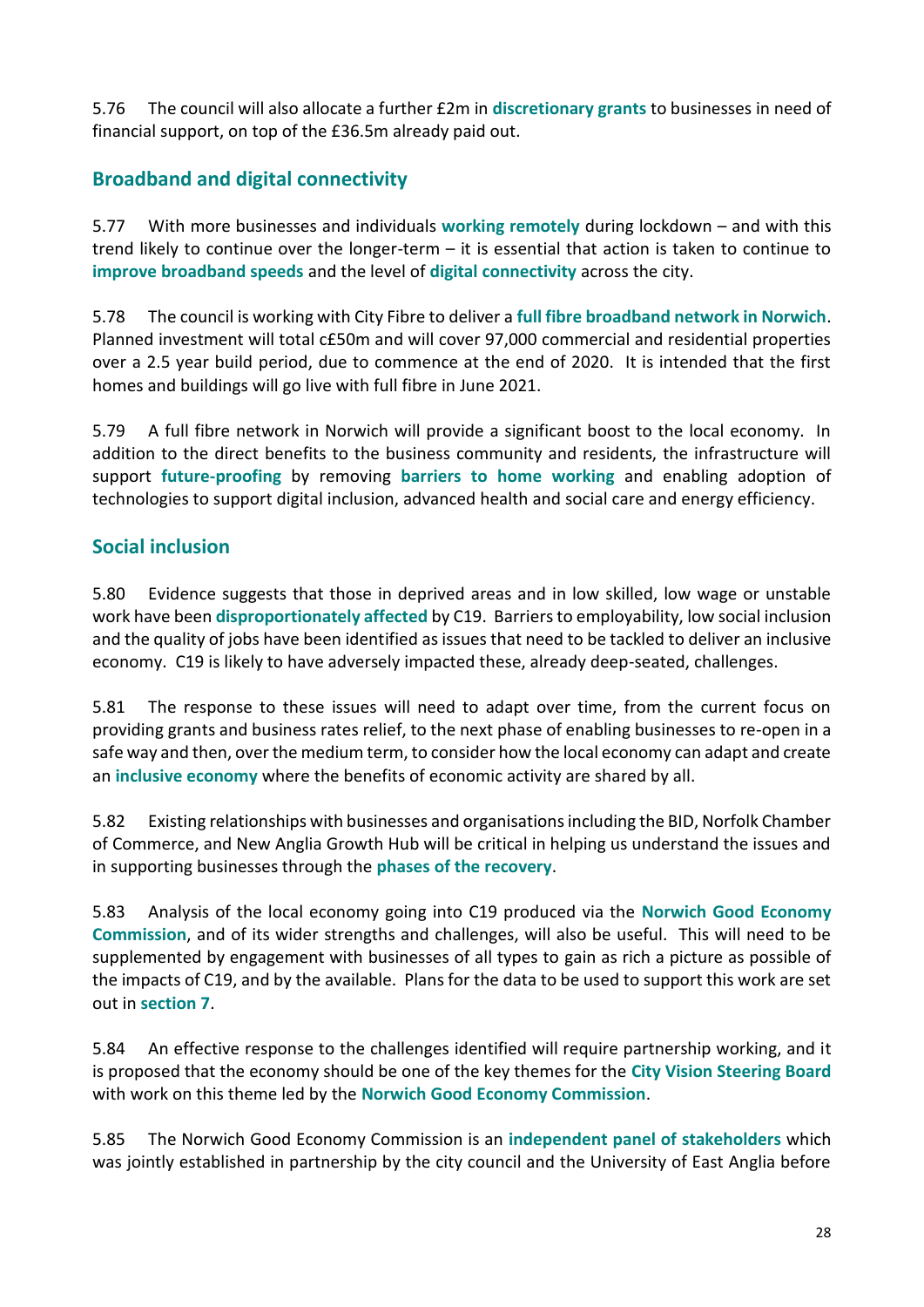C19. It aims is to initiate **action-based research** to provide insight around the Norwich economy and to frame recommendations for how it can become more **inclusive and sustainable**.

5.86 As an **anchor institution**, the council's decisions around employment, contractual and procurement activity can play an important role in supporting an inclusive local economy, alongside business facing services such as planning, regulation and enforcement. The work of the Good Economy Commission will help to develop this thinking further.

# **Developing a Town Investment Plan for Norwich**

5.87 Work on developing a **Town Investment Plan** for the city - as part of the government's Towns Fund programme - is continuing. Through the programme the council, working alongside local partners, has an opportunity to access £25m in additional resources to support growth in the city. The council is awaiting guidance from government but it is expected that alignment to C19 recovery will be required and the council will ensure join up where appropriate.

# **Key actions**

- Work with the Norwich BID, Norfolk Chambers of Commerce, police and county council to implement physical measures and signage in the city centre to support social distancing.
- Use its licensing powers to support businesses particularly those in the hospitality sector – where appropriate to vary their use of outside space, whilst ensuring that people with disabilities can access pavements and move around the city safely.
- Continue to identify opportunities to promote sustainable travel in the city centre with a focus on walking, cycling and other forms of sustainable travel as appropriate.
- Work with City Fibre and the county council to deliver full fibre broadband in Norwich.
- Where there is evidence of malpractice, assess whether action can be taken against employers who fail to provide a safe working environment.
- Continue to deliver grants and wider support to businesses.
- Engage with business, representative groups and relevant pubic authorities, and monitor relevant data sources and emerging national and local analysis, to understand the challenges facing businesses and the wider economic impact of C19.
- Work in partnership to develop appropriate solutions to the challenges identified, including through council planning, licensing and enforcement functions and by working with partners on issues including skills and pathways to work.
- Establish the Good Economy Commission as the lead on the economy theme under the City Vision Steering board, to make recommendations across the City Vision partnership to support an inclusive recovery over the medium-term.
- Consider how the council's role as an anchor institution can support an inclusive economy through the use of council assets, contractual, recruitment and procurement levers.
- Review the Norwich Economic Strategy 2019-24 to identify any new actions required to respond to C19.
- Develop and deliver a Town Investment Plan to get access to £25m funding for investment in the city.
- Engage in wider recovery plans with partners including the New Anglia Growth Hub and the Norfolk Resilience Forum.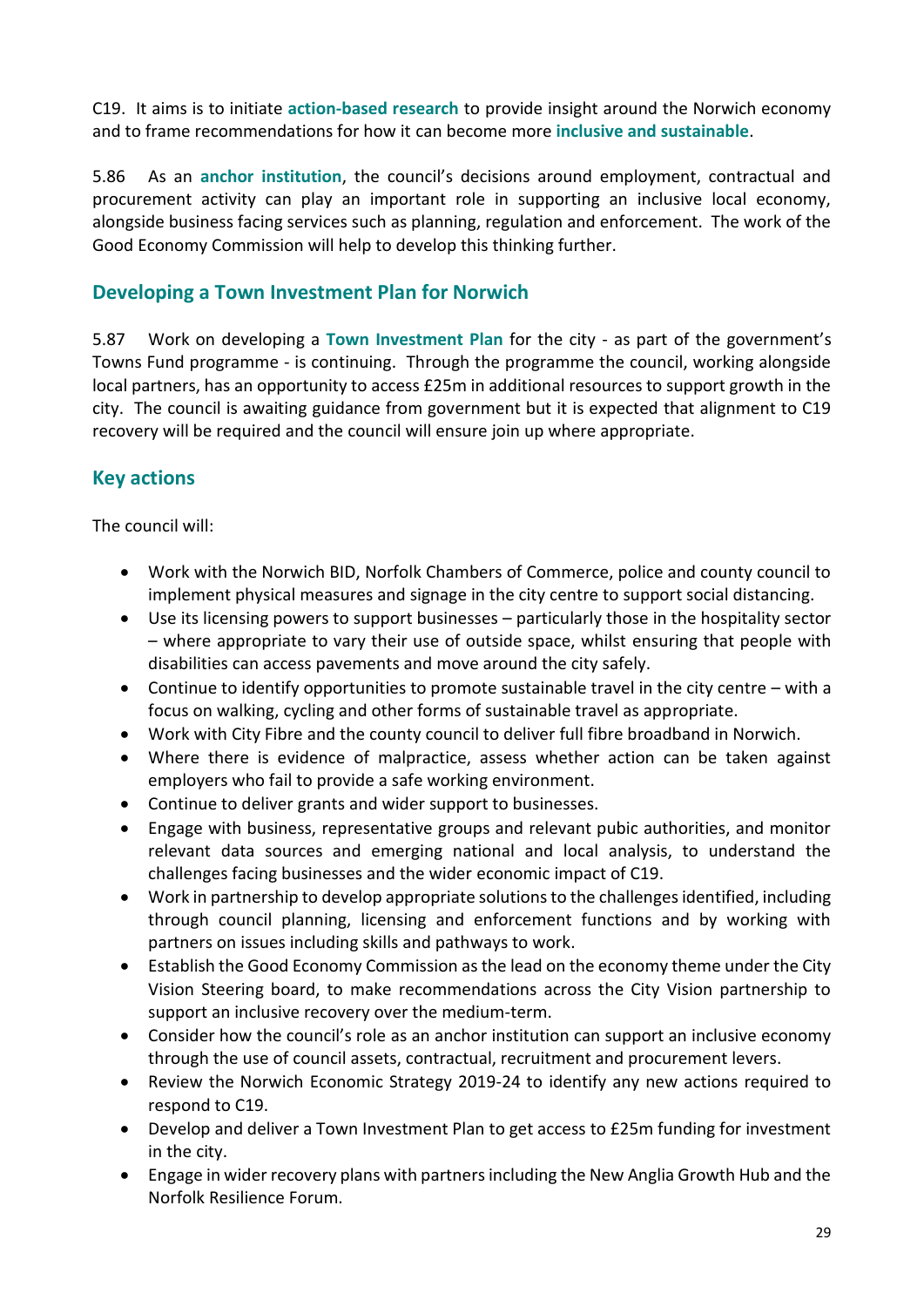#### **Theme 5: Housing, regeneration and development**

#### **Why it is important**

#### **Social housing – tenancy management and maintenance of council homes**

5.88 The impact of the pandemic has meant that the council has had to scale back some of its activities in relation to **social tenants and council housing**, including repairs, maintenance and supporting people to move into council properties. The council is now taking a proactive approach with Norwich Norse Buildings to **restart repairs and maintenance programmes** in the context of social distancing.

5.89 Alongside restrictions placed on the wider housing market during lockdown, the council's process for **void turn arounds** in council properties and allocating properties to families has also been impacted. As part of the move to recovery, the council will reintroduce its services to **let council homes** and reintroduce its **housing options policies**.

#### **Supporting people in the private rented sector**

5.90 People living in the **private rented sector** have been hit hard by the pandemic, particularly those who have been left unemployed or in financial hardship. Although the council's direct powers to intervene are limited, there are things that can be done to **support private tenants**.

5.91 In March, Cabinet agreed a range of measures to support those in private rented accommodation. This included making tenants more aware of their **legal rights**, enforcing against **sub-standard accommodation** and developing a **Private Renters Charter**. As part of its recovery plan, the council will deliver against these measures and identify other areas where it can support those in the private rented sector.

#### **Regeneration and development**

5.92 Delivering against the council's **regeneration and development objectives** will be a vital part of the city's longer-term recovery. Development and regeneration will not only be necessary to provide the **homes and jobs** that are needed but the recovery of the construction sector will also provide important **employment opportunities**.

5.93 The city is well placed strategically to attract investment. Norwich has seen significant housing growth in and around the city in recent years. The city centre (up to the lockdown) has remained vibrant, with **stable footfall** which bucked national trends. Low vacancy rates and some change of use away from traditional retail towards leisure-based activities has also increasing dwell time in the city centre.

5.94 External linkages are improving due to investment in the **strategic road and rail network** and considerable investment has been secured in the transport network of the city which is increasing the proportion of trips made by **sustainable modes**.

5.95 The council works co-operatively with partners across the region and beyond to address challenges and promote the city. The city council is a member of both the **Fast Growth Cities** and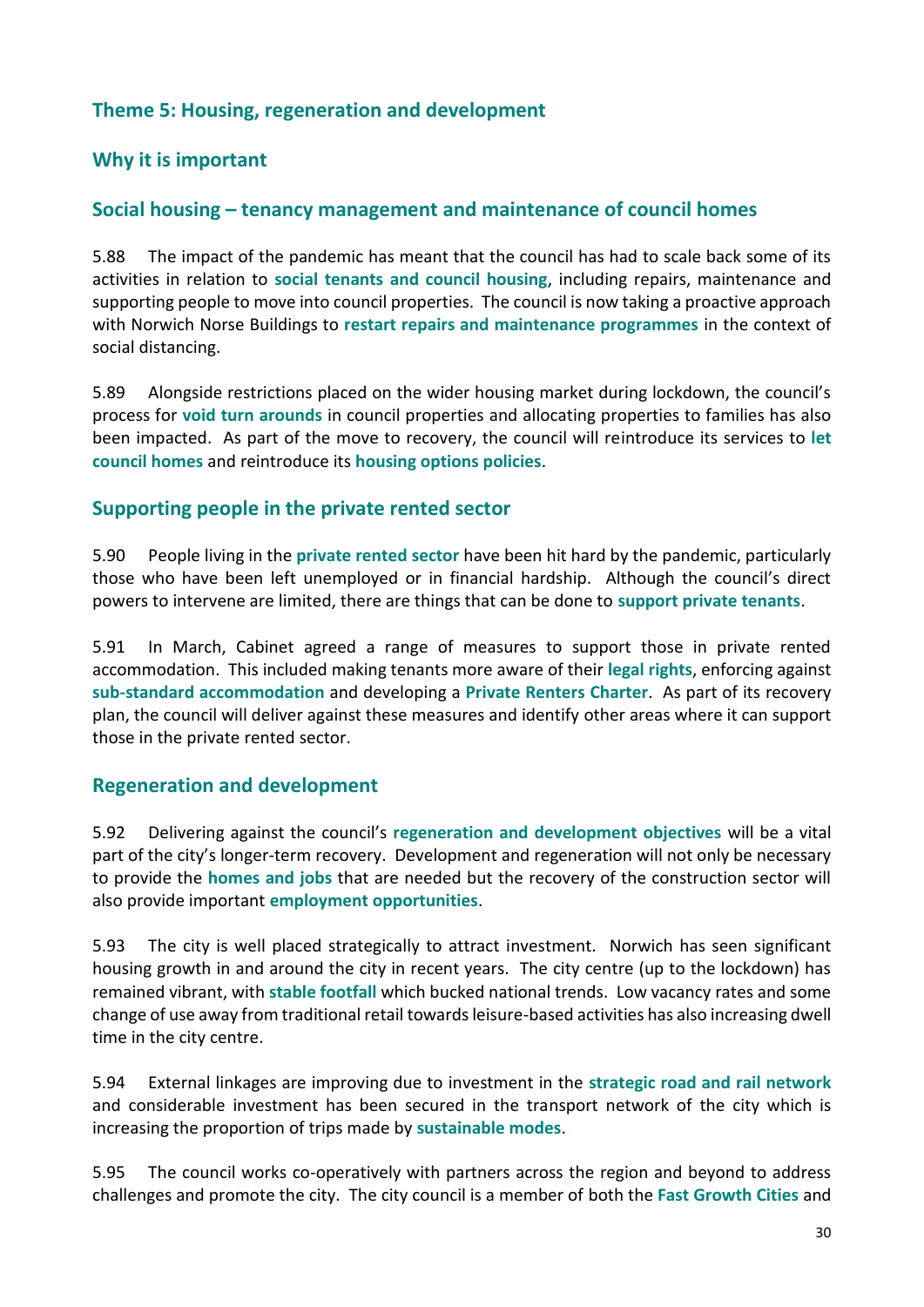**Key Cities networks**, participates in the **Cambridge to Norwich Tech Corridor** and has long established joint planning arrangements in place with neighbouring authorities.

5.96 The **City Deal** and **Greater Norwich Growth Board** give increased access to funds to support infrastructure delivery. The timing of the production of the **Greater Norwich Local Plan** and submission of the **Town Investment Plan** both give an opportunity to refresh plans to ensure they are up to date and so that the council can maximise investment in the city and is well placed to take advantage of any government infrastructure funding that may become available.

5.97 There are a number of **brownfield sites** in the city which have been vacant or underused for many years, the largest of which are **Anglia Square** and the identified development sites in **East Norwich**. Ensuring the high-quality redevelopment of these sites and other sites will be an important part of attracting investment and driving regeneration in the city.

5.98 The planned redevelopment of the former council depot site at **Mile Cross** in the north of the city has the potential to create up to **200 new homes**, most of which are likely to be **council homes**. As well as creating much needed new council homes, the development of the Mile Cross site has the potential to create new jobs in the construction industry and more widely.

5.99 The regeneration of the former Carrow Works and surrounding brownfield site at **East Norwich** has the potential to be the biggest development opportunity in the East of England. The council will bring forward plans to create the 'East Norwich Partnership' – a new public-private sector group to steer preparation of a master plan to deliver up to **4,000 new homes** and **6,000 new jobs**.

5.100 As the council progresses with an ambitious programme of housing and regeneration, it will look to pilot – where appropriate – new, innovative construction methods such as **modular housing**.

### **Key actions**

- Restart council house repairs and maintenance programmes and work with Norwich Norse Buildings to ensure the backlog is cleared.
- Reintroduce its services to let council homes and reintroduce its housing options policies.
- Support people in private sector rented accommodation, including implementing a private renters charter and taking action against sub-standard accommodation.
- Prepare, submit and implement the Town Investment Plan to maximise up to £25m of investment in the regeneration of Norwich.
- Make progress on the Greater Norwich Local Plan to put in place a framework to guide development in the city and encourage it to be well designed and genuinely sustainable.
- Ensure that infrastructure to support growth is delivered in a timely manner, with delivery of affordable housing maximised, and planning powers used effectively to ensure delivery of priorities.
- Make the most of its own land holdings and financial capability to maximise rates of housing delivery through exemplary homes that meet the needs of the people of Norwich, and develop a pipeline of sites that can be delivered over the medium to long-term.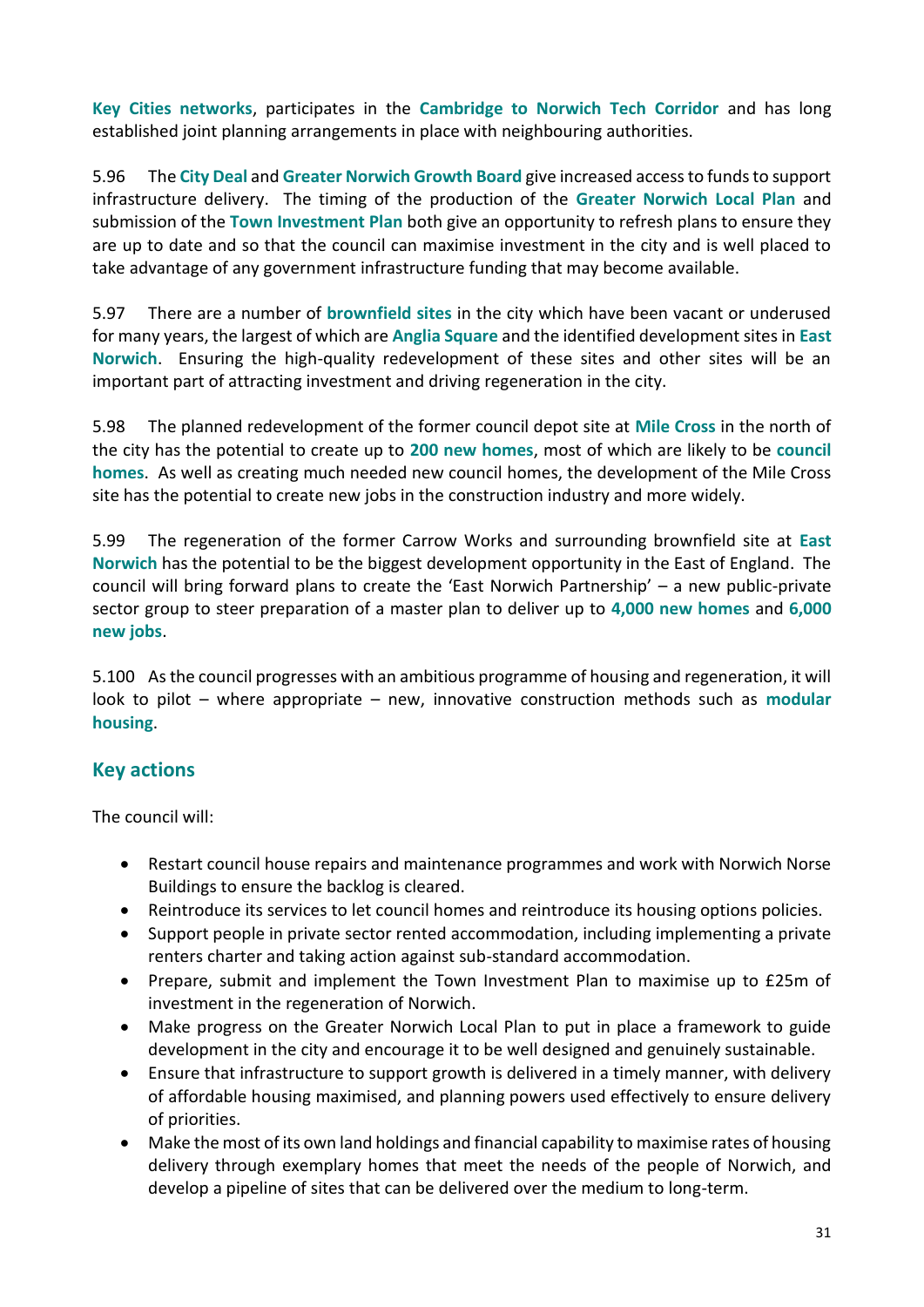- Through its wholly owned housing company, Norwich Regeneration Limited, build 74 new homes at the Rayne Park development in Bowthorpe.
- Take forward the redevelopment of the former council depot at Mile Cross as a council housing-led scheme, to deliver c200 new council homes.
- Begin the master planning process for the regeneration of East Norwich, which has the potential to deliver 4,000 new homes and create 6,000 new jobs.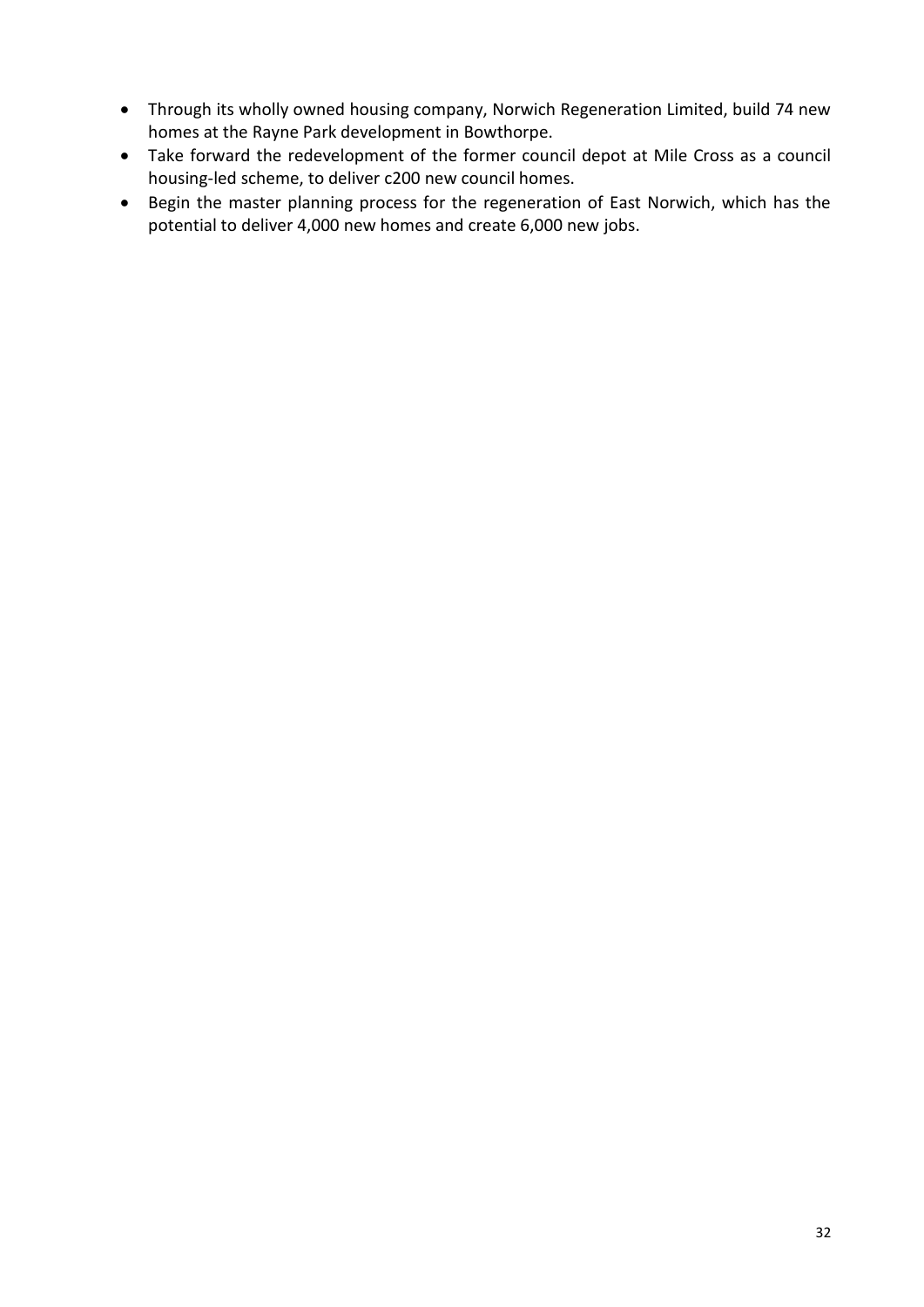# **Theme 6: Arts, culture and heritage**

# **Why it is important**

5.101 Norwich is a vibrant, young and creative city, with a thriving **arts and culture scene** and a city centre that carefully mixes the old and new. As a place that puts culture at the **heart of everything it does**, people in Norwich understand its power and take pride in living in a city that boasts more arts and culture than cities twice the size.

5.102 Arts, culture and heritage are central to the city's vision for the future. The sector **creates jobs** and is fundamental to the **wellbeing of residents**, to the city's **attractiveness** as a place to invest or visit, and to the creation of an innovative and vibrant city that **drives growth** across the region.

5.103 The sector has been greatly affected by C19 with the closure of businesses, charities and organisations during the lockdown and the **cancellation of marquee events**. Those organisations supported by grant funding may be less affected than others but all will feel the impact of continued restrictions and social distancing requirements into the future.

5.104 The city also has a high proportion of **independent artists** and **creative practitioners** who make an important contribution to the cultural and community life of Norwich. Many of these individuals will be **self-employed** and the impact on C19 on these groups – and the subsequent gaps this might leave in the city's cultural ecology – will take some time to be realised.

5.105 The sector will be integral to the **recovery of the city**, not only for its economic impact, but as the opportunity to enjoy some arts and culture, albeit in a socially distant way, will be an important marker for many of a return to an element of **normality**. It will also provide an opportunity to **celebrate** the public sector, volunteers and all those in the city who have worked so hard to protect people from the virus.

5.106 It is likely that it will be some time before **major events** can re-start, but, by working with partners across the sector to adapt to the new requirements around social distancing, our aim must be for arts and culture to be available to all, safely, as soon as possible.

# **Key actions**

- Work with the arts, heritage and culture sector to enable the city's institutions and events to re-open in a safe way when it is appropriate to do so.
- Engage closely with the sector to understand the issues facing them and seek solutions together, including working with national arts and culture organisations as required.
- At the appropriate time, work to deliver council run events, including to celebrate the hard work of the city over this period, in line with social distancing requirements.
- Work with City Vision 2040 partners to develop a culture strategy for Norwich, which places the importance of arts, culture and heritage at the centre of the city's recovery.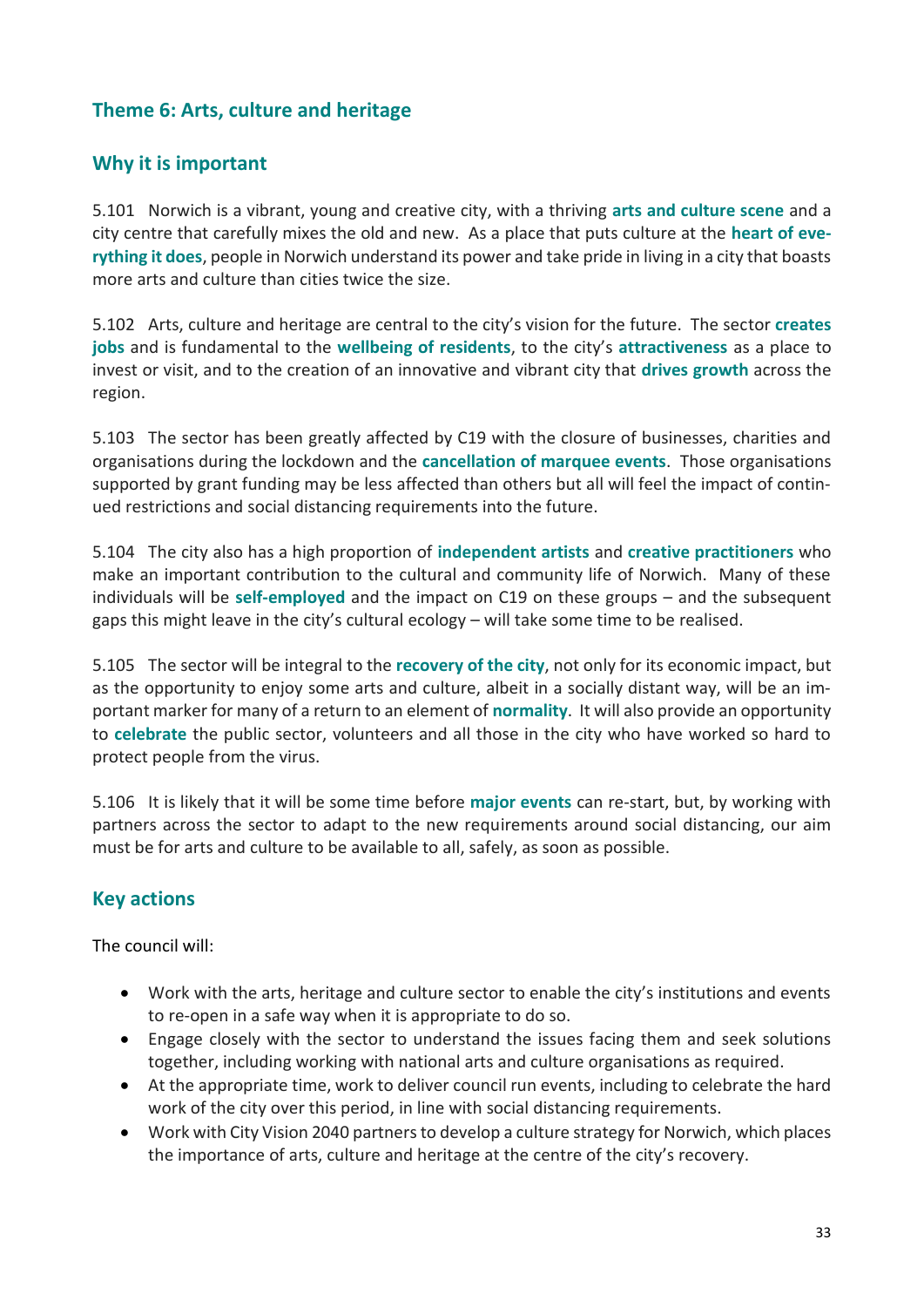### **Theme 7: Climate change and the green economy**

#### **Why it is important**

5.107 Commentators have noted that the pandemic is both a prefiguring of the **existential threat** posed by climate change and also an opportunity to **accelerate our collective response** to that threat.

5.108 The council has a strong track record of **reducing its own carbon emissions** and of supporting residents to reduce theirs, with a **60% reduction in emissions** across council operations since 2007.

5.109 As the council and the city looks towards recovery, there is an opportunity to build on these existing approaches through the council's new **Environmental Strategy and Action Plan** and by incorporating opportunities to support and extend the behavioural change that the pandemic has initiated, such as decreased road traffic.

5.110 The council also has the opportunity to use its ongoing **place-making activity** and other investment to support recovery to drive growth in the local **green economy**. This could be taken forward by, for example, encouraging and supporting sustainable travel infrastructure and enhancing biodiversity of council estates, parks and open spaces. This could also include identifying further opportunities to **reduce waste** and **enhance the circular economy** locally.

5.111 One significant opportunity is to deploy the council's investment in **house building** and **maintenance** in ways that will stimulate the local green economy, for example incentivising the development of a local supply of labour in construction and manual trades that will both help in decarbonising the economy and produce local economic multipliers. As part of its plans, the council will also explore opportunities for **solar panels on council assets**.

#### **Key actions**

- Ensure that its Environment Strategy and Action Plan (with input from stakeholders) includes reference to opportunities emerging from the crisis and articulates environmental objectives during the recovery phase.
- Build on its strong track record of success to identify further opportunities for reducing carbon emissions across council assets and operations, which has seen a 60% reduction since 2007.
- Undertake an 'opportunity audit' across the council's place-making activities to identify and prioritise specific opportunities to delivery quantifiable environmental benefits, to supplement the Environment Strategy.
- Consider opportunities to further promote sustainable travel in the city, building on the already well-advanced measures already in place.
- Work to ensure that future housing and regeneration schemes are subject to the highest possible environmental standards.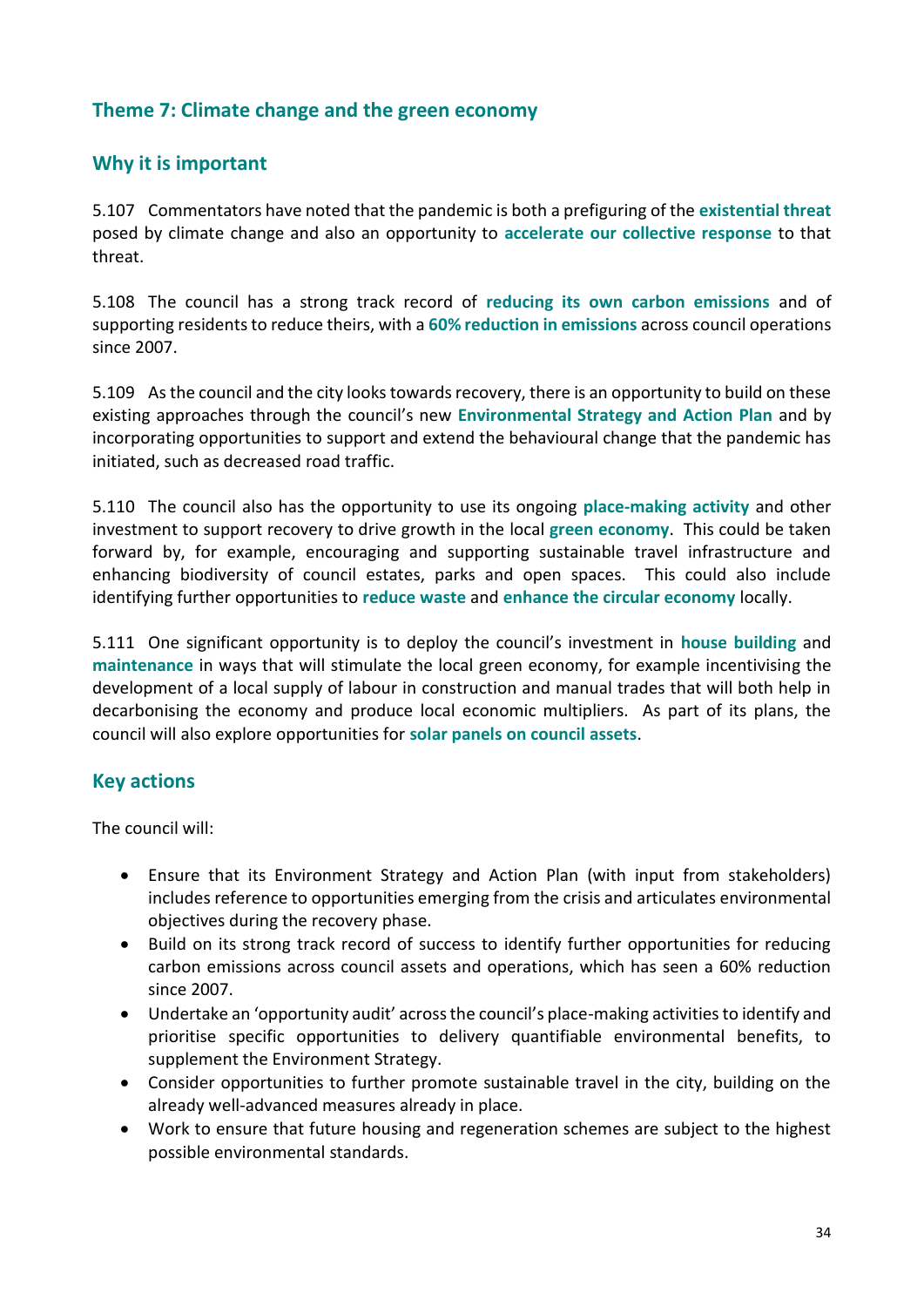# **Theme 8: Harnessing social capital**

# **Why it is important**

5.112 Through the current crisis, the role of **neighbours** and **hyper-local community support** has become vital both in terms of providing support to the vulnerable and as a way to **engage residents in their community** and make them feel safe and connected. This is critical to the council's **2040 Vision** aspirations.

5.113 Residents need to have trust in their local community and the council has an important role to play – which it must step up to – in trusting communities to **lead the response** to challenges in their neighbourhoods.

5.114 In the aftermath of the C19 crisis, the council, in its community enabling role, will need to avoid bureaucracy in order to **allow communities to grow** and work in a more organic way. If the council does not change the way it engages communities at the **grassroots level**, there is a risk that the interventions it makes could be counter-productive in terms of negating the growing **community spirit** and neighbourliness that has developed in response to C19.

5.115 By enabling **resident-led solutions to local challenges**, such initiatives inspire others. The way in which the council adapts and develops its communication mechanisms with communities will be key in creating a positive narrative where **community participation** and **building of social capital** is the norm.

5.116 Outside grassroots development, it must be acknowledged that the impact of C19 on the **voluntary and community sector** will be severe and long lasting. The council will need to support the sector to identify the **gaps in services** left by the collapse of key agencies such as OPEN and support the development of existing groups into those gaps or new charities.

5.117 It will be vital for the council to look to its own role in supporting the sector through its **grants programme** but also through its **procurement processes** in order to ensure that they accessible to the voluntary and community sector and promote social value and local purchasing.

5.118 The number of **volunteering** across Norfolk and in Norwich to support the most vulnerable has been a highlight of the response phase and it will be important to harness this social capital and identify how people can volunteer to support the city's recovery.

### **Key actions**

- Develop a Community Participation Strategy which looks at how the council can work with communities across the city to enable them to realise the opportunities and respond to the challenges ahead.
- Work with residents to understand the level of support needed from the council without imposing unnecessary process and allowing communities to define their own local priorities and responses to local challenges.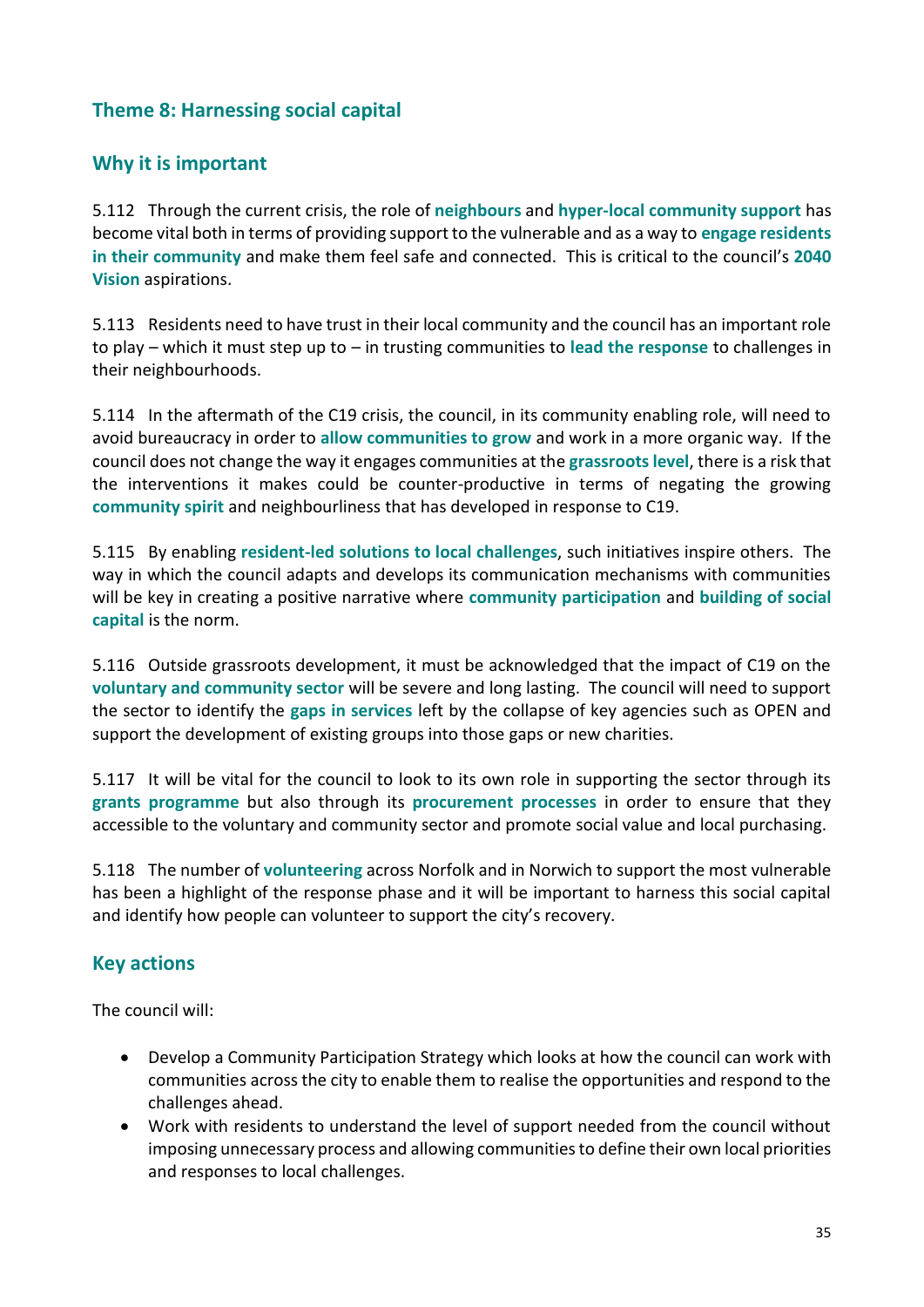- Adopt an asset-based community development approach which empowers residents and allows for community-led decision making in neighbourhoods, acknowledging that organic social capital building will vary by neighbourhood and adapt approaches accordingly.
- Remain part of national and global think tank groups to monitor and pilot new ideas and identify best practice.
- Support the voluntary and community sector in adapting and use its procurement powers and grants based on gaps and need.
- Develop communications strategies which both amplify inspiring stories and create twoway conversations to inform council decision making.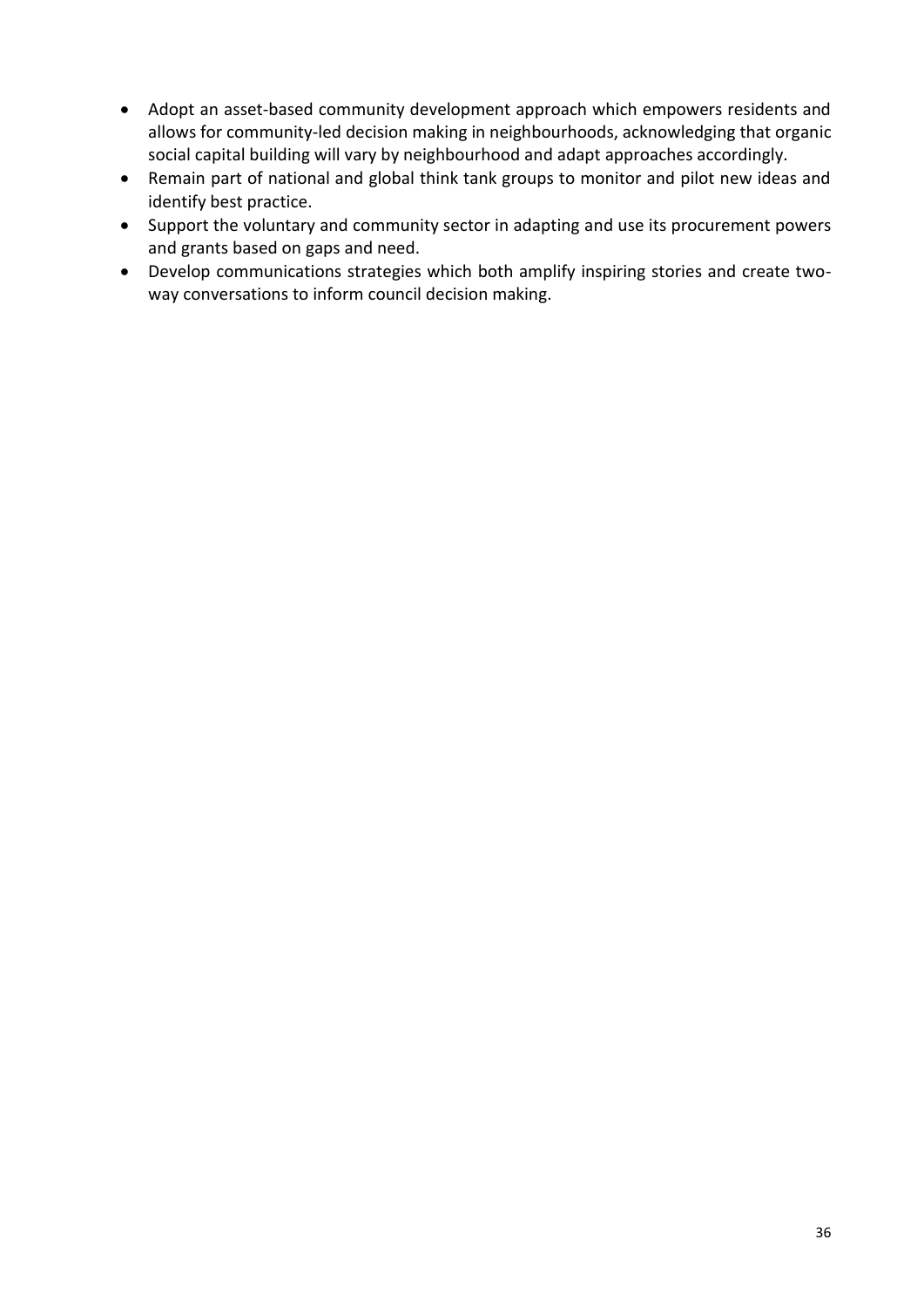# **6. Governance and oversight of the city's recovery**

6.1 The impact of C19 requires a **comprehensive response** beyond the remit of the council alone. In the context of a partnership approach to the city's recovery, the council has a key role as a **civic leader** to convene stakeholders and articulate a **shared ambition** for the city.

6.2 Work over the last two years on the **Norwich 2040 City Vision** has enhanced the council's network of partners, with the development of a **shared vision** providing a strong platform on which to build the **recovery***.* 

6.3 A meeting of a group of Vision Partners was held on 26 May to discuss the impact of C19 and **priorities for the future**. This group represented a range of stakeholders, sectors and key organisations in the city. The consensus was that the themes of the Norwich 2040 vision remain appropriate to **frame discussion and planning for the recovery period**, and to shape collaborative approaches across the city.

6.4 The crisis has both clarified and exacerbated some **pre-existing challenges**, whilst generating **new ones** as well as **opportunities**. Emerging themes discussed with City Vision partners included:

- Ensuring that the public health risks are managed as a pre-condition for recovery, as well as ensuring public confidence in the safety of the city.
- The rapid and possibly permanent change to city footfall due to mass home-working, absence of cultural and other leisure activities, and the digitalisation of retail and socialising.
- The exacerbation of the digital divide and other inequalities during and after the crisis, and the need to address these in recovery.
- The need to engage widely with diverse groups and stakeholders across the city and the opportunity that technology can bring if deployed correctly.
- The role that culture can play in engagement and recovery, despite attendance and participation in mass events being remote currently.
- The need to ensure sustainable transport into the city as well as within city boundaries.
- The use of existing assets such as the 'City of Stories' brand, and the reach of the key organisations in the city, as well as the opportunity to build on strong local sectors, such as the digital sector.

6.5 A group of **City Vision partners** will be convened to help shape this **recovery plan for the city**. The group will be informed by the aims of the City Vision itself and up to date community and business engagement and data. The group's role would be to:

- Confirm or amend the City Vision.
- Identify the major challenges or areas of weakness facing the city in meeting that vision, including standing challenges and those arising from C19.
- Identify emerging issues or opportunities in achieving the vision that would benefit from a collaborative approach.
- Work together, and with other partners across the city, to make recommendations for solutions to those challenges.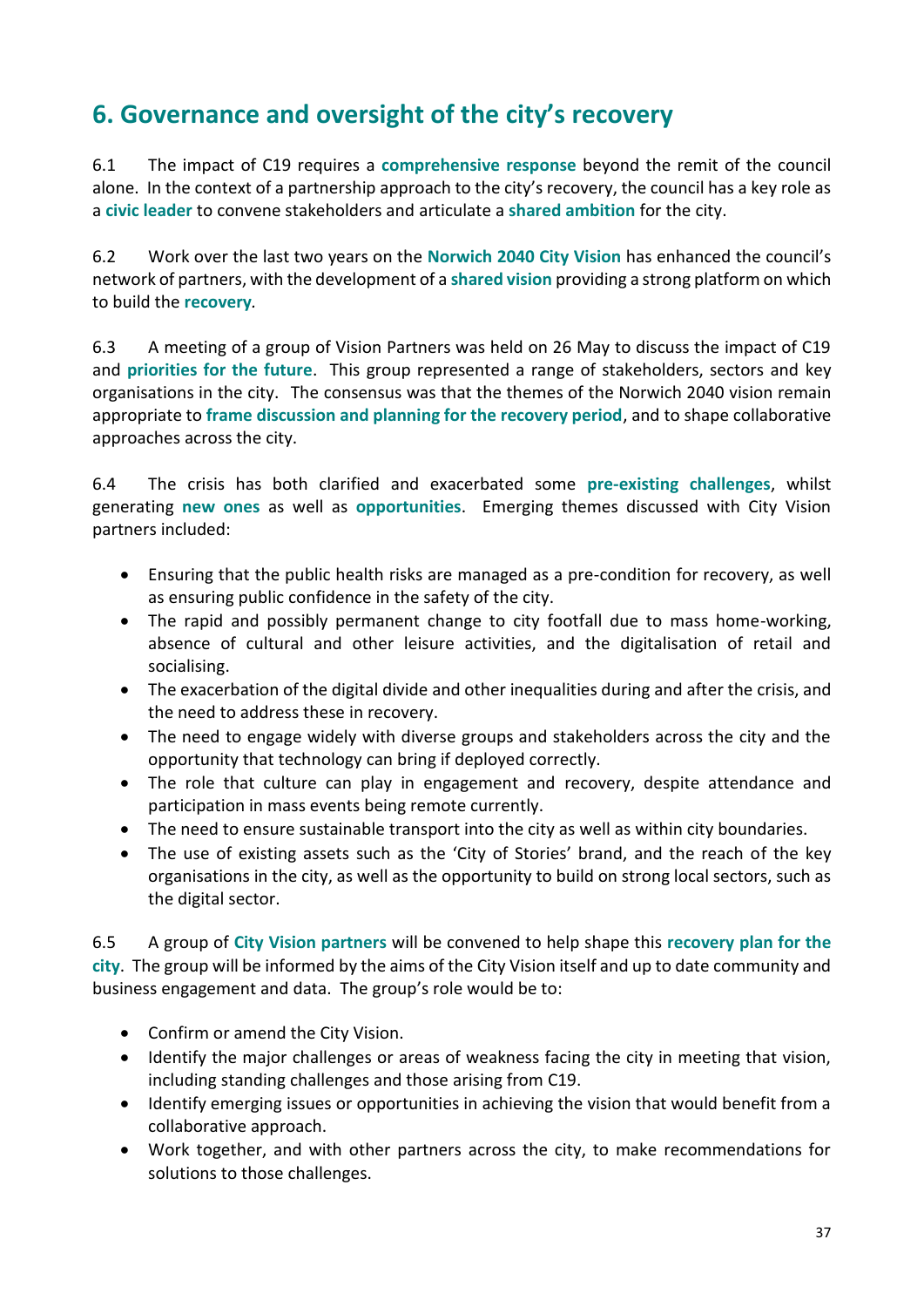6.6 Fuller **terms of reference** will be developed and membership selected to be representative of the breadth of interest and expertise within the City Vision network and the wider city.

6.7 It is envisaged that **several themes** will be identified by the Board for focus and that these could be managed in various ways – there should not be a one-size fits all approach. Initial areas of focus are as follows, although these will evolve with the wider context:

- **Economy:** where it is recommended that the Good Economy Commission (GEC) acts as a key forum for this theme. The GEC was developed as a response to the City Vision with the aim to establish an independent but shared understanding of the Norwich economy and how residents participate in and benefit from it, share insight and make recommendations that ensure that the benefits of Norwich's economy are shared by all.
- **Community resilience:** working with those communities most effected by C19 to support and rebuild. The Reducing Inequalities Target Area approach may be relevant here and the networks and tools already set up to support that approach could be used.
- **Supporting vulnerable people**, including rough sleepers and those suffering from domestic abuse.
- **The future of the city centre:** to consider the future of retail and actions that can be taken to safeguard the city centre.
- **Engagement and communication:** to undertake appropriate engagement with residents, communities and businesses to inform thinking on the response to C19.

6.8 This City Vision group will not replace internal governance procedures in each of the City Vision partner organisations and, as such, the group would have the power to **make recommendations** only. Consequently, any impacts for the city council would be subject to normal internal policy development and decision making through Cabinet and Council.

6.9 The council's **People, Inclusion and Neighbourhoods Board** has already held a session on the response to C19 and other Boards and groups may do so as appropriate. Officer level oversight will continue through CLT, with the flexibility for additional officer groups to be formed as necessary.

### **Key actions**

- Confirm membership and Terms of Reference of City Vision Group and establish a secretariat to support it.
- Use the council's blueprint for recovery to inform first meeting.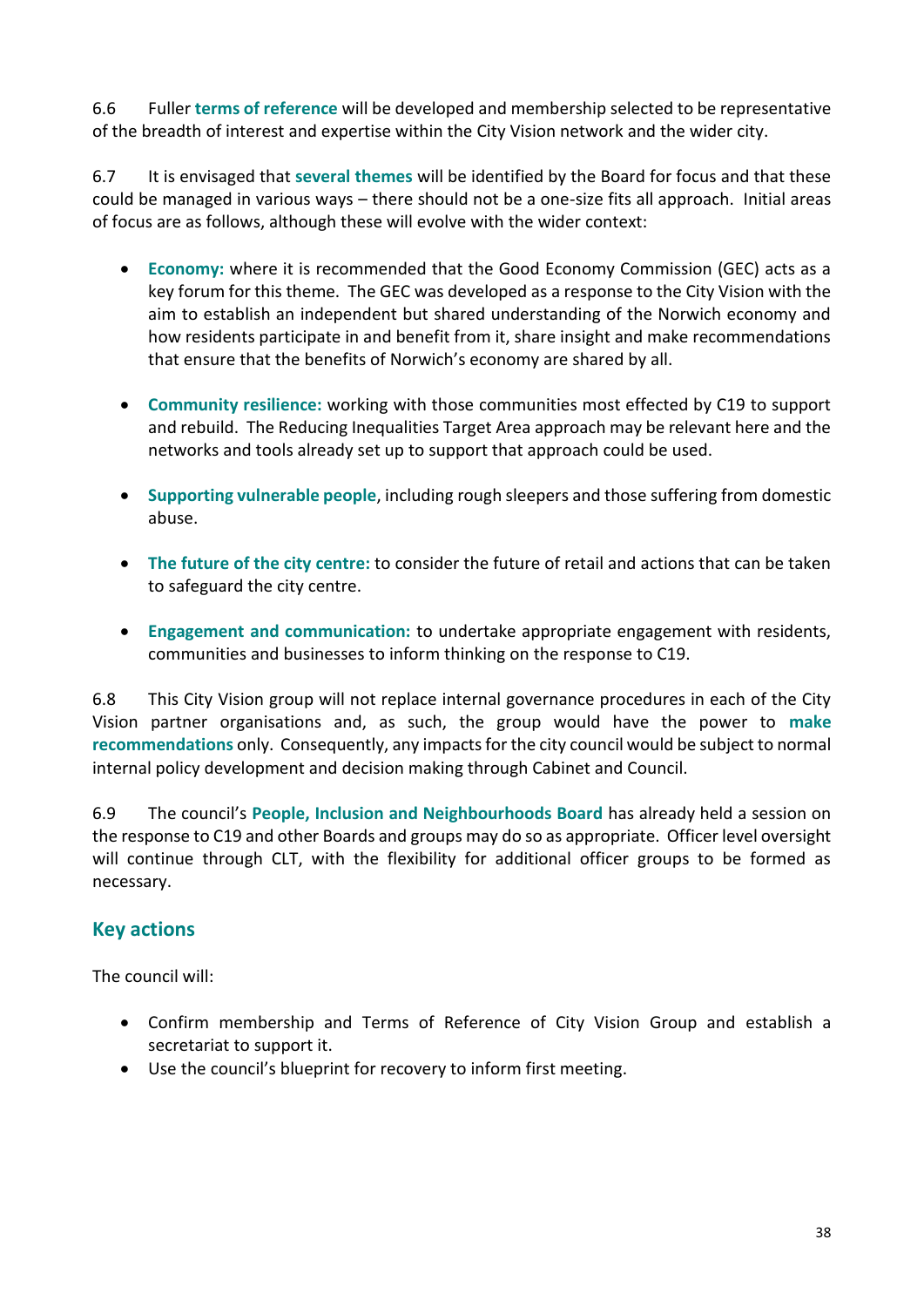# **7. Monitoring the progress of recovery: Key data and indicators**

### **Why it is important**

7.1 As always, the use of **appropriate data** will be critical in identifying the key issues resulting from C19, developing the right **policy response** and **measuring the success** of recovery.

7.2 In order to monitor progress, the council is developing a **dashboard of measures**to identify the impacts of C19 on the economy, people and communities. The aim is that these should be tracked monthly to enable timely action.

7.3 Consequently, some official sources of data are unlikely to be of use given time lags in their production, but the council is considering using the **following sources** to measure impact:

- **Impact of hardship on residents:** e.g. local claimant count unemployment, housing benefit claimants, levels of debt owed to council (rent arrears, council tax), homelessness applications, food bank referrals.
- **Impacts on businesses:** e.g. business occupancy data, business closures or redundancies, BID footfall data, vacancies/arrears in our commercial premises (including the market), supplier issues.
- **Ongoing implementation of support/interventions:** e.g. business rates pay-outs, council tax benefit claimants, rough sleepers housed, people supported through community hub, Specialist Support team cases/NCAN referrals, New Anglia Growth hub info on businesses supported or seeking support.
- **Implementation of any new interventions as they are introduced:** e.g. possible use of work experience/apprenticeships/procurement/asset levers to support economic recovery.
- **Community capital and recovery:** e.g. local area survey resident views on feelings of and trust in community, volunteer numbers or hours, LuMi users, community organisations supported.

7.4 To identify the most appropriate sources of data, the council will engage **local and regional partners** such as the Good Economy Commission, BID and Financial Inclusion Consortium. Engagement with business, residents and communities to understand their experiences will also be important.

7.5 More broadly, within the council's existing performance framework, there will be a review of the **key performance indicators** for 2020/21 to remove those which are no longer relevant and introduce new indicators which will support our understanding of the impact of C19.

7.6 Continuing work on **outcome indicators** (rather than output indicators in the performance framework which measure what we can more directly control) will allow an update to the regular **State of Norwich** report to show wider knock on impacts from C19, for example in terms of numbers of people cycling, air quality and CO2 emissions from our operations.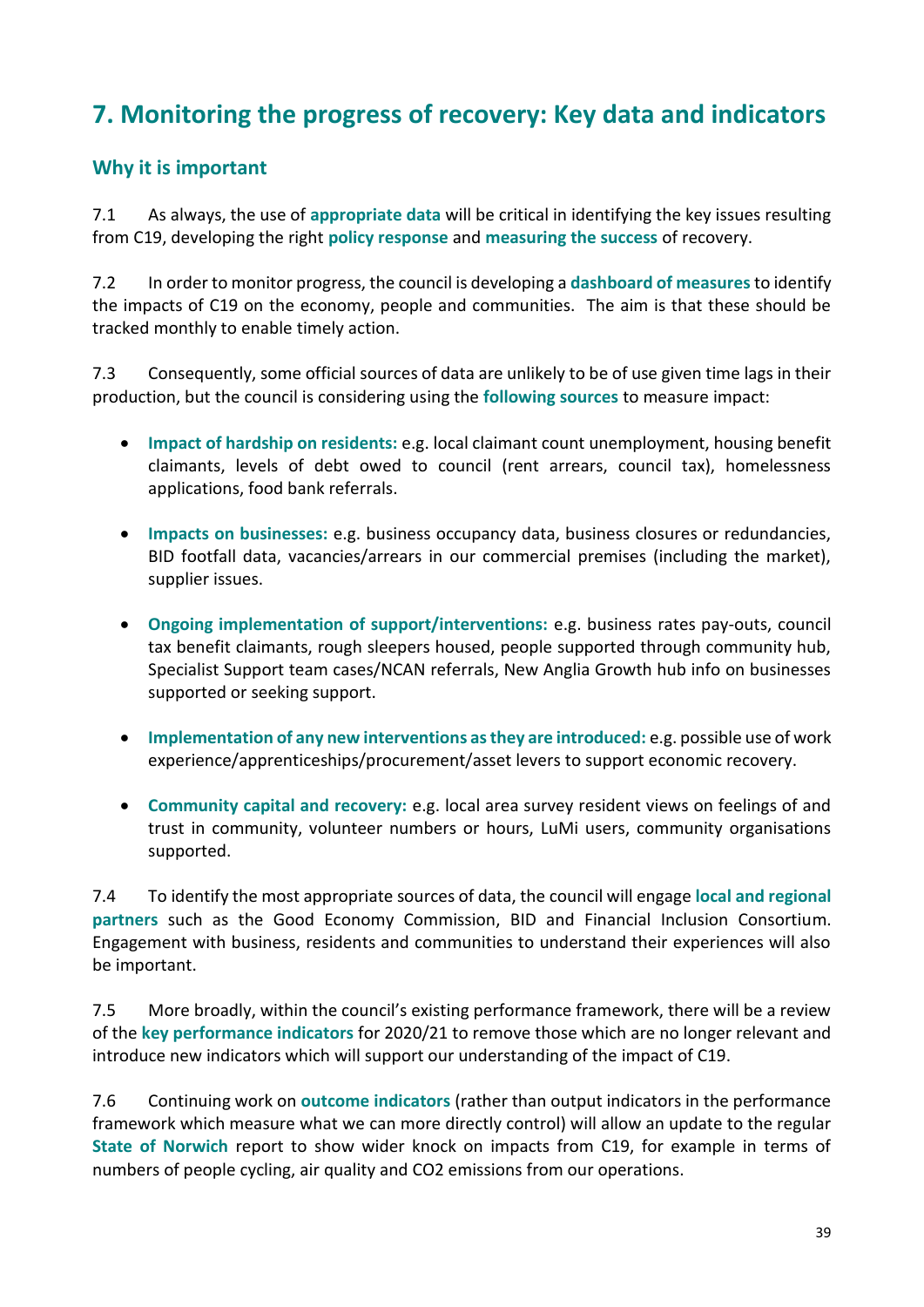# **Key actions**

- Develop a monthly dashboard to inform and measure impact of internal work on C19 response and update KPIs for 2020/21.
- Work with partners to develop appropriate data products for City Vision Steering Board.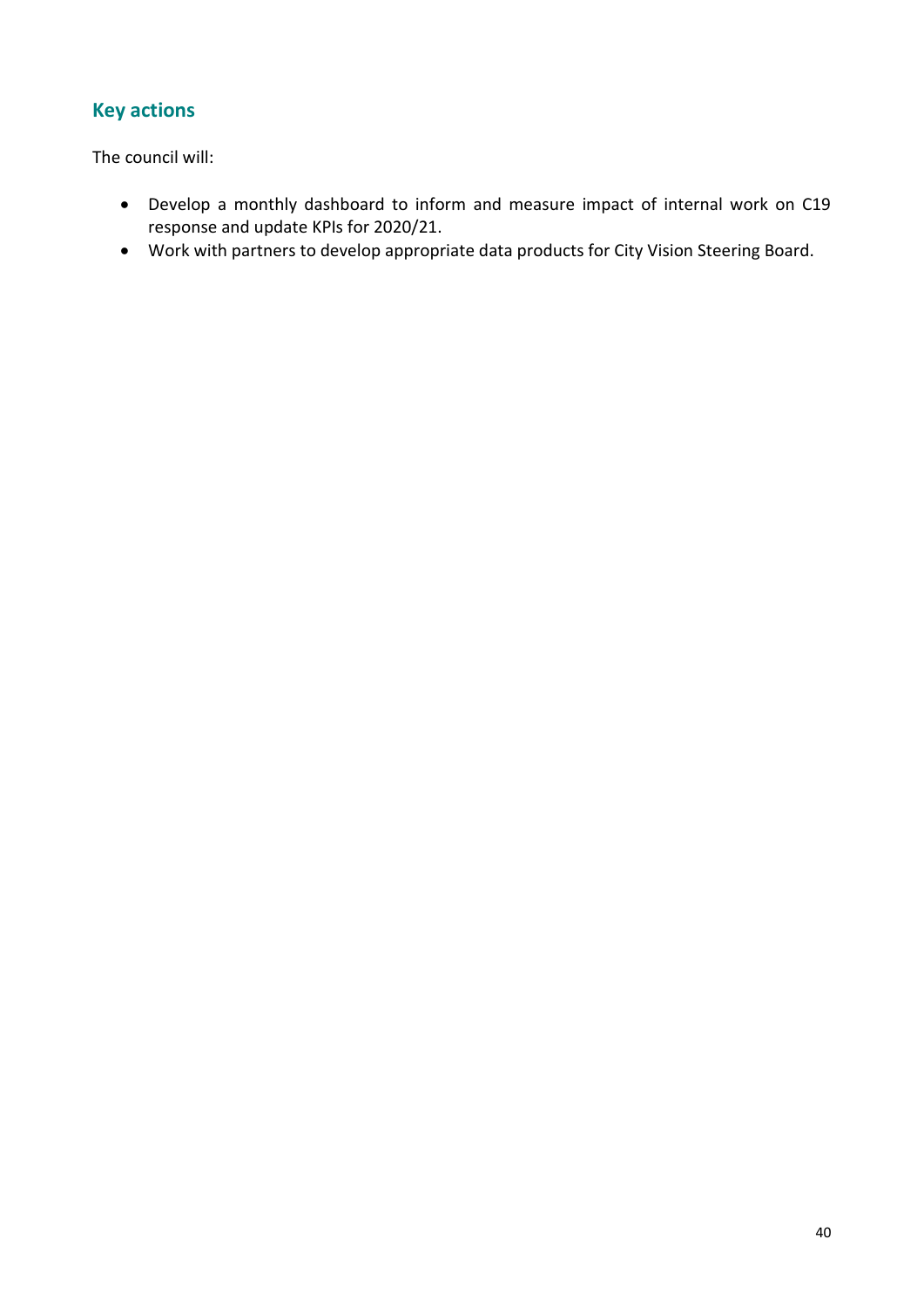# **8. Engaging with residents, businesses and community groups**

8.1 As the council and the city moves towards recovery, it will be important to **consult and engage** with a broad range of partners, residents and businesses to ensure that the council's plans are comprehensive and that the city feels connected to the recovery.

8.2 The data shows that, for example, people in more deprived wards have been affected much more significantly, and that people in low skilled, low paid or zero hours work are much more likely to have suffered reduced income or job loss. The plans that the council develops towards recovery need, therefore, to be **rooted in the experiences** of the city's residents and businesses.

8.3 The **City Vision network** provides an opportunity to seek views from a wide range of groups, including businesses, faith groups, young people (through the Youth Advisory Board), universities, community groups, VCS, and advocacy organisations for particular groups within the city.

8.4 Whilst many of them are represented within the City Vision Network, more **specific sector**  or **community group specific engagement** will also be required, including with:

- Business groups such as the BID, Norfolk Chamber of Commerce, Market Traders Association, Financial Industry Group and tech groups such as Hot Source.
- Social welfare advice providers such as those funded under Financial Inclusion Consortium and wider Norfolk Community Advice Network.
- Advocacy organisations for groups such as refugees and asylum seekers (Norwich Asylum Seekers and Refugees Forum), people with disabilities (Equal Lives, Norwich Access Group), and those with sensory impairments (Norfolk and Norwich Association for the Blind).
- Hyper local community groups to understand views within our communities, in particular, the most deprived communities through the Reducing Inequalities Area Steering group.
- Arts and culture institutions.

8.5 In addition, the council will also use the variety of **communications and media channels** it has available to consult and engage with residents and businesses, including the use of:

- Social media surveys with residents
- Resident consultations
- Use of Citizen magazine
- Use of Ward councillors to gather views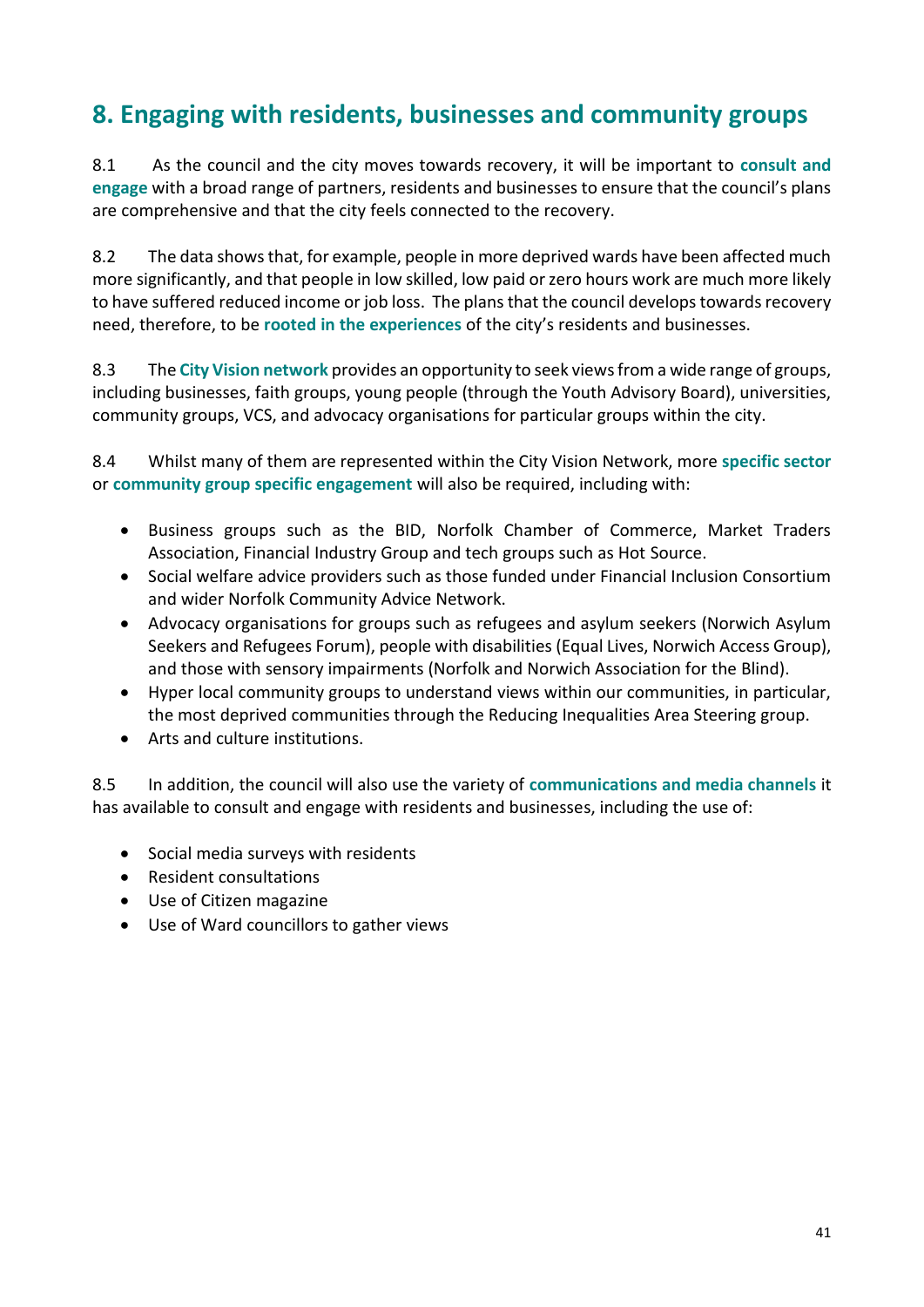# **9. Next steps**

9.1 The recovery of the council from the impacts of C19 and that of the city itself will take **considerable time**, which will mean that this recovery blueprint will need to **continue to evolve** as progress is made and new information becomes available.

9.2 This recovery blueprint stands alongside the Corporate Plan as the council's key **strategic level document** which will guide the future of the council and the city.

#### 9.3 In terms of the **immediate next steps**, the council will:

- Continue to work as part of the Norfolk Resilience Forum and with other Norfolk councils to ensure that recovery plans are joined up across the wider county.
- Work with other local partners such as the BID and the Local Enterprise Partnership (LEP) to ensure that the council's recovery blueprint is consistent with their own recovery proposals and that each report compliments the other.
- Convene further meetings of the City 2040 Vision Group to act as the Steering Board for city's recovery.
- Convene meetings of the Good Economy Commission and other groups required to take forward the priorities set out in this blueprint.
- Under guidance from the Steering Board, develop a more detailed action plan for C19 recovery to sit alongside this framework document.
- Update Cabinet on a quarterly basis on progress made against this recovery plan and other issues impacting the city which are directly related to C19.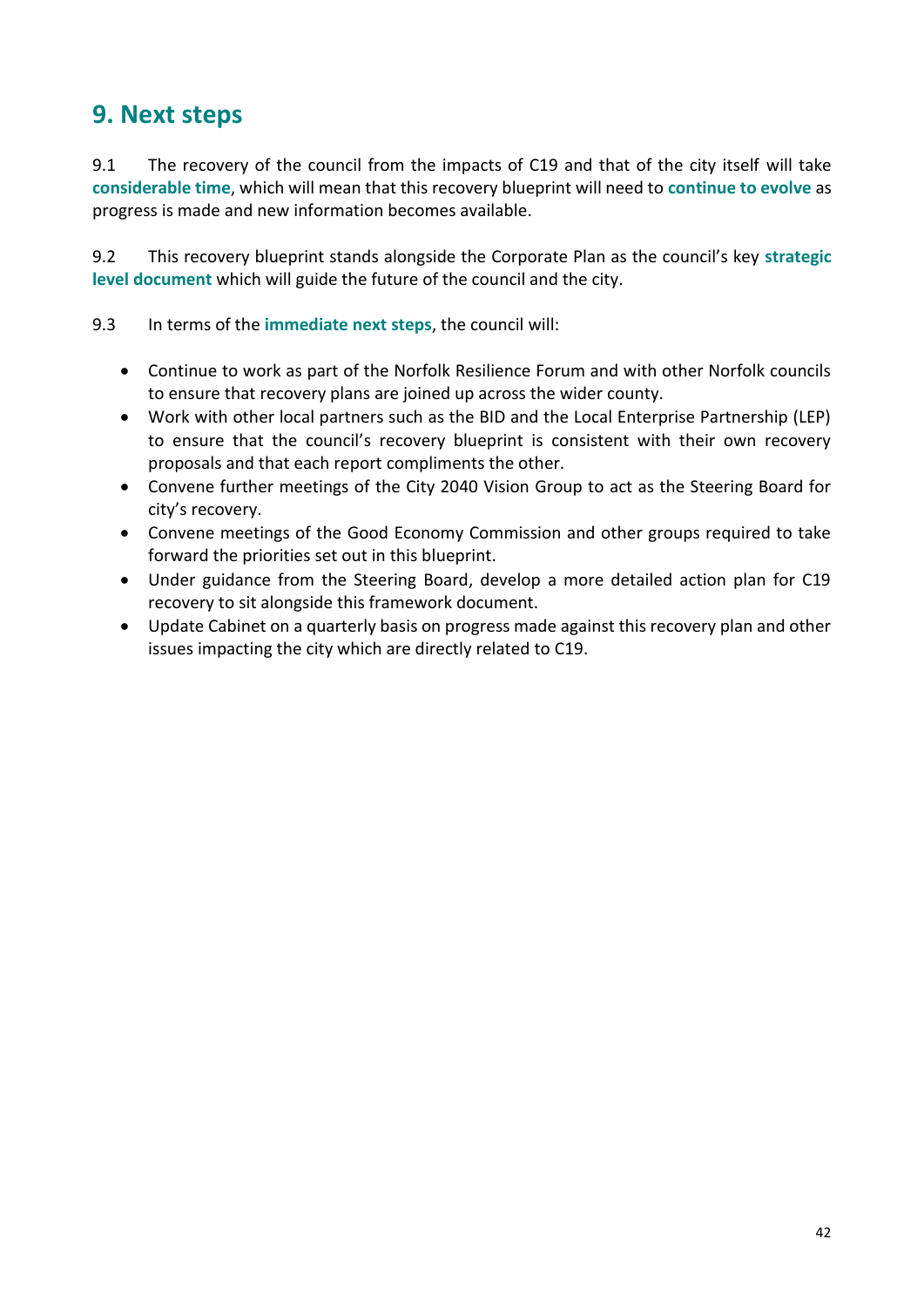# **Appendix: The impact of Covid-19 on Norwich**

A1. The local impact of C19 continues to emerge and can be seen in data and analysis from a range of sources. Some key data that either show recorded or modelled impact are laid out here.

#### **Cases and deaths**

A2. As at 26 May 2020, Norwich had had 220 confirmed cases of C19, which is a rate of 155.9 per 100,000 of population. Published data from 15 May shows 15 deaths in hospital in Norwich. This figure is likely to continue to rise.

A3. These two figures indicate a relatively low level of cases and deaths compared with other areas of the country, with the death rate in Norwich – in term of deaths per 100,000 of population  $-$  the 3<sup>rd</sup> lowest in the country in terms of local authority area.

### **Vulnerability**

A4. The following map is based on the Red Cross C19 vulnerability index and was produced by the insight team at Active Norfolk and shows the distribution of vulnerability to the impact of C19.

A5. It combines multiple sources of (mostly) open data around clinical, social and financial vulnerability to identify vulnerable areas and groups within Local Authorities and neighbourhoods (wards), with darker colours showing higher levels of vulnerability.

A6. The map shows an unequal distribution of impact across different areas of the city, much of which aligns to pre-crisis levels of inequality, whether that be socio-economic, or due to characteristics such as ethnicity or disability.

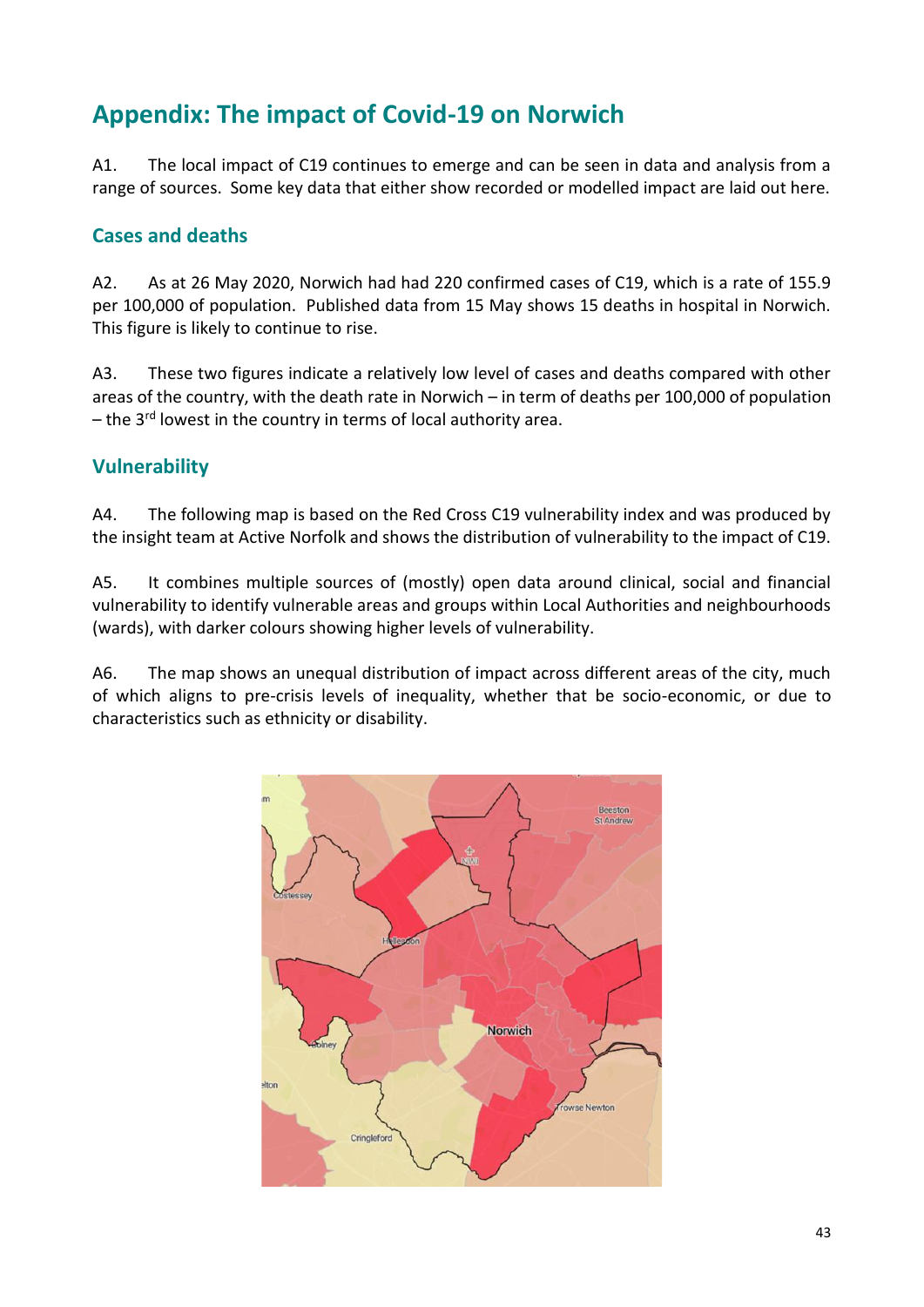#### **Impact on workers**

A7. The impact of C19 on workers varies by sector. According to ONS data, 37.8% of the employed population of Norwich are deemed key workers (higher than the UK average of 33%). Keyworkers may face higher risk of exposure to C19, but lower rates of furloughing or unemployment.

A8. Sectors such as retail and hospitality, however, have seen higher levels of unemployment, furloughing or reductions in hours or pay. Several sources (including McKinsey, the Centre for Cities and the RSA) have published data showing that Norwich has a high proportion of vulnerable jobs, with around a quarter of jobs 'at risk'.

A9. In other sectors, many workers have been able to adjust to homeworking, with the Centre for Cities estimating in March that around a third of workers in Norwich could work from home.

A10. The overall picture in the UK is one of precarious household incomes, with the Centre for Labour and Social Studies estimating that almost a quarter of UK workers are just one pay cheque away from being unable to pay their mortgage or rent and 60% are less than three months away. There is no reason to suspect that it is any different in Norwich.

A11. Claims to Universal Credit across the country since the outbreak of the pandemic are shown below. Whilst local data is not currently available, there has clearly been a similarly significant increase in Norwich, as reflected in an increase in the overall claimant count (the proportion of residents claiming unemployment benefits) in Norwich of 1.8% between March and April 2020.



#### A12. Survey data from the Norfolk Chambers of Commerce shows that amongst the employers who responded, their employees were affected thus:

- 29% still working in business premises
- 25% working from home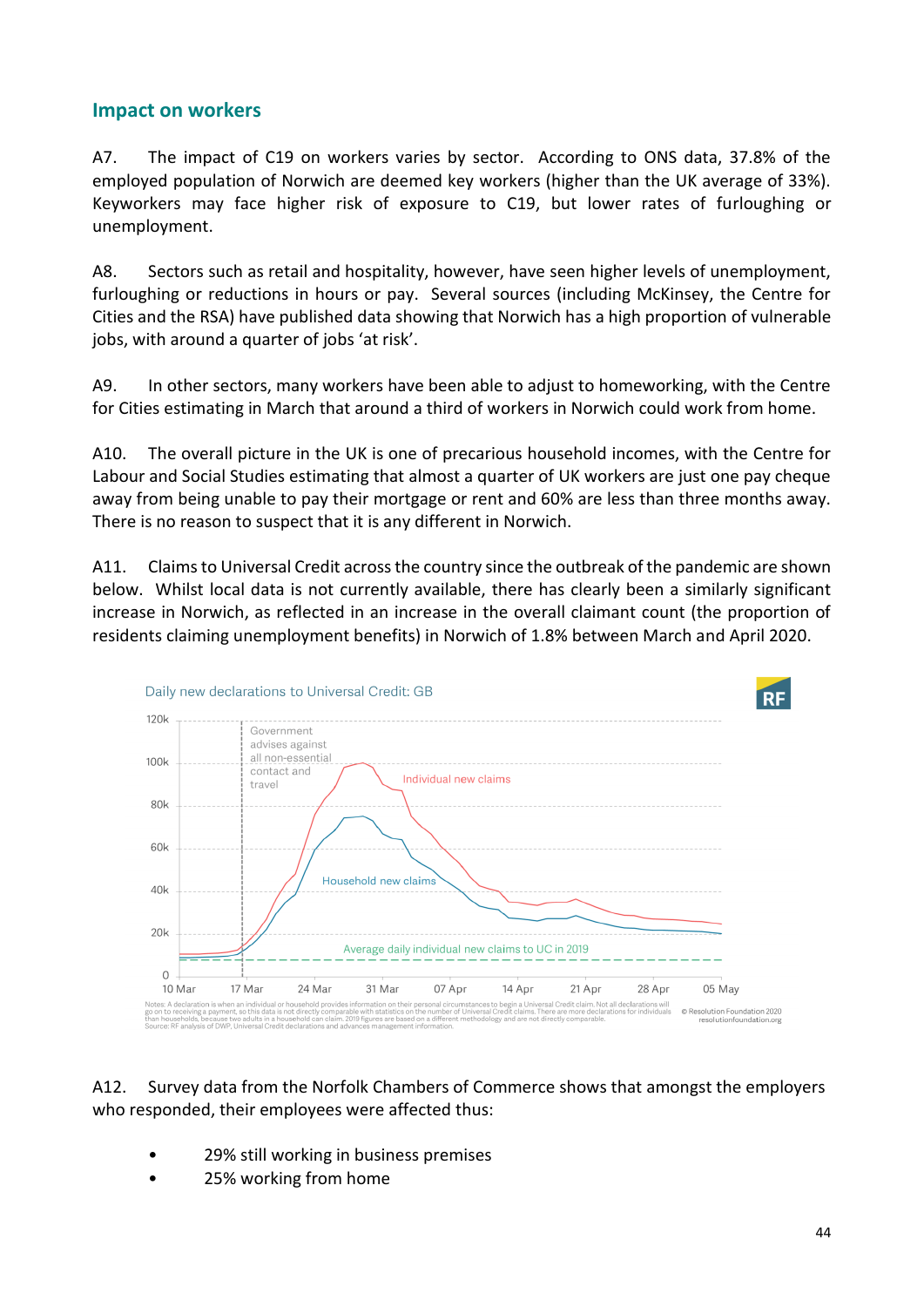- 34% furloughed
- 1% redundant
- 11% had zero hours/contracted workers terminated

#### **Economic impact**

A13. The Centre for Progressive Policy has estimated that the impact of C19 on economic output, measured by Gross Value Added (GVA) of each local authority. It shows a decrease in GVA in Norwich of 41% in the second quarter of 2020, making it the 67th worst hit in the country.

A14. This analysis suggests that the city of Norwich is in a category of areas that 'will not recover their expected level of output based on the pre-crisis trend after five years.'

### **Business impact**

A15. The ONS UK business survey shows the following impact on turnover of different business sectors across the UK:

> Figure 5: 58% of all businesses continuing to trade reported their turnover had decreased

Effect on turnover, businesses continuing to trade, broken down by industry, UK, 6 April to 19 April 2020



Source: Office for National Statistics - Coronavirus and the economic impacts on the UK

A16. This mirrors the pattern of business suspensions, with around 80% of businesses in the accommodation and food service and the arts, entertainment and recreation sectors having temporarily closed or paused trading.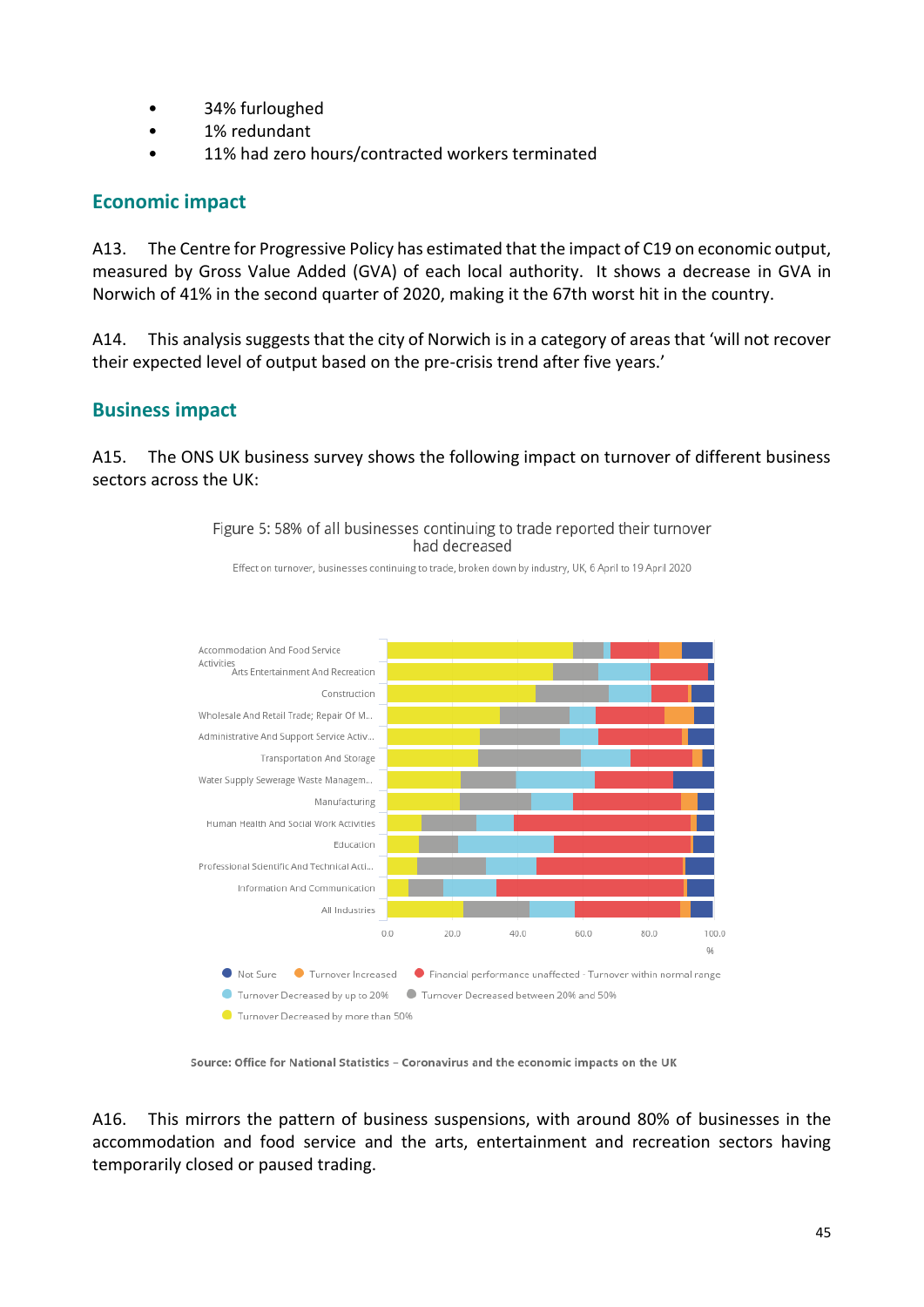A17. If we make the large assumption that the same pattern applies to the 420 and 355 Norwich businesses in those sectors respectively (as of 2019), this would mean that in those sectors alone, around 620 Norwich businesses would have temporarily closed or paused trading, with most of the rest having seen significant reduction in turnover.

A18. As can be seen by the data below from the Centre for Cities, the city centre has a relatively high proportion of retail space. With a move to online retail and more home-working, we have seen a rapid reduction in city centre footfall due to shopping and office working, which may recover slightly in the medium-term, though may take years to return to pre-crisis levels.



A19. The Norfolk Chamber of Commerce survey shows that whilst three-quarters of respondents anticipated re-opening their premises within 2 weeks of the survey (which closed on 17 May 2020), there were significant challenges in returning to 'normal' working conditions:

- 34% concerned about implementing social distancing
- 32% concerned about lack of business demand
- 7% concerned about sufficient cash flow
- 5% concerned about bringing their staff back into work

# **Social impacts**

A20. Although not available at a Norwich level, data from ONS shows at the beginning of May 2020, 75% of those surveyed were worried to some degree about the impact of the C19, which is falling from higher levels in March and April. The data also shows that 42% of adults reported that their wellbeing is being affected by the virus, with 33% reporting high levels of anxiety.

A21. Mobility and travel has reduced considerably during the period of lockdown. The following Google data shows that movement around transport hubs, workplaces retail and recreation destinations has decreased significantly in Norfolk since mid-March, whilst movement around residential areas has increased.